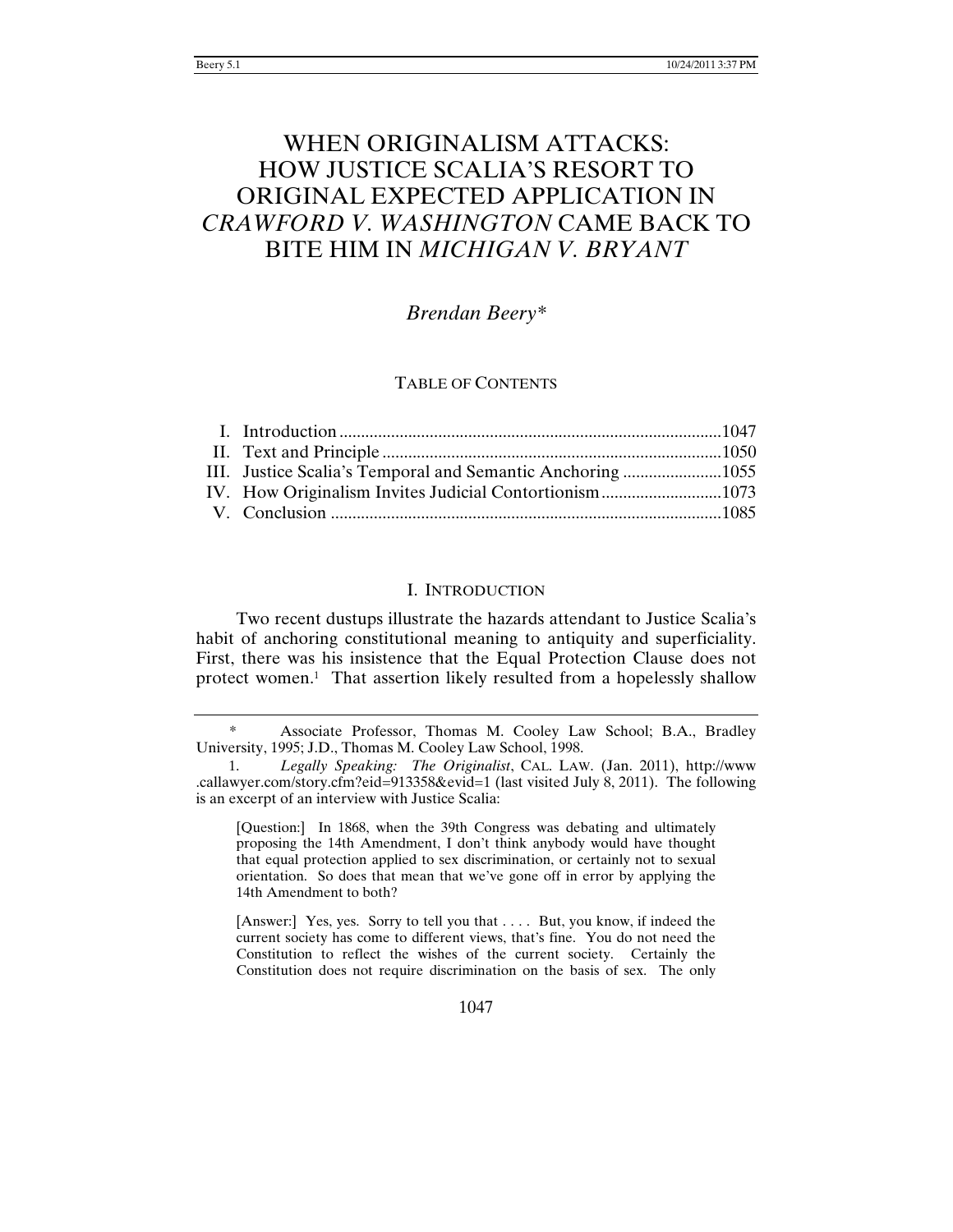semantic understanding of the clause—one that ignored underlying principles altogether—and his familiar insistence that the words of the Constitution only apply to circumstances now as the words applied to circumstances that existed centuries ago.2 This trend continued in *Crawford v. Washington* when Justice Scalia, writing for the majority, held that because the Sixth Amendment's Confrontation Clause was only satisfied by formal cross-examination in 1791,<sup>3</sup> cross-examination alone can satisfy the Confrontation Clause's strictures today.<sup>4</sup> Then came Justice Scalia's dissent in *Michigan v. Bryant*, 5 in which he had something of a judicial nervous breakdown.

Faced with the rigidity of the holding in *Crawford* and facts begging for some flexibility, Justice Sotomayor wrote the opinion for the majority in *Bryant*. Justice Scalia correctly characterized the opinion as an embarrassment, but he failed to appreciate his own complicity in spawning it.7 When Justice Scalia's interpretive anxieties manifest in absurdly narrow and shallow rulemaking, the Court in later cases can do little but undertake intellectual contortionism, trying to unmoor itself from the head-scratching outcomes that would otherwise result when applying

*Id*. (alteration in original).

2. Jack M. Balkin, *Abortion and Original Meaning*, 24 CONST. COMMENT. 291, 296 (2007) (explaining Justice Scalia "insists that the concepts and principles underlying those words [of the Constitution] must be *applied* in the same way that they would have been applied when they were adopted.").

3. The first ten amendments to the U.S. Constitution became effective in 1791.

issue is whether it prohibits it. It doesn't. Nobody ever thought that that's what it meant. Nobody ever voted for that. If the current society wants to outlaw discrimination by sex, hey we have things called legislatures, and they enact things called laws. You don't need a constitution to keep things up-todate. All you need is a legislature and a ballot box. You don't like the death penalty anymore, that's fine. You want a right to abortion? There's nothing in the Constitution about that. But that doesn't mean you cannot prohibit it. Persuade your fellow citizens it's a good idea and pass a law. That's what democracy is all about. It's not about nine superannuated judges who have been there too long, imposing these demands on society.

<sup>4.</sup> Crawford v. Washington, 541 U.S. 36, 54–56 (2004).

<sup>5.</sup> Michigan v. Bryant, 131 S. Ct. 1143, 1168 (2011) (Scalia, J., dissenting).

<sup>6.</sup> *See id.* at 1150 (majority opinion) (detailing how the case involved a dying declarant who identified his killer by name and address in a statement made while not under cross-examination).

<sup>7.</sup> *See generally id.* at 1168 (Scalia, J., dissenting) (asserting the majority's opinion was "transparently false" and distorted the prudential history of the Confrontation Clause).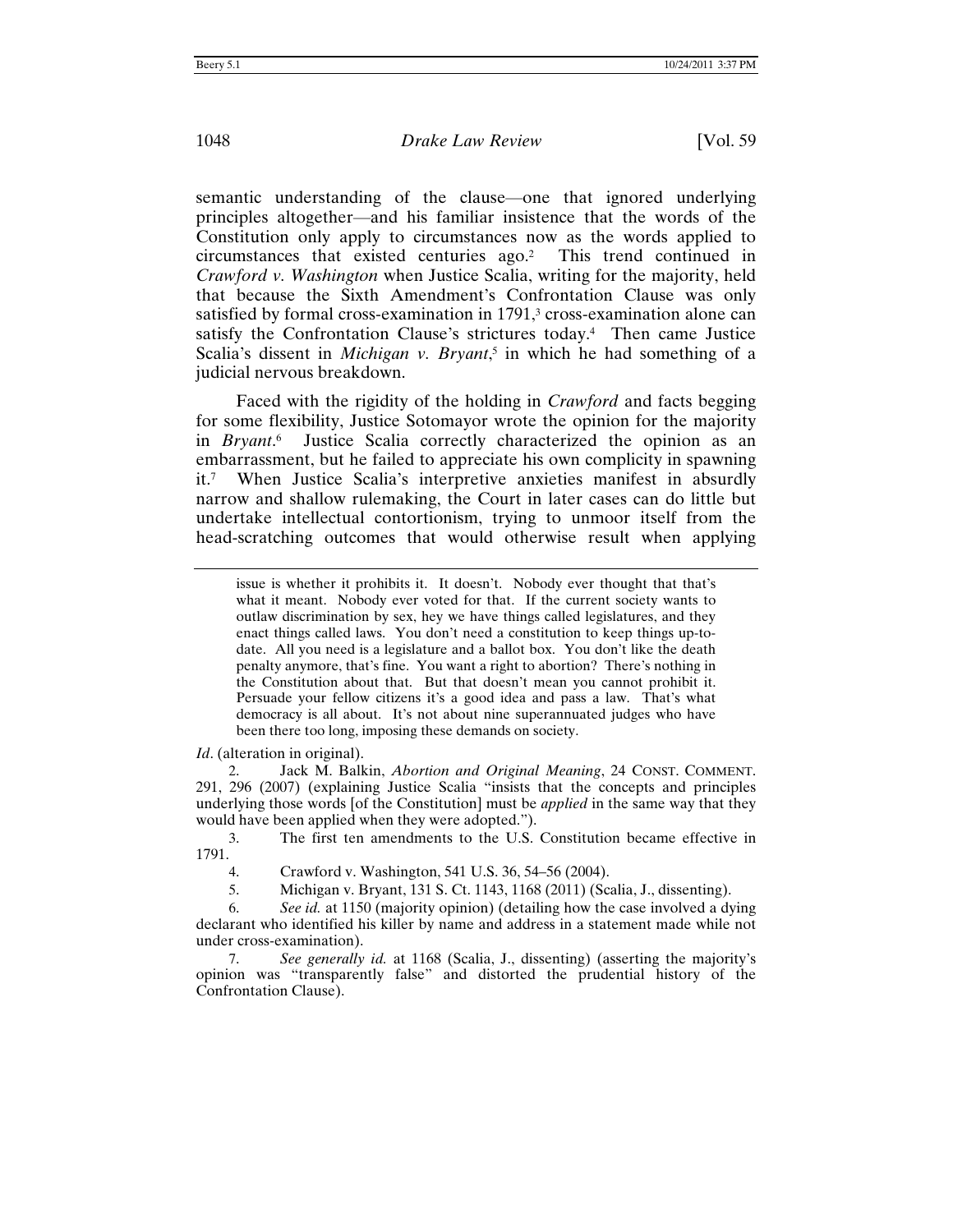Justice Scalia's constrictive rules.

For purposes of this Article, the Author will abide his preference for Professor Jack Balkin's interpretive method of text and principle.8 To begin, Professor Balkin takes the refreshing posture that not all in the interpretive universe must be an *ex adverso* contest between stilted strict construction and flighty organic fancy.9 Instead, Professor Balkin endorses textualism to the extent that it demands fidelity to the written commands of the Constitution;10 without this fidelity, individuals would find themselves in an unprincipled interpretive free-for-all. Professor Balkin also insists on fidelity to the underlying principles of the text.<sup>11</sup> What is explicit from the text is often abstract and general; thus, principles supply most of what is implicit in the text.12

One would think adherence to text and principle would be the natural inclination of any faithful interpreter. But Justice Scalia cannot bring himself to honor either the text or its underlying principles. With regard to text, Justice Scalia anchors himself to the past and replaces broadly worded language by embedding the Court's precedents with "original expected application."13 With regard to underlying principles, Justice Scalia anchors himself semantically to superficial meaning, insisting that although individuals may probe what the Constitution's words meant when they were drafted, the purposes that animated constitutional rules may not be probed.14

Part II of this Article discusses Professor Balkin's text and principle method of interpretation and illustrates how the method should work in practice. Part III discusses Justice Scalia's interpretive intransigence; like other conservatives, he seems to suffer from anxieties about historical progress and idealistic depth that keep him anchored to narrow interpretations in both temporal and semantic dimensions. Part IV discusses how this anchoring impulse led Justice Scalia to propound a rule

<sup>8.</sup> *See generally* Balkin, *supra* note 2.

<sup>9.</sup> *See id.* at 293 (noting the choice between one or the other is a false dichotomy).

<sup>10.</sup> *See id.* at 293, 295.

<sup>11.</sup> *See id.*

<sup>12.</sup> *See id.* at 304.

<sup>13.</sup> *See id*. at 295–97 (explaining this approach embraces the text as "people living at the time the text was adopted would have expected it would be applied").

<sup>14.</sup> *See infra* Part III (discussing Justice Scalia's interpretive approach).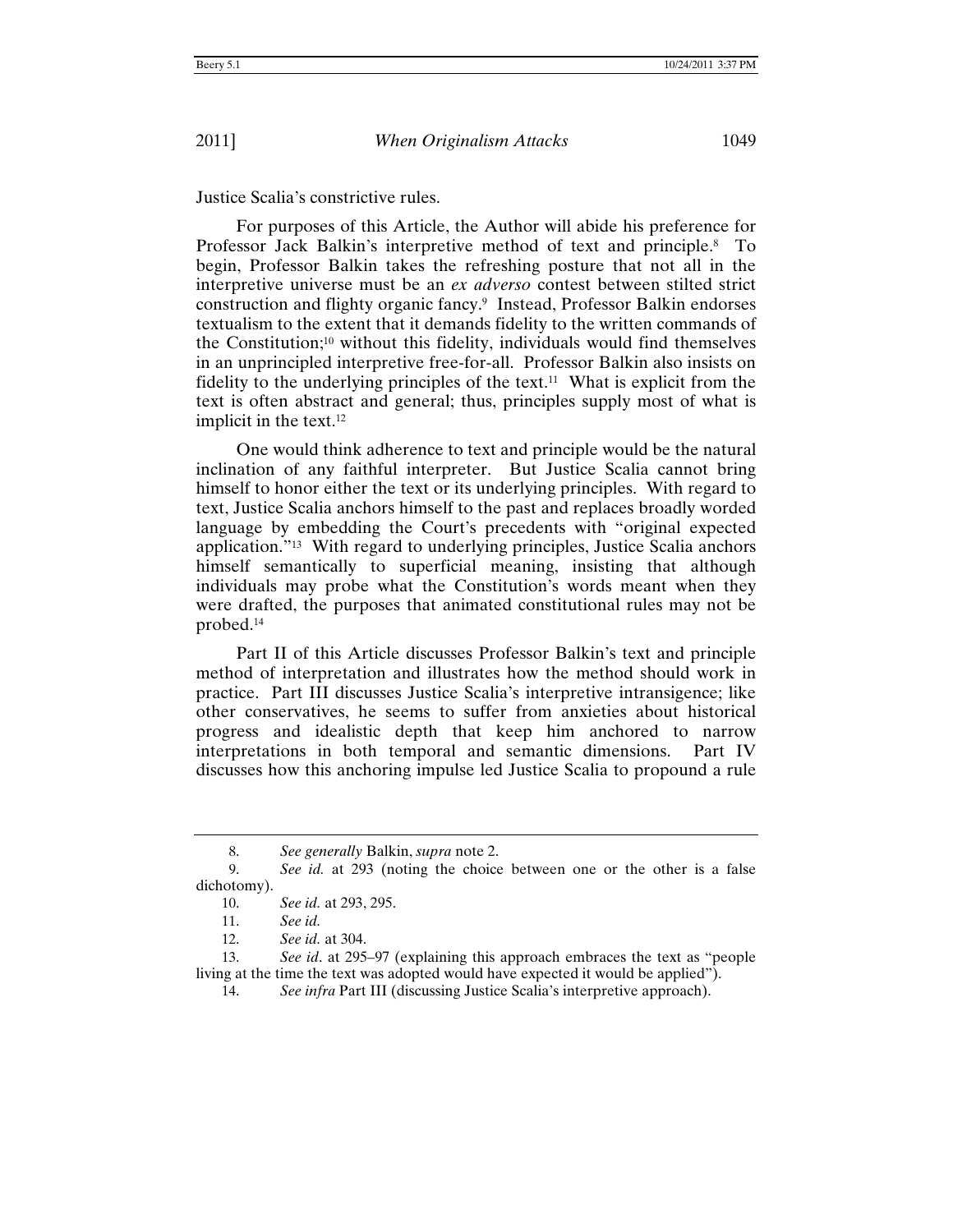in *Crawford*15 that ignored the animating principles underlying the Confrontation Clause and any possibility of temporal progress. This interpretive approach led to the intellectual nightmare that is *Bryant*. 16 The lesson here is clear: Justice Scalia's brand of originalism and textualism does not work. Judged against contemporary jurisprudential standards, it produces absurd doctrinal mutations—like, for example, assertions that "the Equal Protection Clause does not protect women"17 and "the Framers said confront, but they actually meant cross-examine."<sup>18</sup> When untenable rules supply the Court's judicial inputs, judicial outputs will be tortured and dishonest. More specifically, hopelessly narrow rules invite desperate attempts to escape them. In a sense, then, the jurisprudential ink bombs created by conservative anchoring tend to detonate not in the opinions wherein they are embedded, but in the later cases where resulting rules must be misapplied in order to avoid the absurd results obtained if they were applied properly.

#### II. TEXT AND PRINCIPLE

Professor Balkin describes his interpretive method this way:

The task of interpretation is to look to original meaning and underlying principle and decide how best to apply them in current circumstances. I call this the method of *text and principle*. This approach . . . is faithful to the original meaning of the constitutional text and the purposes of those who adopted it. It is also consistent with a basic law whose reach and application evolve over time, a basic law that leaves to each generation the task of how to make sense of the Constitution's words and principles. Although the constitutional text and principles do not change without subsequent amendment, their application and implementation can. That is the best way to understand the interpretive practices of our constitutional tradition and the work of the many political and social movements that have transformed our understandings of the Constitution's guarantees.19

Professor Balkin explains how to apply interpretive methodology in a

<sup>15.</sup> Crawford v. Washington, 541 U.S. 36 (2004).

<sup>16.</sup> Michigan v. Bryant, 131 S. Ct. 1143 (2011).

<sup>17.</sup> *Cf.* CAL. LAW., *supra* note 1 (reprinting Justice Scalia's statement that it was error to apply the Fourteenth Amendment protections to women).

<sup>18.</sup> *Cf. Crawford*, 541 U.S. at 53–56 (holding Confrontation Clause safeguards satisfied through cross-examination alone).

<sup>19.</sup> Balkin, *supra* note 2, at 293–94.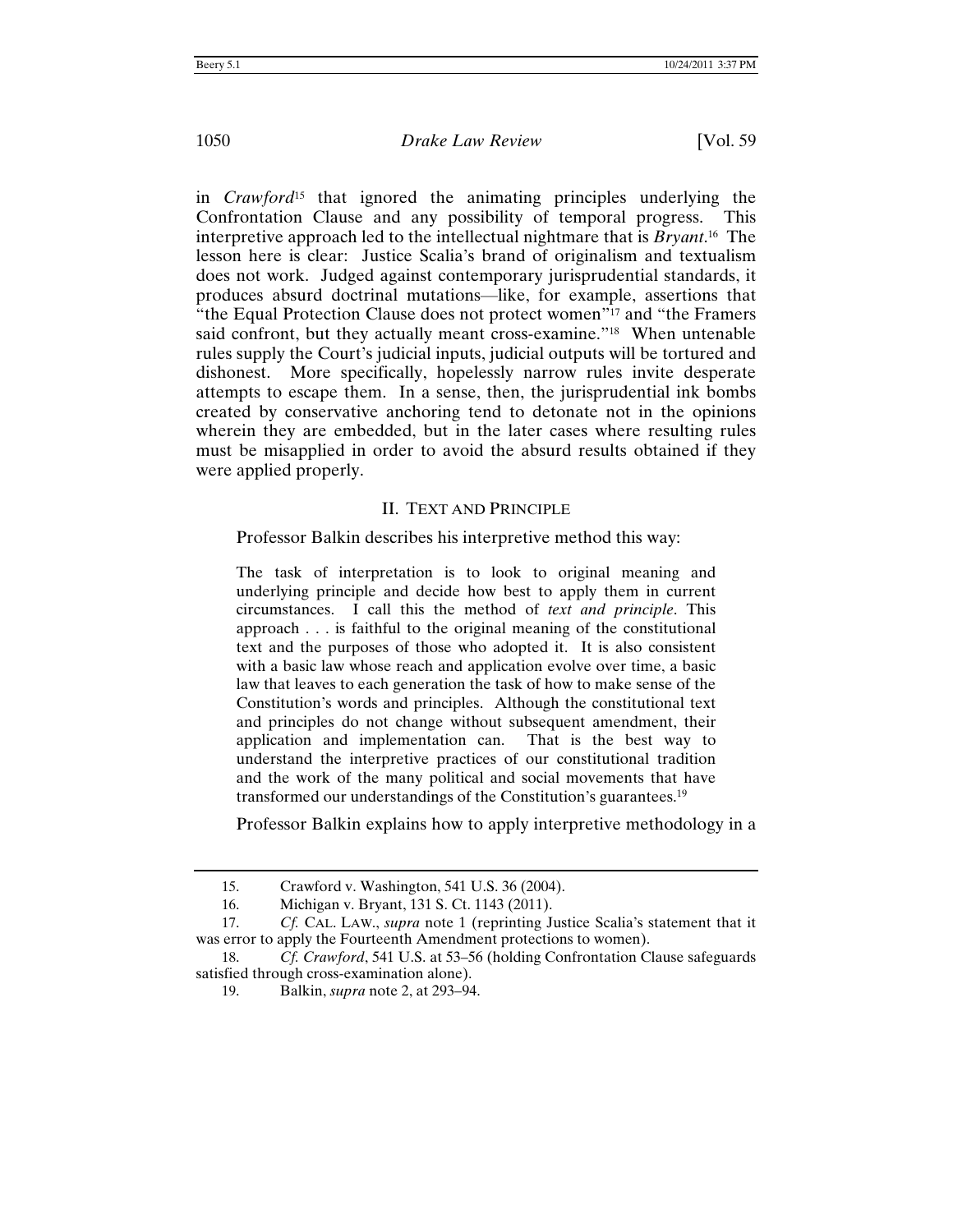way that is faithful to text and underlying principle with the following:

We look to the original meaning of the words because if the meaning of the words changed over time, then the words will embrace different concepts than those who had the authority to create the text sought to refer to. We look to underlying principles because when the text uses relatively abstract and general concepts, we must know which principles the text presumes or is attempting to embrace. If we read the text to presume or embrace other principles, then we may be engaged in a play on words and we will not be faithful to the Constitution's purposes. Just as we look to the public meaning of words of the text at the time of enactment, we discover underlying constitutional principles by looking to the events leading up to the enactment of the constitutional text and roughly contemporaneous with it. Sometimes the text refers to terms of art or uses figurative or non-literal language. For example, the Copyright Clause in Article I, Section 8 speaks of "writings," which is a non-literal use. It refers to more than written marks on a page but also includes printing and (probably) sculpture, motion pictures, and other media of artistic and scientific communication. The term "due process of law" in the Fifth and Fourteenth Amendments is a term of art; it has a specialized legal meaning over and above the concatenation of the words in the phrase. In cases like these we must try to figure out what principles underlie the term of art or the use of figurative or non-literal language.

Underlying principles are necessary to constitutional interpretation when we face a relatively abstract constitutional command rather than language that offers a fairly concrete rule, like the requirement that there are two houses of Congress or that the President must be 35 years of age. When the text is relatively rule-like, concrete and specific, the underlying principles cannot override the textual command. For example, the underlying goal of promoting maturity in a President does not mean that we can dispense with the 35 year age requirement. But where the text is abstract, general or offers a standard, we must look to the principles that underlie the text to make sense of and apply it. Because the text points to general and abstract concepts, these underlying principles will usually also be general and abstract. Indeed, the fact that adopters chose text that features general and abstract concepts is normally the best evidence that they sought to embody general and abstract principles of constitutional law, whose scope, in turn, will have to be fleshed out later on by later generations. Nevertheless recourse to underlying principles limits the direction and application of the text and therefore is essential to fidelity to the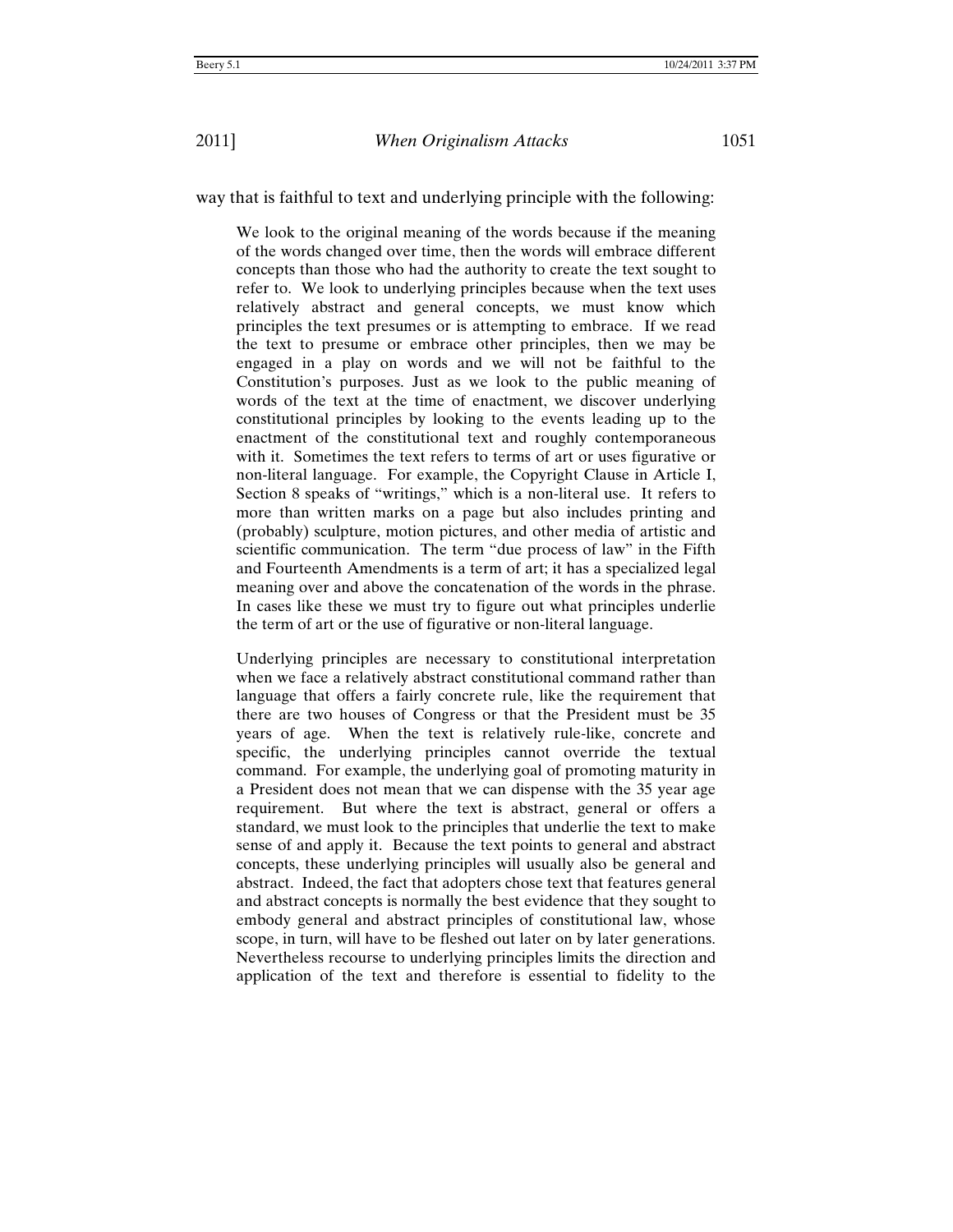#### Constitution.20

Professor Balkin's method seems to offer the hope of an intellectually disciplined and honest approach that appeals to both textualists who value the methodology's fidelity to text and original meaning21 and living constitutionalists who value the novel applications of underlying principles that might occur over time.<sup>22</sup> Professor Balkin explains,

A . . . larger purpose of my argument is to demonstrate why the debate between originalism and living constitutionalism rests on a false dichotomy. Originalists generally assume that if we do not apply the constitutional text in the way it was originally understood at the time of its adoption we are not following what the words mean and so will not be faithful to the Constitution as law. But they have tended to conflate two different ideas—the expected application of constitutional texts, which is not binding law, and the original meaning, which is. Indeed, many originalists who claim to be interested only in original meaning, like Justice Antonin Scalia, have encouraged this conflation of original meaning and original expected application in their practices of argument. Living constitutionalists too have mostly accepted this conflation without question. Hence they have assumed that the constitutional text and the principles it was designed to enact cannot account for some of the most valuable aspects of our constitutional tradition. They object to being bound by the dead hand of the past. They fear that chaining ourselves to the original understanding will leave our Constitution insufficiently flexible and adaptable to meet the challenges of our nation's future. By accepting mistaken premises about interpretation—premises that they share with many originalists—living constitutionalists have unnecessarily left themselves open to the charge that they are not really serious about being faithful to the Constitution's text, history and structure.

<sup>20.</sup> *Id.* at 304–05 (citations omitted).

<sup>21.</sup> *See* Antonin Scalia, *Common-Law Courts in a Civil-Law System: The Role of United States Federal Courts in Interpreting the Constitution and Laws*, *in* A MATTER OF INTERPRETATION: FEDERAL COURTS AND THE LAW 3, 23–25 (Amy Gutmann ed., 1997) ("[W]hile the good textualist is not a literalist, neither is he a nihilist. Words do have a limited range of meaning, and no interpretation that goes beyond that range is permissible.").

<sup>22.</sup> *See* Balkin, *supra* note 2, at 293 ("[Living constitutionalists] object to being bound by the dead hand of the past. They fear that chaining ourselves to the original understanding will leave our Constitution insufficiently flexible and adaptable to meet the challenges of our nation's future.").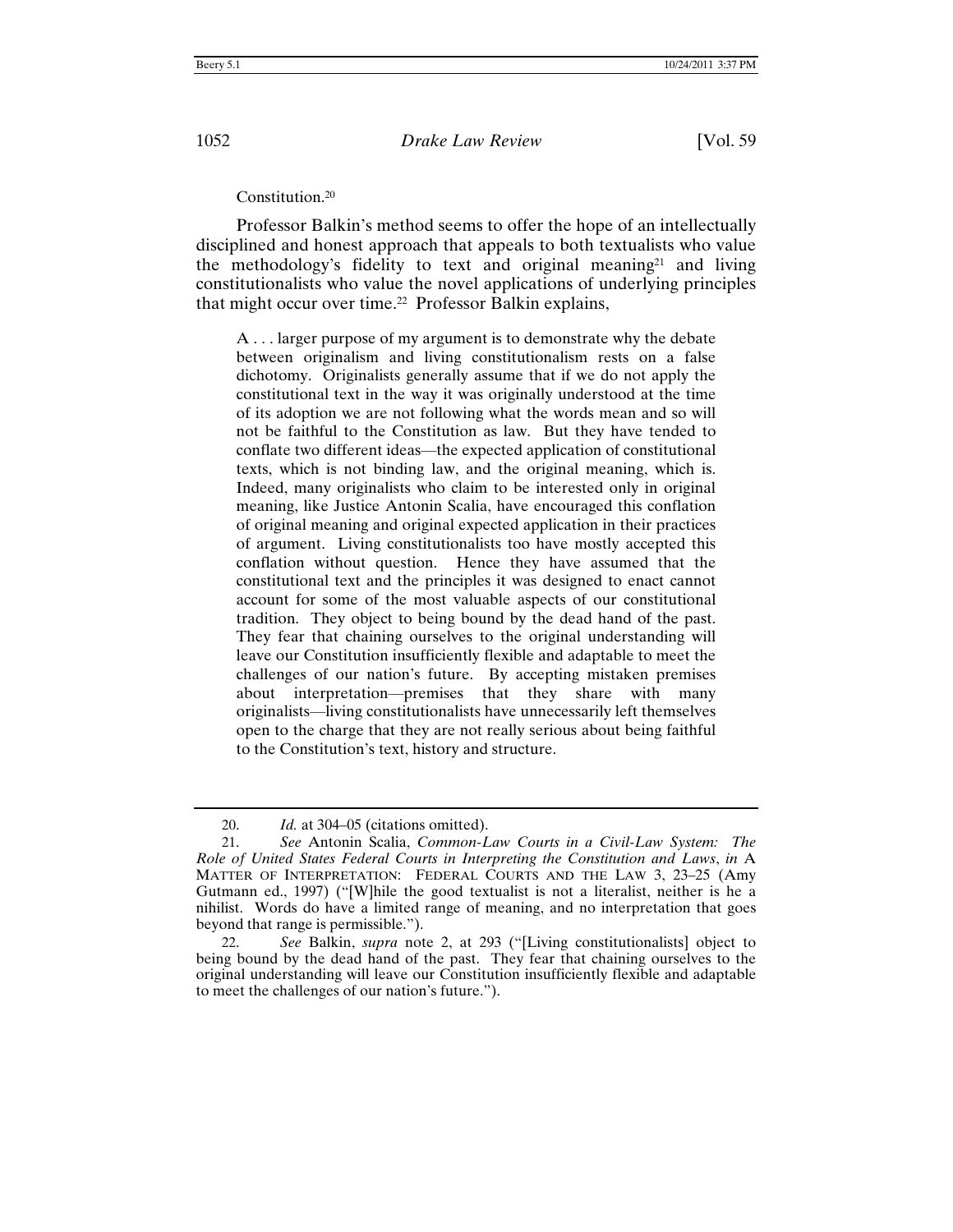The choice between original meaning and living constitutionalism, however, is a false choice. I reject the assumption that fidelity to the text means fidelity to original expected application.23

Justice Scalia's reticence to adopt the method of text and principle will be discussed in Part III, although a mundane illustration of text and principle, and Justice Scalia's disposition toward it, might be helpful here. Imagine a young mother writing a list of life's rules for her two boys: Adam, age four; and Ben, age two. She selects each rule with purpose, good humor, and love. She hopes the rules she writes down, which she intends to laminate and adhere to the family's refrigerator for many years to come, will help her boys grow into fine young men. Because Adam recently tried to hit his younger brother Ben when the two tussled, she includes the following: "Rule 7. Don't hit your little brother, even when he hits you first."

As the children grow older, they come to revere the laminated rules, which gain more aura of sacred text with every tatter and stain the laminate endures. The kids come to call them "Mom's Constitution." Fifteen years pass, and now what used to be a family of four has become a family of six: two parents and four boys. One day the youngest boy, Timmy, age three, gets a bit too feisty while teasing the second youngest, John, age six, and pokes John in the eye. John is angry and wants revenge. The next morning, knowing Timmy is too young to know better, John tells Timmy to roll in a patch of poison ivy. Timmy does, and he gets a terrible rash.

Mom grounds John for a week for violating Rule 7. Is she right? If text and principle are applied, the answer is probably yes. The reason underlying the rule seems fairly obvious: one sibling ought not take advantage of another sibling's youth, diminutive dimensions, or weakness to cause that sibling, or any other child, injury. With this animating principle in mind, it seems an absurdly narrow interpretation of the rule semantic mischief—that would render John guiltless.

To identify the underlying principle, one must ask why a rule exists. Because principles range from specific to abstract, the first answer will likely be superficial. Therefore, one must keep probing, asking why or so what until reaching not just any purpose served by the rule, but the animating purpose that drove the drafter or drafters of the rule to create it. Justice Scalia might characterize this exercise as a method-free guessing

<sup>23.</sup> *Id.* at 292–93 (citations omitted).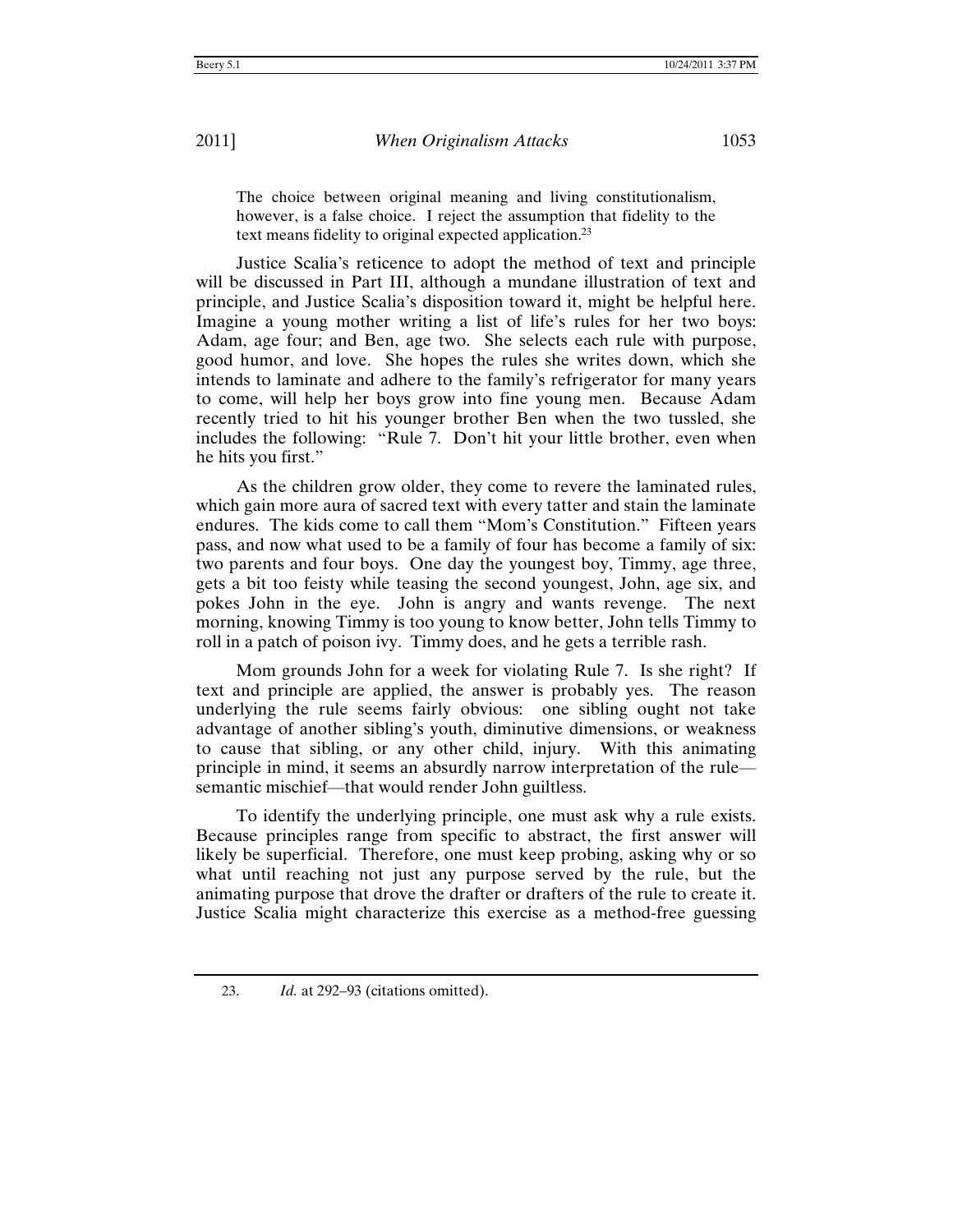game.24 But Justice Scalia's admonitions about interpretive guessing only hold water when applied to questions about what a drafter meant, not why she drafted the rule. Guessing what drafters meant when they wrote text invites mischief; asking why they wrote it merely provides context.

Common sense often supplies the reasons for the existence of a rule. For example, one would ask, why would a parent would write Rule 7? Common sense provides that a parent would write such a rule because an older child should not hit a younger child. Why? Because an older child is generally bigger and smarter. So what? Well, a bigger, older, and smarter child is in a position to take advantage of a younger and smaller child's physical and mental disadvantages. So what? Well, no one wants a younger child in a position where he does not have the mental or physical ability to defend himself; it is dangerous and unfair. Again, by asking why and so what until getting to the drafter's motivation, the animating purpose is uncovered.

Note, the rule might have other benefits too. The rule might teach older kids responsibility, loyalty, and citizenship. Those, however, would be collateral principles underlying the rule, not the animating or motivating purpose for writing the rule.

This approach has its limits. One cannot keep asking why or so what until reaching an absurd level of abstraction. After all, almost any rule could be probed until it leads to some universal truth such as, "We should love each other and ourselves." Ultimately, for example, this is a principle served by Rule 7—it promotes love. While that may be true, it can hardly be said the drafter of the rule had that principle in mind when drafting the rule. One looks to uncover the animating purpose rather than all purposes served by a rule's promulgation.

Were Justice Scalia to interpret Rule 7, he would first anchor the rule temporally by looking to its original expected application, not necessarily its intended meaning.25 Since Adam was the only older brother and Ben was the only younger brother when the rule was drafted, Justice Scalia would achieve simplicity by insisting the rule only protects Ben. By

<sup>24.</sup> Scalia, *supra* note 21, at 41–47 (criticizing the Living Constitution approach because of its flexibility and lack of guiding principles).

<sup>25.</sup> *See id.* at 37–38 (explaining Justice Scalia looks for "the original meaning of the text, not what the original draftsmen intended"). "[T]he Great Divide with regard to constitutional interpretation is not that between Framers' intent and objective meaning, but rather that between *original* meaning . . . and *current* meaning." *Id.* at 38.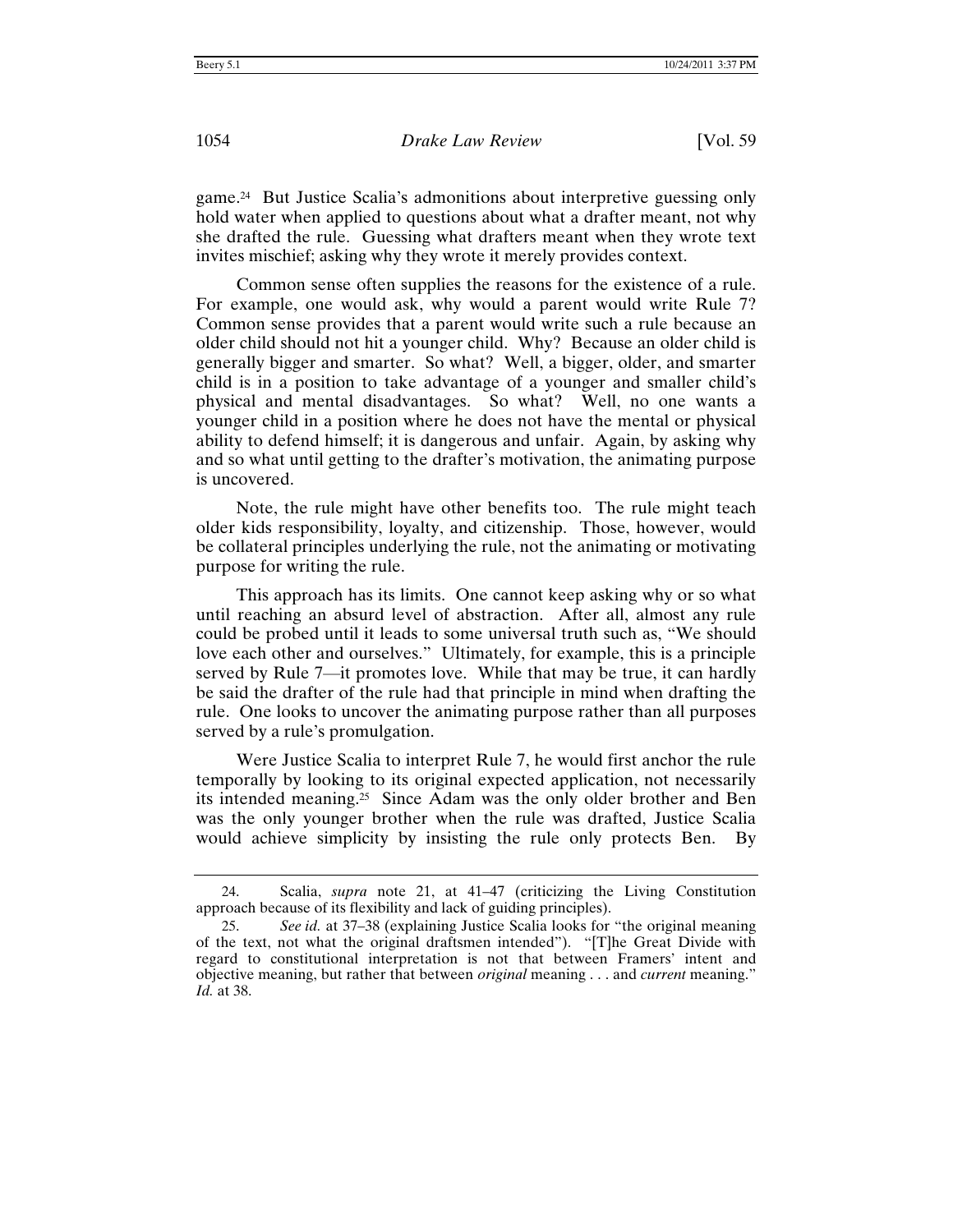employing this approach, he would essentially excise the words "younger brother" and replace them with "Ben."

To semantically moor the rule, Justice Scalia would ignore the rule's underlying reasons; it would not matter why it is wrong to hit or why it is wrong to target someone younger.<sup>26</sup> Justice Scalia would simply declare with disarming certitude, "Sorry, nobody ever thought Rule 7 would apply to trickery or poison ivy. You can always amend the rule if that's what you mean."27 The problem with such dismissiveness, of course, is that a rule should not need to be amended every time new circumstances arise; Rule 7 really does apply to what John did to Timmy if the animating—one might even say obvious—purpose is honored.

Anchoring oneself to hidebound books in an intellectual monastery where no one ever asks why seems like the habit of an individual who is illinclined to trust the fates, the possibilities of discovery, or the goodness of humanity as it has evolved under God's hand. The question is whether one who cannot begin to trust these things is suited to read to the rest of us from a document written by men who surely did.

#### III. JUSTICE SCALIA'S TEMPORAL AND SEMANTIC ANCHORING

Justice Scalia knows how to apply text and principle when he wants to. To illustrate, I turn to Justice Scalia's book, *A Matter of Interpretation: Federal Courts and the Law*. 28 In that book, Justice Scalia discusses a case from 1993, *Smith v. United States*:

The statute at issue provided for an increased jail term if, "during and in relation to . . . [a] drug trafficking crime," the defendant "uses . . . a firearm." The defendant in this case had sought to purchase a quantity of cocaine; and what he had offered to give in exchange for the cocaine was an unloaded firearm, which he showed to the drug-seller. The Court held, I regret to say, that the defendant was subject to the increased penalty, because he had "used a firearm during and in

<sup>26.</sup> *See id.* at 29–30, 37–38 (explaining Justice Scalia thinks the original meaning of the text is applicable, rather than the reason the rule was implemented or what its current meaning is).

<sup>27.</sup> *See, e.g.*, CAL. LAW., *supra* note 1 ("You don't need a constitution to keep things up-to-date. All you need is a legislature and a ballot box. . . . Persuade your fellow citizens it's a good idea and pass a law. That's what democracy is all about. It's not about nine superannuated judges who have been there too long, imposing these demands on society.").

<sup>28.</sup> Scalia, *supra* note 21.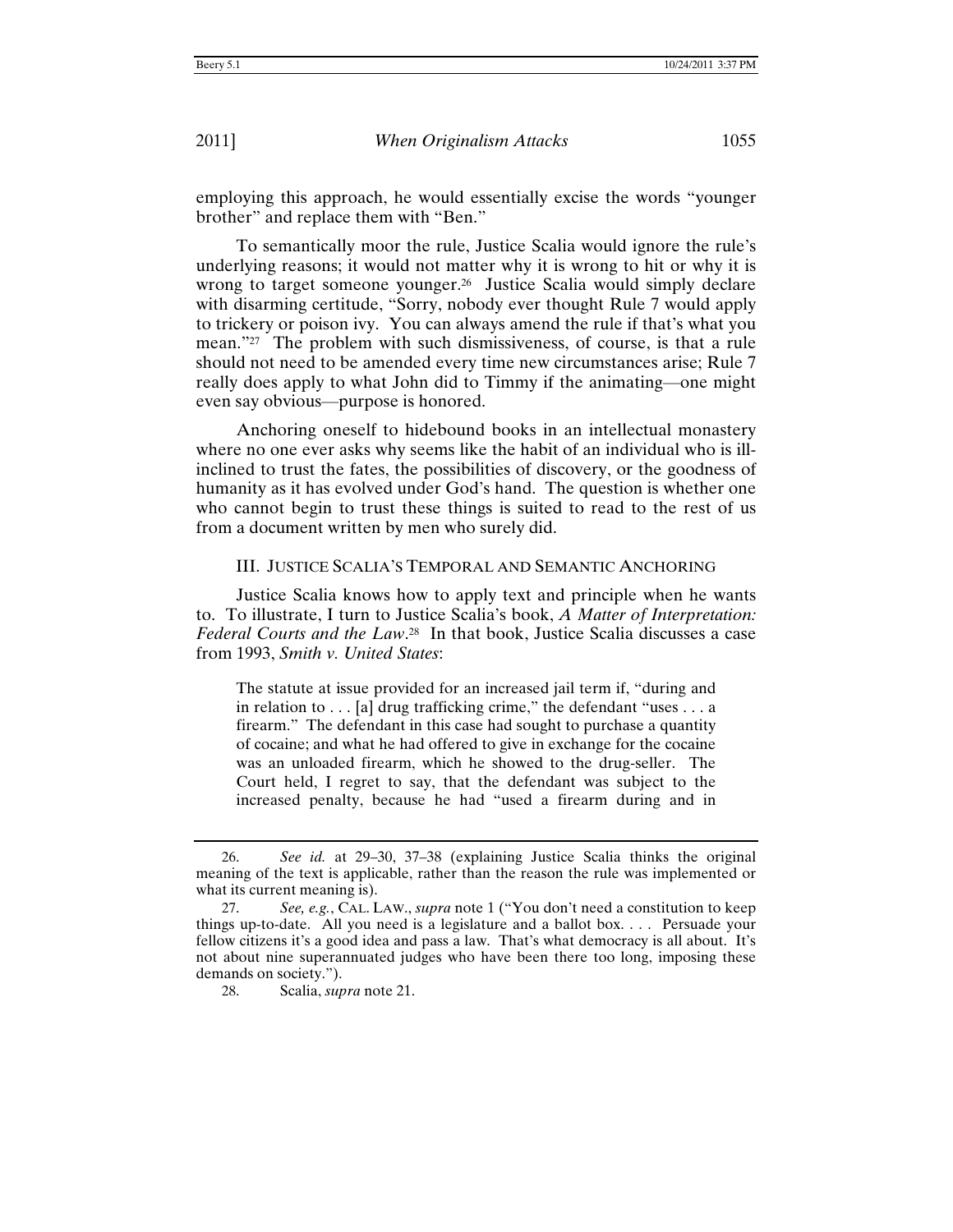relation to a drug trafficking crime."29

Justice Scalia explained,

[A] proper textualist, which is to say my kind of textualist, would surely have voted to acquit. The phrase "uses a gun" fairly connoted use of a gun for what guns are normally used for, that is, as a weapon. As I put the point in my dissent, when you ask someone, "Do you use a cane?" you are not inquiring whether he has hung his grandfather's antique cane as a decoration in the hallway.30

Justice Scalia also stated,

Textualism should not be confused with so-called strict constructionism, a degraded form of textualism that brings the whole philosophy into disrepute. I am not a strict constructionist, and no one ought to be—though better that, I suppose, than a nontextualist. A text should not be construed strictly, and it should not be construed leniently; it should be construed reasonably, to contain all that it fairly means.<sup>31</sup>

This distinction accords with Justice Scalia's observation that "[i]n textual interpretation, *context is everything*, and the context of the Constitution tells us not to expect nit-picking detail, and to give words and phrases an expansive rather than narrow interpretation—though not an interpretation that the language will not bear."32 With this nod to context in mind, one might say, although Justice Scalia calls himself a "good textualist," he more precisely aspires to be a "reasonable contextualist."33

For example, Justice Scalia would probably agree the *Smith* Court considered text, but not context.34 However, an adequate definition of "context," in the sense Justice Scalia uses it, is difficult to provide. "Context" is generally defined as "the set of circumstances or facts that surround a particular event, situation, etc."<sup>35</sup> The breadth of this definition

<sup>29.</sup> *Id.* at 23 (alteration in original) (discussing Smith v. United States, 508 U.S. 223 (1993)).

<sup>30.</sup> *Id.* at 24.

<sup>31.</sup> *Id.* at 23.

<sup>32.</sup> *Id.* at 37 (emphasis added).

<sup>33.</sup> *See id.* at 24.

<sup>34.</sup> *See Smith*, 508 U.S. at 240 (applying the "plain language" meaning of the word "use" in the statute, which encompassed use in barter and use as a weapon); *see also supra* text accompanying note 33.

<sup>35.</sup> WEBSTER'S DICTIONARY 439 (2d ed. 2001).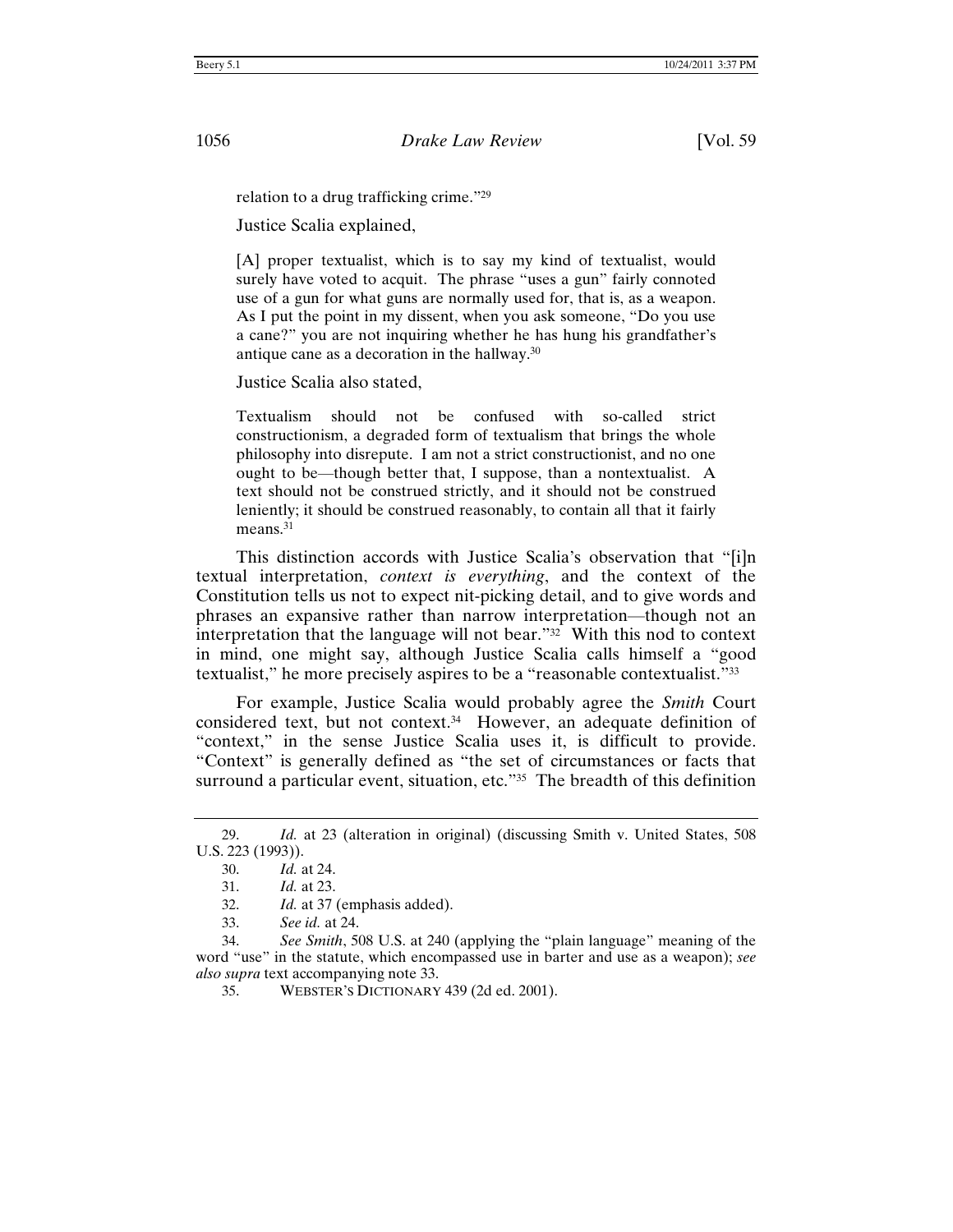is helpful in illustrating how deep context can be. But a definition this broad also poses problems:

You will find it frequently said in judicial opinions of my court and others that the judge's objective in interpreting a statute is to give effect to "the intent of the legislature." This principle, in one form or another, goes back at least as far as Blackstone. Unfortunately, it does not square with some of the (few) generally accepted concrete rules of statutory construction. One is the rule that when the text of a statute is clear, that is the end of the matter. Why should that be so, if what the legislature *intended*, rather than what it *said*, is the objective of our inquiry? In selecting the words of the statute, the legislature might have misspoken. Why not permit that to be demonstrated from the floor debates? Or indeed, why not accept, as proper material for the court to consider, later explanations by the legislators—a sworn affidavit signed by the majority of each house, for example, as to what they *really* meant?36

The definition of "context" above tempts carelessness since questions about what the drafter meant to convey or how she meant to express it must be avoided. Thus, it is Justice Scalia's example, rather than any definition, that gives "context" its most helpful meaning.

Consider this general rule: do not use a weapon in the commission of a crime. In *Smith*, the Court focused only on the text in holding the defendant violated the rule.<sup>37</sup> However, as Justice Scalia seems to insist, this interpretation misses the context.38 What Justice Scalia likely means is not that the Court missed what the drafters thought they were saying or trying to say, but that the Court misinterpreted what the drafters actually did say by failing to take account of why they said it. When analyzing, individuals are not to speculate what the drafter meant by the written text, but analysis may—indeed it must—include asking why the drafter wrote it to give what the drafter wrote its proper context.

Law professors are fond of asking why, and asking so what might be useful here too. Notice the question is still not what the drafter meant to say; instead, these questions are merely probing for context. Justice Scalia's problem with the Court in *Smith*, although he did not state the issue so explicitly, was that the Court never asked why or so what.39 Had

<sup>36.</sup> Scalia, *supra* note 21, at 16 (citation omitted).

<sup>37.</sup> *Smith*, 508 U.S. at 240–41.

<sup>38.</sup> *See* Scalia, *supra* note 21, at 23–24.

<sup>39.</sup> *Smith*, 508 U.S. at 242–46 (Scalia, J., dissenting) (providing examples of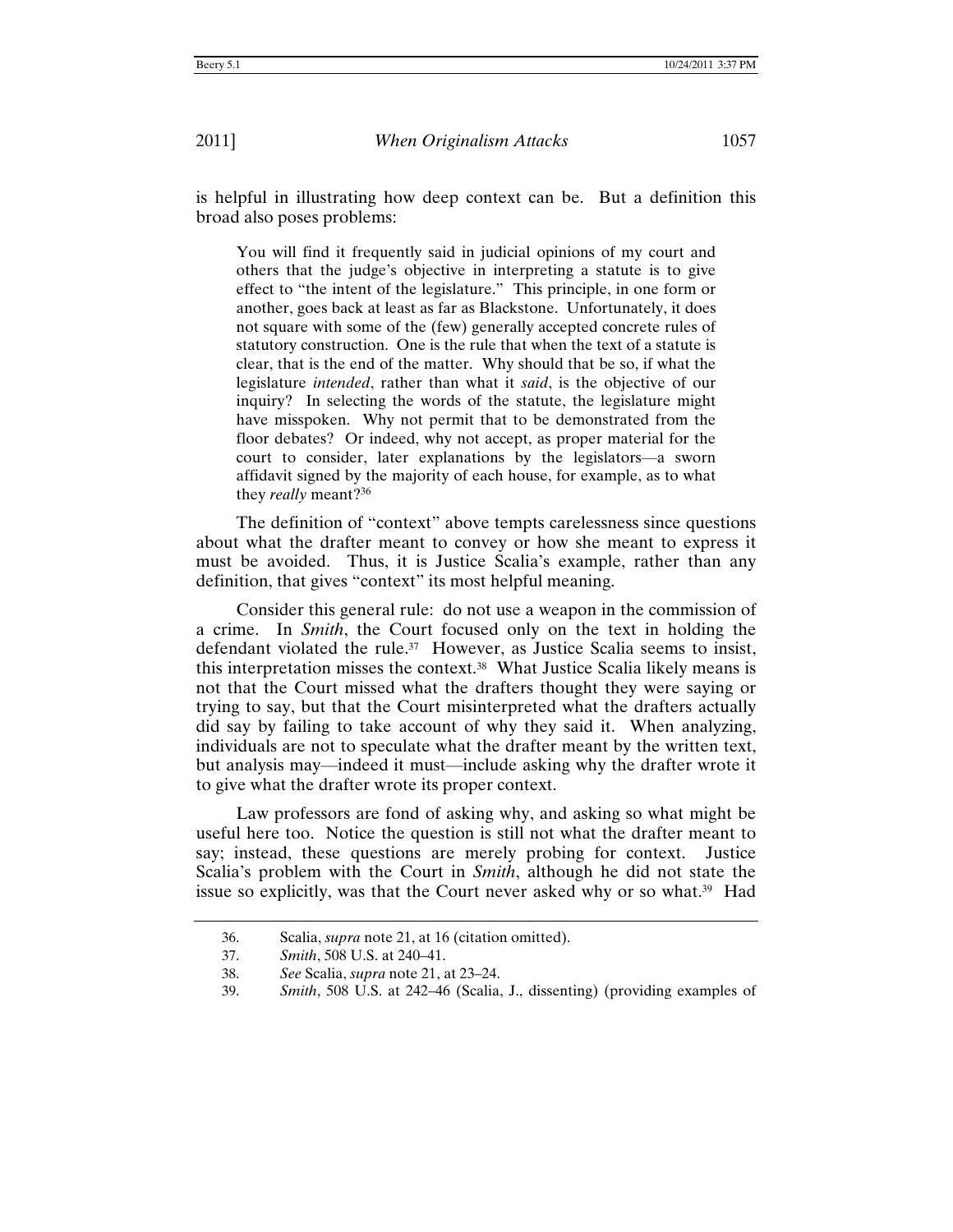the Court asked those questions and arrived at satisfactory answers, it might have understood the underlying principles of the rule, which in turn might have produced a reasonable interpretation.

As explained above, common sense usually helps. So, to begin, why did the drafters of the rule write a rule that prohibited use of a weapon in the commission of a crime? Because a firearm is a dangerous weapon and crime often involves dangerous situations. So what? Well, if the perpetrator has a dangerous weapon, and he is in a dangerous situation, it is more likely somebody will be shot, injured, or killed.

Given this context, Justice Scalia correctly interpreted the statute such that it was only violated if the defendant used a firearm in a way that made it more likely for somebody to be shot, injured, or killed.40 The Court's holding that the defendant violated the statute without using a firearm in a way that made it more likely for somebody to get shot, injured, or killed reflected an interpretation of the rule that lacked deep context, or worse, any context or principles at all.<sup>41</sup> The Court assumed the rule existed for its own sake.<sup>42</sup> Justice Scalia was right: this is silly.<sup>43</sup>

If Justice Scalia knows how to apply text and principle, the question is why does he fail to do so with regard to constitutional interpretation? Could it be that textualists tend to be socially conservative,<sup>44</sup> which means

40. *See id.* at 242.

In the evolving record of oral arguments and decisions, evidence is sparse that the justices are muting their differences. Most significantly, there is little evidence that Roberts has tried particularly hard to lead the way toward any such synthesis. On the contrary, at least in the big, controversial cases, the new Court is, if anything, more polarized than Rehnquist's was. News stories on decisions have cast the Court as split between robotic "conservative" and "liberal" blocs, with Anthony Kennedy the swing justice in the middle. In these reports, Roberts does not lead; he is twinned with his fellow Bush appointee Samuel Alito as half of a lockstep duo that has reinforced hard-line

the majority's failure "to grasp the distinction between how a word *can* be used and how it *ordinarily is* used").

<sup>41.</sup> *Id.* at 241 (majority opinion) (holding defendant guilty not for using the gun as a weapon, but to barter).

<sup>42.</sup> *See id.* at 235 (noting Congress separated out the sections of this law for a reason and the Court should apply it as such).

<sup>43.</sup> *See id.* at 242–43 (Scalia, J., dissenting) (explaining the Court misinterprets "normal" and "ordinary" application of the word in its analysis).

<sup>44.</sup> *See* Simon Lazarus, *More Polarizing Than Rehnquist*, THE AMERICAN PROSPECT (May 14, 2007), http://www.prospect.org/cs/articles?article=more\_polarizing \_than\_rehnquist. The article states: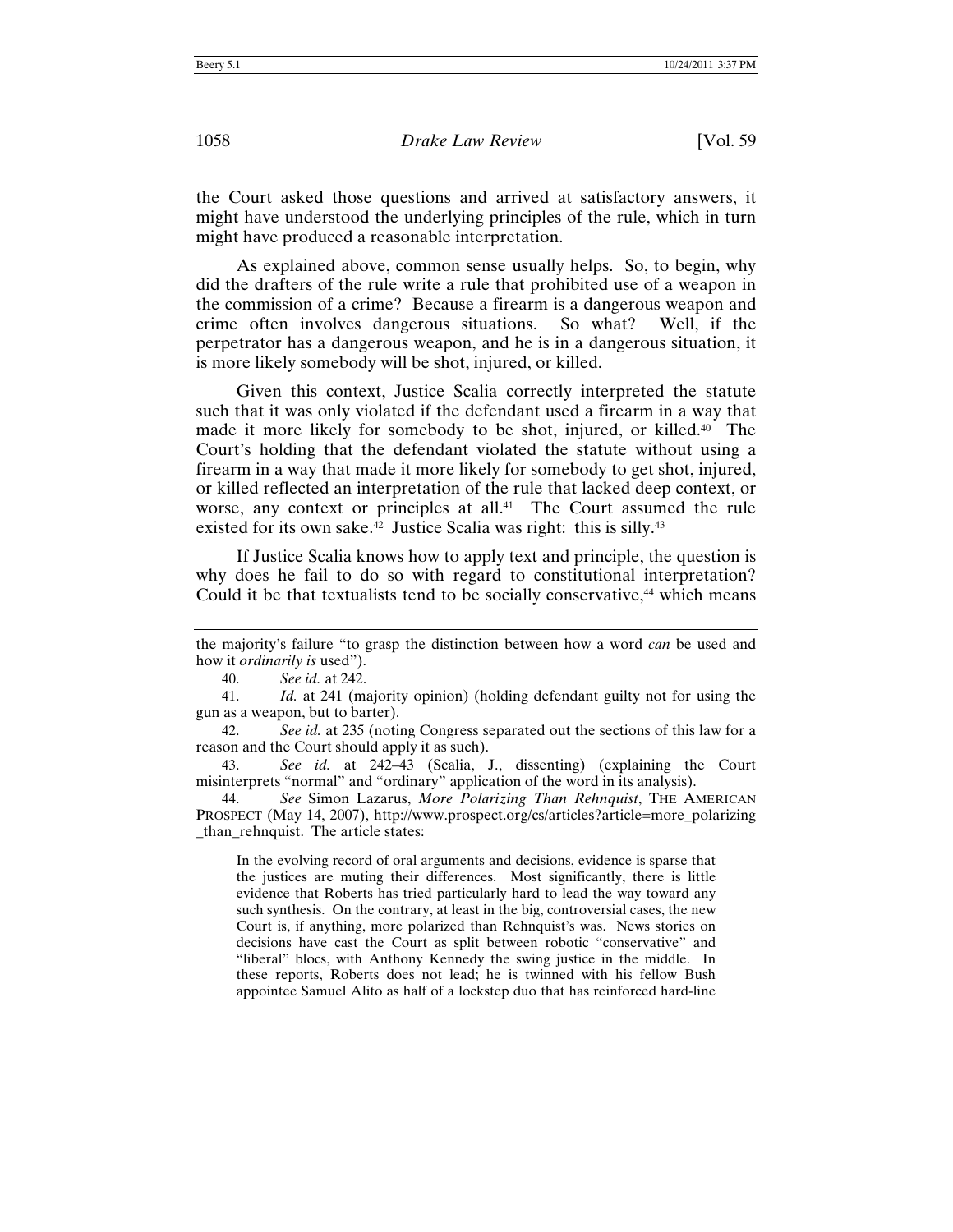textualists are usually looking for ways not to find fundamental individual rights45 and ways not to enforce notions of nondiscrimination.46 These aversions would make probing for underlying principles a dubious exercise. A narrower incarnation of textualism would appeal to social conservatives because it ties the country more closely to the past when "traditional values" had a better foothold. Social conservatives would likely also favor narrow textualism since it provides more resistance to freewheeling notions of equality and personal autonomy<sup>47</sup>—or what ideologues might call "hedonism."48 Modern political conservatism, in the form of the Republican Party, is closely linked to this form of social and religious dogmatism:

In 2005 42 percent of Americans described themselves to survey takers as born-again, only slightly below the readings in 2001 and 2002. George W. Bush reassured the faithful that summer and autumn by endorsing the teaching of "intelligent design"—implicit godly design, to be sure—alongside evolution in U.S. schools, and by choosing nominees who were conservatives on the abortion issue to fill two U.S. Supreme Court vacancies. Because the retiring Sandra Day O'Connor had been a swing vote in earlier high-court rulings, her replacement

*Id.*

45. *Cf., e.g.*, MICHELLE GOLDBERG, KINGDOM COMING: THE RISE OF CHRISTIAN NATIONALISM 154–79 (2007) (discussing the right-wing movement's attack on court decisions such as *Lawrence v. Texas* and *Roe v. Wade* (citing Lawrence v. Texas, 539 U.S. 558 (2003); Roe v. Wade, 410 U.S. 113 (1973))).

46. *See, e.g.*, Joey Garrison, *Conservatives Open Playbook to Defeat Nondiscrimination Bill*, THE CITY PAPER (Jan. 23, 2011), http://nashvillecitypaper.com /content/city-news/conservatives-open-playbook-defeat-nondiscrimination-bill.

47. *See, e.g.*, Balkin, *supra* note 2, at 291–92 (detailing how strict construction and textualists do not recognize the right of privacy and instead claim it is "made up out of whole cloth").

48. WEBSTER'S DICTIONARY 886 (2d ed. 2001) ("Hedonism: the doctrine that pleasure or happiness is the highest good.").

conservatives Antonin Scalia and Clarence Thomas.

Of course, because the consistently right-leaning Alito has replaced the pragmatic centrist Sandra Day O'Connor, the new Court will be, as all commentators observe, "conservative." But what sort of conservative Court will it be, and what sort of leadership will the new chief justice provide? Will he be a true judicial conservative, practicing the restraint that he and other conservative leaders have long preached? Or will he solidify a bloc transparently driven by political ideology, constantly pushing doctrinal envelopes to overturn or undermine liberal laws and policies, mirroring the "liberal activism" ritually decried by conservatives?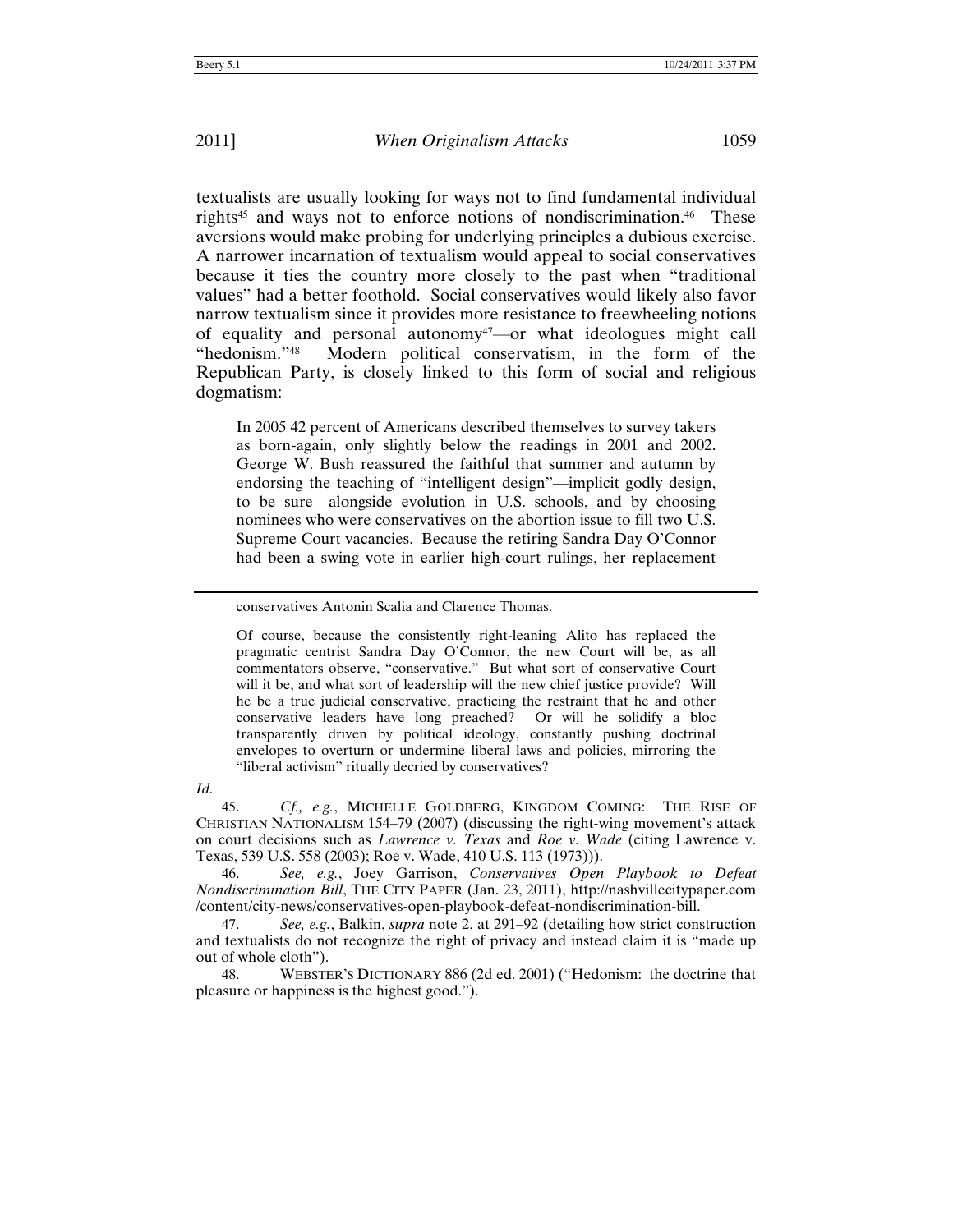was expected to be decisive. The president also reassured the faithful by renewing his promise to veto any legislation to liberalize stem-cell research, its lopsided public support notwithstanding.49

Conservatives' political, religious, and social proclivities cannot be extricated from their own—and especially Justice Scalia's—disdain for "substantive due process":

My favorite example of a departure from text—and certainly the departure that has enabled judges to do more freewheeling lawmaking than any other—pertains to the Due Process Clause found in the Fifth and Fourteenth Amendments to the United States Constitution . . . . It has been interpreted to prevent the government from taking away certain liberties *beyond* those, such as freedom of speech and of religion, that are specifically named in the Constitution. (The first Supreme Court case to use the Due Process Clause in this way was, by the way, *Dred Scott*—not a desirable parentage.)<sup>50</sup>

The Author believes that rigid conservatives' disdain for liberal sexual mores, including such practices as sodomy, contraception, and reproductive choice-making, compels their animosity for the constitutional doctrine affording constitutional protection to those very practices. Conservatism is contemporarily understood as a political and social philosophy that promotes the maintenance of traditional institutions and practices, and opposes radical change.<sup>51</sup> The modern use of the term is commonly traced to the works of Edmund Burke, in which Burke reacted to what he perceived as the excesses of the French Revolution.<sup>52</sup> At its most essential, conservatism opposes change that is justified by idealism or abstract ideas, and not rooted in existing practices.<sup>53</sup>

This is a helpful explanation of conservatism, as it identifies some of the key conservative objectives previously mentioned—maintenance of the current order, slowing or stopping change, establishing order, and imposing

<sup>49.</sup> KEVIN PHILLIPS, AMERICAN THEOCRACY: THE PERIL AND POLITICS OF RADICAL RELIGION, OIL, AND BORROWED MONEY IN THE 21ST CENTURY 353 (2006) (citations omitted).

<sup>50.</sup> Scalia, s*upra* note 21, at 24.

<sup>51.</sup> IAIN MCLEAN & ALISTAIR MCMILLAN, THE CONCISE OXFORD DICTIONARY OF POLITICS 112–13 (3d ed., 2009); BRITANNICA CONCISE ENCYCLOPEDIA 453 (2006).

 <sup>52.</sup> BRITANNICA CONCISE ENCYCLOPEDIA, *supra* note 51, at 297.

 <sup>53.</sup> MCLEAN & MCMILLAN, *supra* note 51.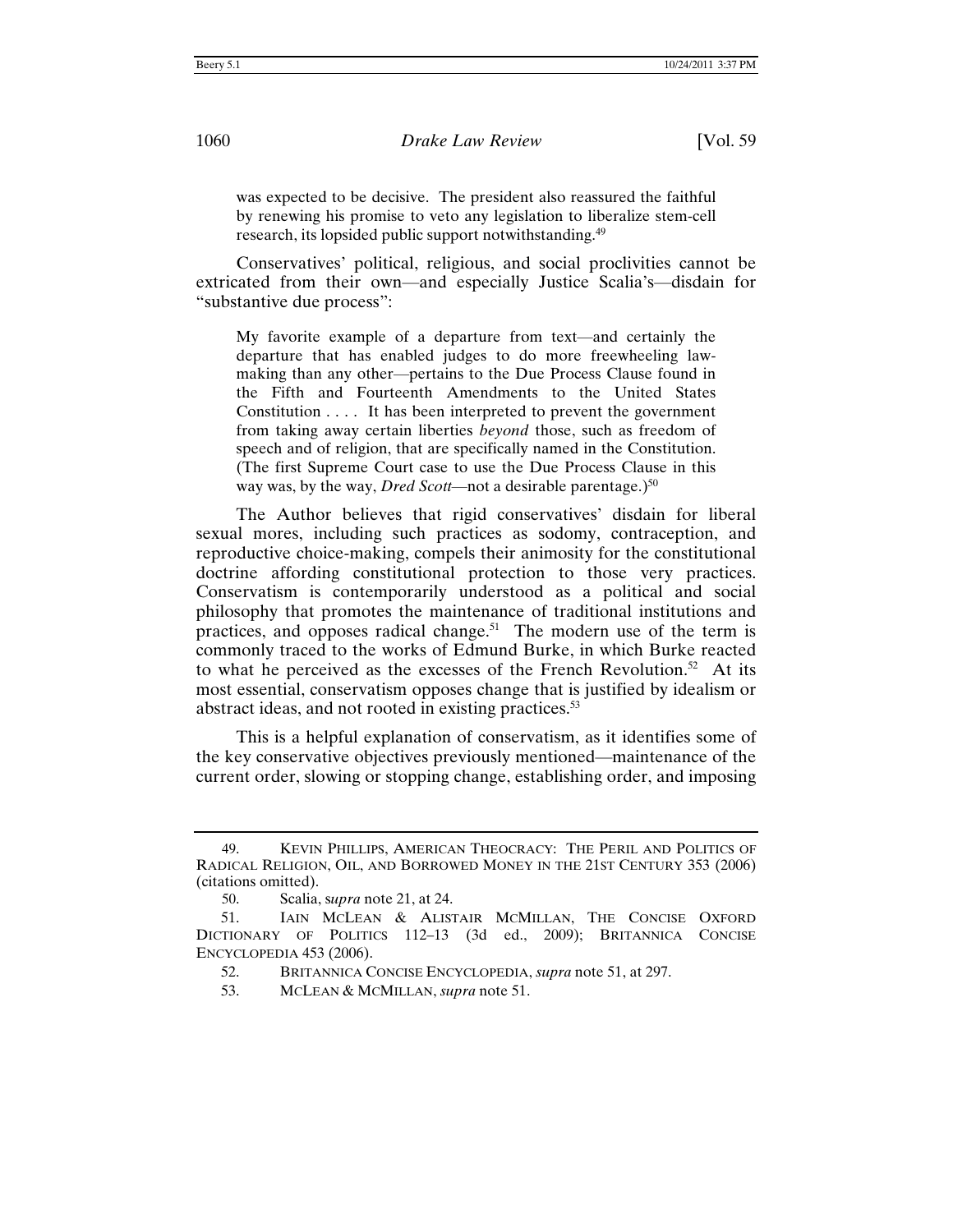authority.54 Furthermore, it also prescribes the temporal preferences of conservatives—some want to preserve current institutions and traditions, while some want to revisit the past—and describes the psychological depth of conservatism: a philosophy, a worldview, and an attitude.55 Note that conservatism has both temporal and spatial properties. In the temporal sense, conservatives value past or present; they view the passage of time as portending danger and decay. In the spatial sense, the more distant an idea or attitude is from accepted traditions and norms, the more suspicious conservatives become. To simplify, conservatives view that which is closer to them as good and that which is farther from them as bad, both in time and in thought.

While this is a helpful description of conservatism, it does not adequately describe the individual conservative. The description only reveals what the conservative believes, not who the conservative is. One scientific study revealed, "on average, conservatives show more structured and persistent cognitive styles, whereas liberals are more responsive to informational complexity, ambiguity and novelty."56 Whether one calls this a bent worldview or attitude, this study suggests that conservatives and liberals actually think differently. And again, it is easy to see both temporal and spatial distinctions. In the temporal sense, the key characteristic enumerated above is novelty, which means newness.<sup>57</sup> A conservative is less likely to view with favor that which is newer in time—or presumably worse yet, awaiting in the future—while a liberal values the passage of time as positive.58 In the spatial sense, conservatives prefer informational simplicity and certainty—closeness or likeness in thought while liberals value complexity and ambiguity—ideas or possibilities distant from those already known or accepted.59

If there is an emotion seemingly best associated with preference for rigid structures of command and authority, resistance to change, complexity, ambiguity, promotion of traditionalism, stability, and

<sup>54.</sup> *See supra* notes 51–53 and accompanying text.

<sup>55.</sup> *See id.*

<sup>56.</sup> David M. Amodio et al., *Neurocognitive Correlates of Liberalism and Conservatism*, 10 NAT. NEUROSCIENCE 1246, 1246 (2007).

<sup>57.</sup> *Id.* 

<sup>58.</sup> *Cf. id.* at 1247 (concluding stronger conservatism is associated with less neurocognitive sensitivity to mismatches between one's habitual response tendency and a response required by the current situation).

<sup>59.</sup> *Cf. id.* at 1246 (noting conservatives prefer order and structure compared to liberals who are more open to new experiences).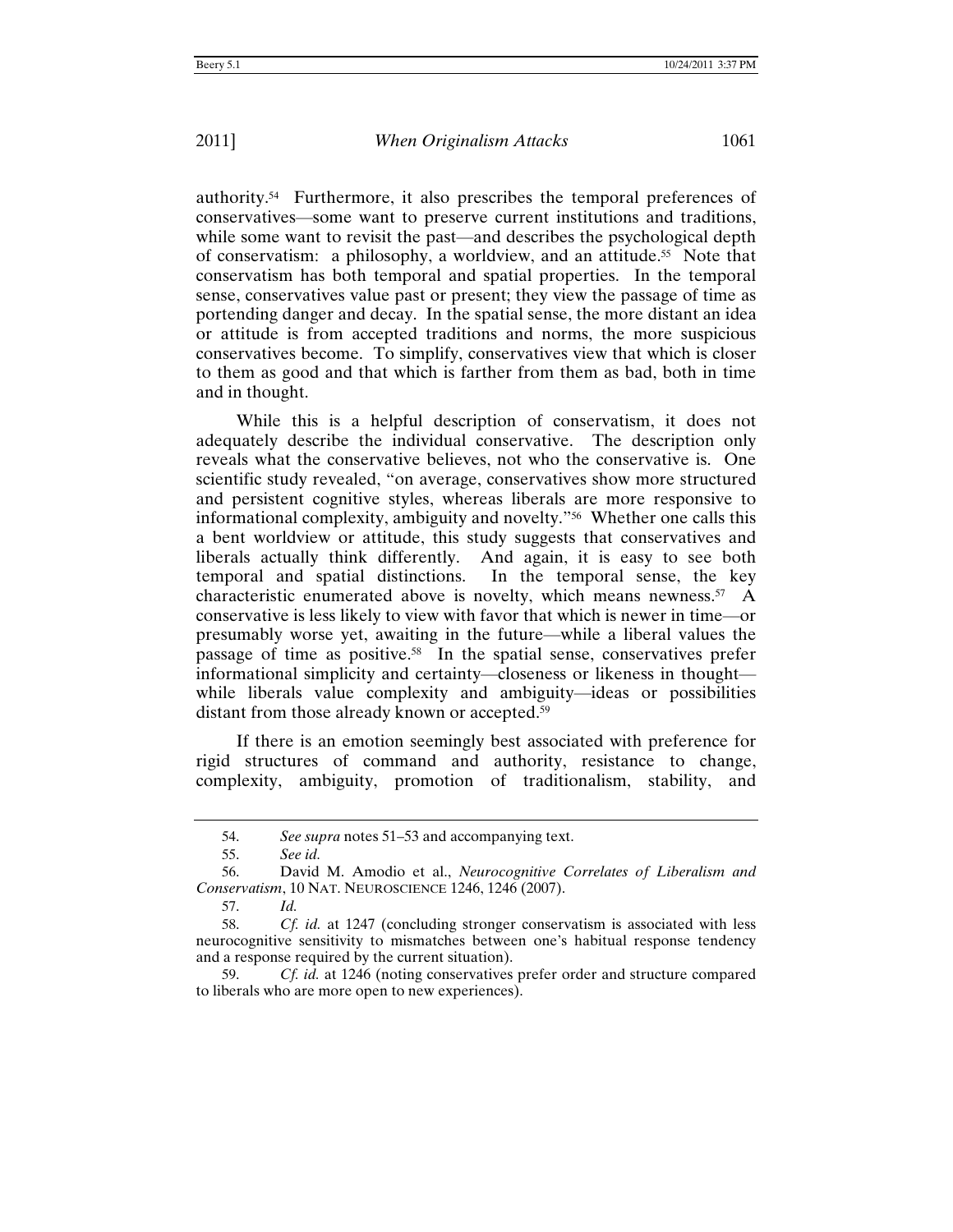continuity, it is anxiety. In the article *Dispositional Anxiety and Risk-Avoidant Decision-Making*, Maner and colleagues link risk-avoidant decision-making with anxiety based on associations with psychological responses to threats and pessimistic appraisals of future events.60

Notice that like conservative philosophy and thought, anxiety has both temporal and spatial properties. Temporal anxiety is marked by aversion to new experience and pessimism about future outcomes; spatial anxiety is marked by decision-making processes geared toward avoiding risk.61 Put another way, anxiety produces impulses to avoid moving in time or space. Intellectually, this would mean anxiety creates aversion to ideas new in time or different in nature—far from now or far from accepted.

It seems evident, then, that a conservative judge whose brain simply works this way will undertake the chore of textual interpretation from an entirely different place, emotionally and cognitively, than a more liberal judge.62 This may go a long way in explaining why judges like Justice Scalia, although they know how to apply text and principle when interpreting banal codes like the gun law at issue in *Smith*, balk when it comes to interpreting the much more idealistically audacious Constitution of the United States.63

63. *Compare* Smith v. United States, 508 U.S. 223, 241–47 (1993) (Scalia, J., dissenting) (using more than the literal meaning of the words to interpret the statute), *with* Crawford v. Washington, 541 U.S. 36, 53–56, 68–69 (2004) (holding the Sixth Amendment requires an opportunity for cross-examination even though such wording is not in the Confrontation Clause). I note here a possible point of contention that warrants further inquiry in future scholarship. Professor Balkin says Justice Scalia "also agrees that the original meaning of the text should be read in light of its underlying principles." Balkin, *supra* note 2, at 296. Although Justice Scalia might pay lip service to underlying principles, it seems unlikely he would apply them in any meaningful way in constitutional, rather than statutory, interpretation. In explaining Justice Scalia's originalist approach in the Second Amendment case, *District of Columbia v. Heller*, Professor Jamal Greene wrote:

So fastidious was Justice Scalia's devotion to the legal authority of the original *meaning* of [the Second Amendment's operative clause] that he was unmoved by his own concession that the "prefatory" clause—"a well-regulated militia, being necessary to the security of a free state"—announces that the Amendment's original *purpose* was military related. This preference for

<sup>60.</sup> Jon K. Maner et al., *Dispositional Anxiety and Risk-Avoidant Decision-Making*, 42 PERSONALITY AND INDIVIDUAL DIFFERENCES 665, 666 (2007), *available at* http://www.sciencedirect.com/science/article/pii/S019188690600328X (citations omitted).

<sup>61.</sup> *See id.*

<sup>62.</sup> *See supra* notes 56–59 and accompanying text.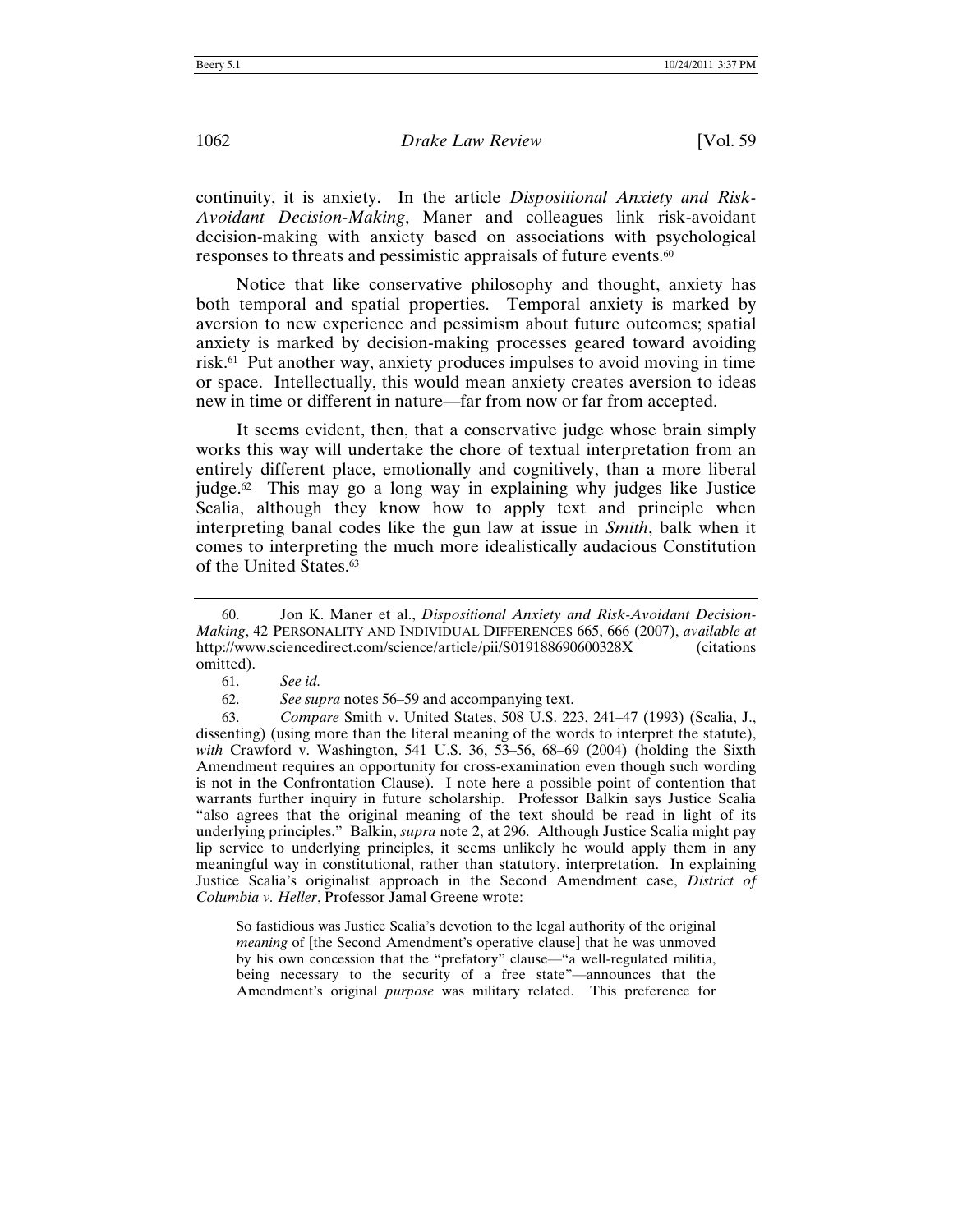For example, take the Equal Protection Clause, which provides that no state shall "deny to any *person* within its jurisdiction the equal protection of the laws."64 The issue in *United States v. Virginia (VMI)* was whether equal protection principles required Virginia Military Institute to change its male-only college admission policy.65 This case is likely the culprit behind Justice Scalia's assertion that the Equal Protection Clause does not apply to women.<sup>66</sup>

In *VMI*, Justice Ginsburg and the majority held the Equal Protection Clause applies to women<sup>67</sup> and that Virginia violated the Equal Protection Clause because Virginia Military Institute excluded otherwise qualified female applicants and sent them to another institute.68 If his statement quoted in the *California Lawyer* is accurate, Justice Scalia would have held the Equal Protection Clause does not apply to gender at all.<sup>69</sup>

Justice Ginsburg, writing for the majority, stated,

Since *Reed*, the Court has repeatedly recognized that neither federal nor state government acts compatibly with the equal protection principle when a law or official policy denies to women, simply because they are women, full citizenship stature—equal opportunity to aspire, achieve, participate in and contribute to society based on their individual talents and capacities.70

This statement illuminates the more liberal, living constitutionalist view. Justice Ginsburg's view must be that the Equal Protection Clause evolved from a command that states are not to abuse persons within their jurisdiction into a command that states affirmatively provide an "equal

Jamal Greene, Heller *High Water? The Future of Originalism*, 3 HARV. L. & POL'Y REV. 325, 335 (2009) (citing District of Columbia v. Heller, 554 U.S. 570, 598 (2008)).

67. *See Virginia*, 518 U.S. at 532 (discussing the strides taken since gender equality was recognized in *Reed v. Reed* (citing Reed v. Reed, 404 U.S. 71 (1971)).

68. *See id.* at 558.

meaning over purpose is consistent with Justice Scalia's announced devotion to original meaning over original intent.

<sup>64.</sup> U.S. CONST. amend. XIV (emphasis added).

<sup>65.</sup> United States v. Virginia, 518 U.S. 515, 519 (1996).

<sup>66.</sup> *See id.* at 566–603 (Scalia, J., dissenting) (criticizing the majority opinion, which held the policy of excluding admittance to women at Virginia Military Institute violated the Equal Protection Clause). To the extent Justice Scalia overreacted to the *VMI* case, his outburst is a reminder that "'bad facts make bad law.'" *See* Haig v. Agee, 453 U.S. 280, 319 (1981) (Brennan, J., dissenting).

<sup>69.</sup> *See* CAL. LAW.,*supra* note 1 and accompanying text.

<sup>70.</sup> *Virginia*, 518 U.S. at 532 (citing *Reed*, 404 U.S. 71 (1971)).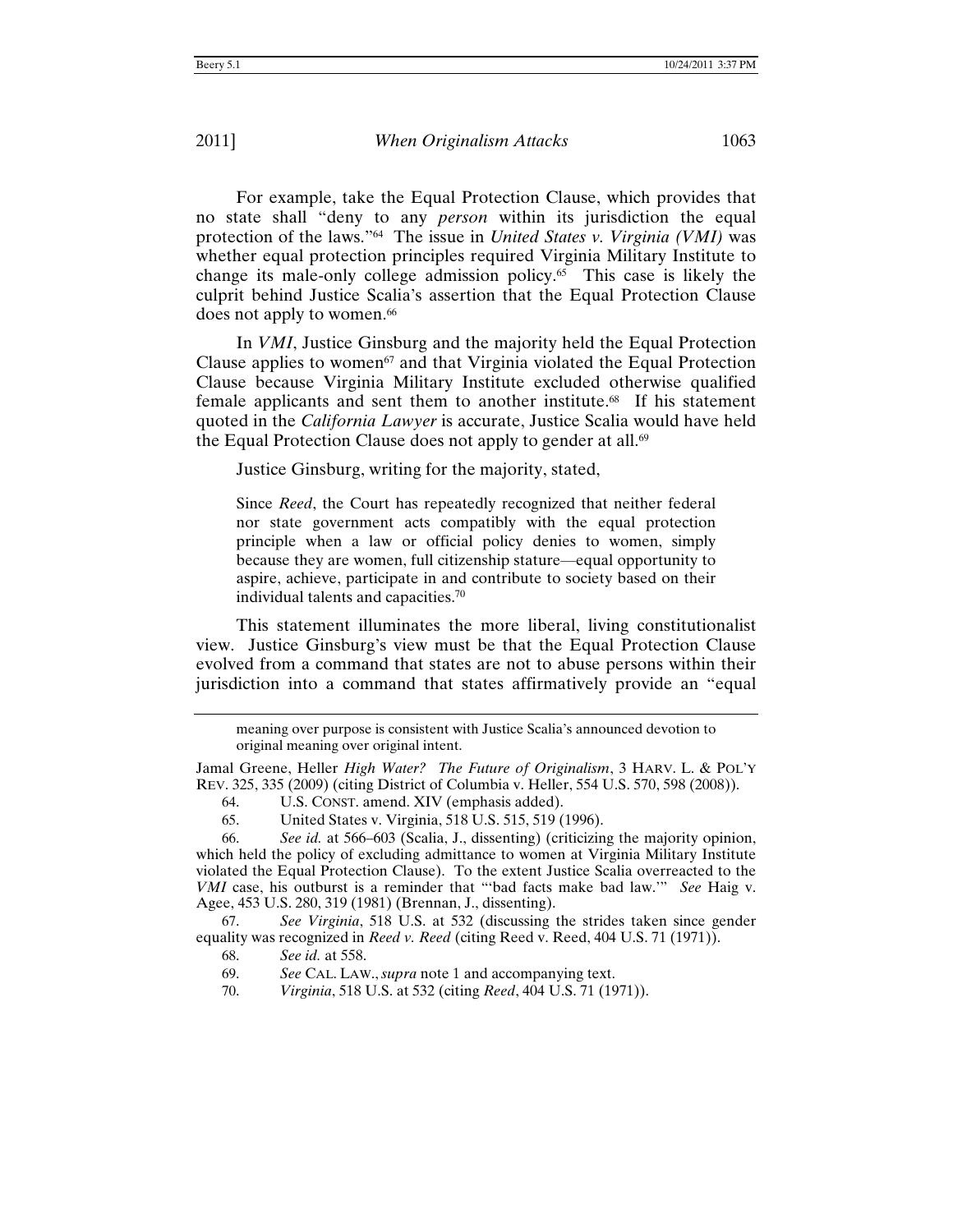opportunity to aspire, achieve, participate in and contribute to society based on their individual talents and capacities."71

Thinkers like Ronald Dworkin tend to prefer "top-down" constitutional analyses, seeking out universal egalitarian principles and interpreting text in a way that serves those principles without strict fidelity to text or historical context.<sup>72</sup> The problem with this thinking, as reflected in Justice Ginsburg's position, is that it can reach a point where a connection to the text of the Constitution seems to no longer exist; it appears she simply penciled out "protection" and penciled in "treatment" or "opportunity."73 *VMI* thus seems to be the kind of liberal, tweed-andsandal-wearing interpretation of constitutional text that Justice Scalia has some reason to mock. But those who purport to be textualists come similarly unmoored when text and context provide answers at odds with their own views.

The drafters of the Fourteenth Amendment likely chose the word "protection" because they were responding to the "Black Codes" of the post-Civil War era and the harm those codes inflicted on their target— African-Americans who were former slaves.74

After the war most southern states passed so-called Black Codes in 1865 and 1866, virtually reimposing the caste divisions of the old slave system. Several states decreed that Negroes could be employed only as workers in agriculture or domestic service. Mississippi prohibited black ownership or leasing of rural property, while Negro children had to be apprenticed to white masters. Some states forbade Negroes the ownership of weapons or alcohol. They were generally denied the right to vote, were barred from serving on juries, and kept from testifying in cases where whites were the parties.75

Post-war Reconstruction largely stalled in the South in 1876:

After Reconstruction ended in 1876, much of the leadership in the

<sup>71.</sup> *See id.*

<sup>72.</sup> *See generally* RICHARD A. POSNER, OVERCOMING LAW 171–97 (1995) (discussing the "top down" approach to constitutional theorizing).

<sup>73.</sup> *See Virginia*, 518 U.S. 515.

<sup>74.</sup> *See* HARVEY FIRESIDE, SEPARATE AND UNEQUAL: HOMER PLESSY AND THE SUPREME COURT DECISION THAT LEGALIZED RACISM 119 (2004); *see generally* THEODORE BRANTNER WILSON, THE BLACK CODES OF THE SOUTH (1965) (providing a historical analysis of the Black Codes).

<sup>75.</sup> FIRESIDE, *supra* note 74, at 34–35.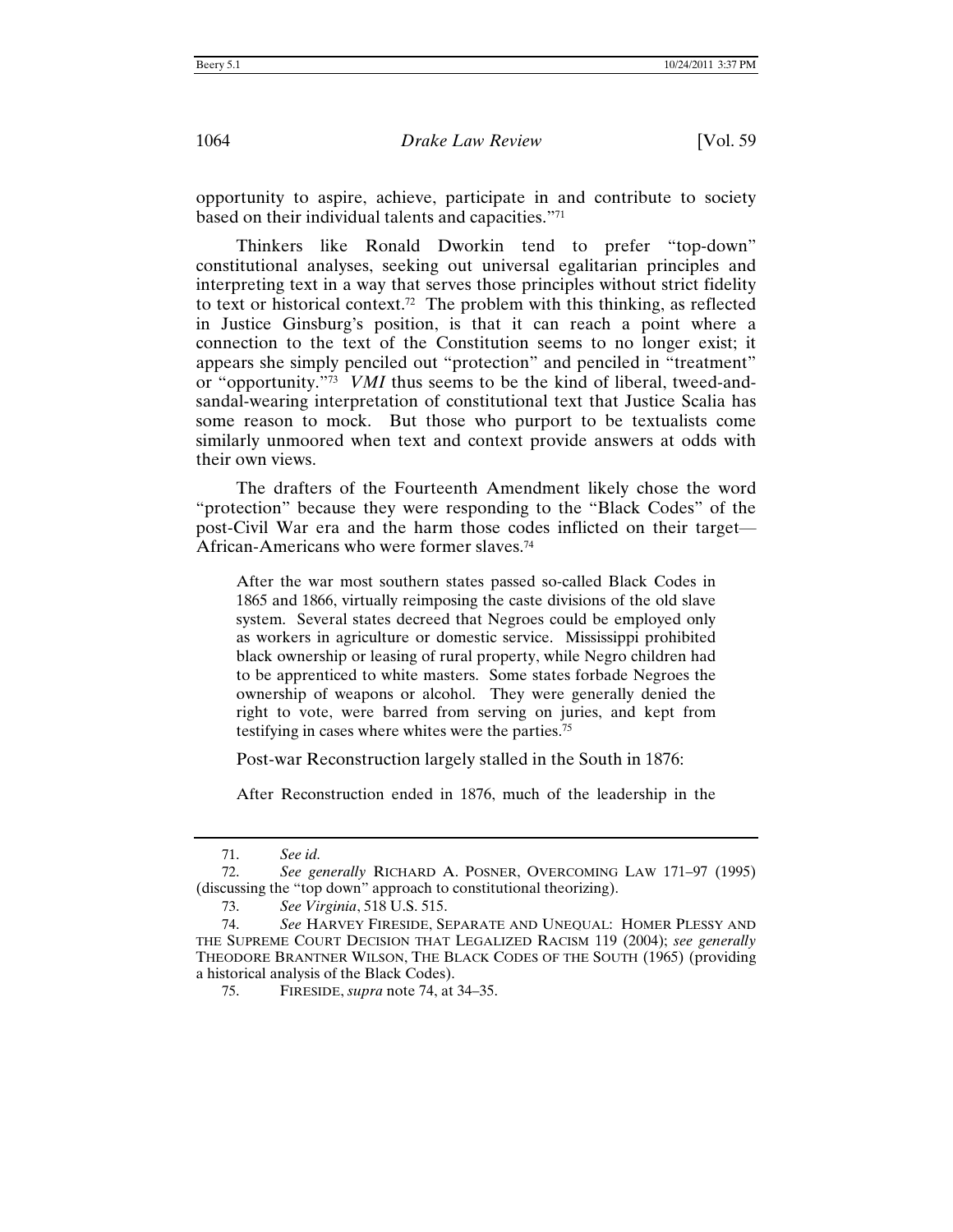former rebellious states came from Confederate army veterans and officials. They had also been prominent in the immediate postwar era, when "Johnson governments" had enacted stringent Black Codes that sought to keep former slaves in a perpetually subservient status. Foreshadowing the law challenged by the *Plessy* case in Louisiana, provisions of these codes required racial segregation. In 1865, Florida, for example, had forbidden any black or mulatto to "intrude himself into any railroad car or other public vehicle set apart for the exclusive accommodation of white people," with a breach punishable by thirtynine lashes. Laws such as this had been annulled by the 1867 Reconstruction Act but periodically reemerged under state authority.76

The Fourteenth Amendment and other measures were directed at undoing the Black Codes:

A year after passing the Thirteenth Amendment, Congress ratified the Civil Rights Act of 1866, which was drafted to override the Black Codes, to offer an inclusive definition of citizenship, and to safeguard the freedmen's civil rights. President Johnson vetoed the bill on March 27, but it was passed over his veto on April 9, 1866. The Act's central provisions were then given extra *protection* by Congress against the threat of later erosion and *inserted into the newly drafted Fourteenth Amendment*. 77

In his oral argument in *Brown v. Board of Education*, 78 Thurgood Marshall stated:

They can't take race out of this case. From the day this case was filed until this moment, nobody has in any form or fashion, despite the fact that I made it clear in the opening argument that I was relying on it, done anything to distinguish this [segregation] statute from the Black Codes, which they must admit, because nobody can dispute, say anything anybody wants to say, one way or the other, *the Fourteenth Amendment was intended to deprive the states of power to enforce Black Codes or anything else like it*.

We charge that [segregation laws] are Black Codes. They obviously are Black Codes if you read them. [The states] haven't denied that they are Black Codes, so if the Court wants to very narrowly decide

<sup>76.</sup> *Id.* at 74–75.

<sup>77.</sup> *Id.* at 119 (emphasis added).

<sup>78.</sup> Brown v. Bd. of Educ., 347 U.S. 483 (1954).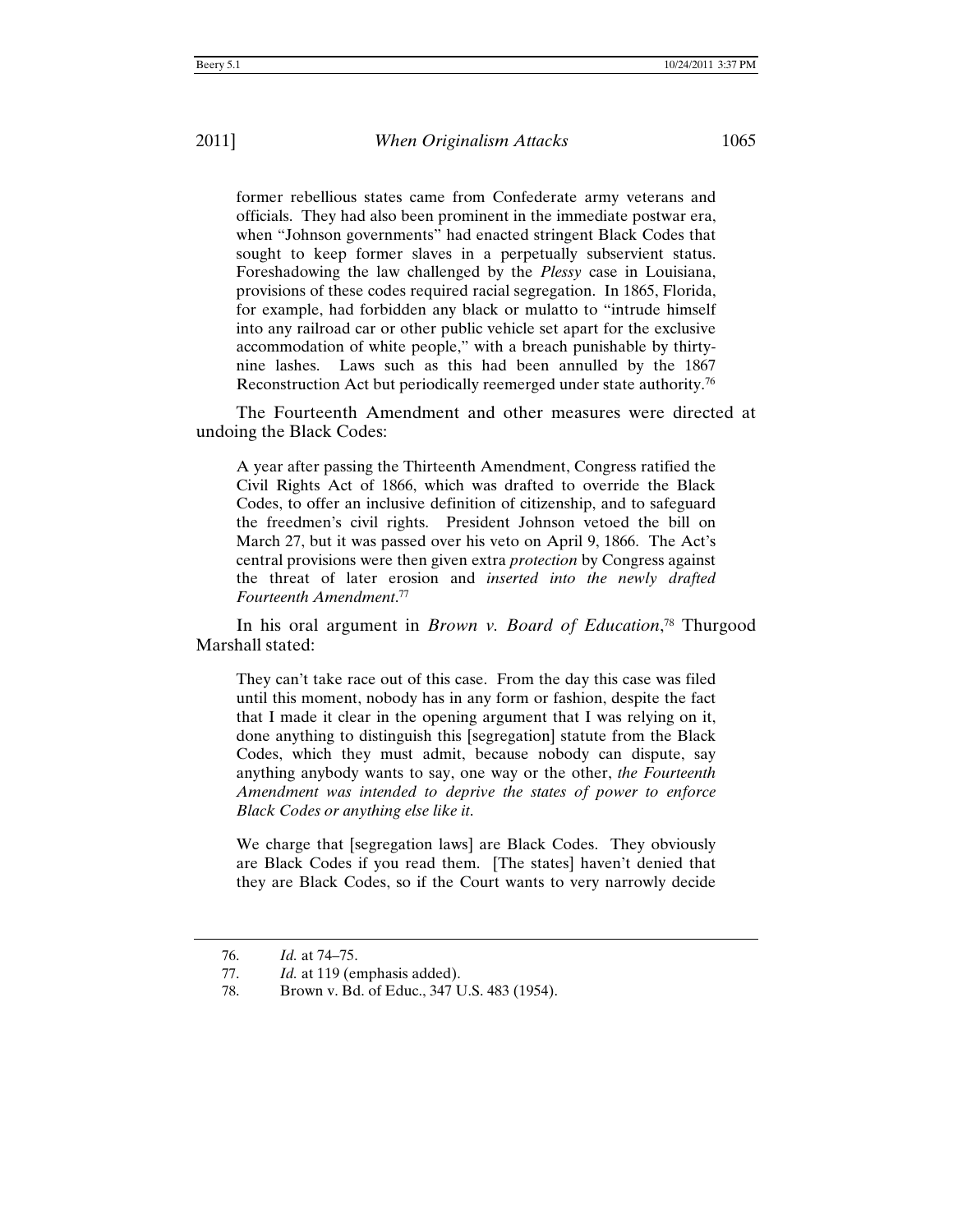this case, they can decide on that point.79

From this historical context, the principles underlying the Fourteenth Amendment came into view. On a superficial level, the Fourteenth Amendment can be understood merely as a response to slavery; however, a satisfactory understanding of the Amendment goes much deeper. The legal measures drafted after the end of the Civil War were intended not just to ameliorate the vestiges of slavery, but also to address post-slavery state lawmaking that unfairly targeted an identifiable class of persons. While the Thirteenth Amendment technically ended slavery,<sup>80</sup> the majoritarian hostilities toward blacks soon moved away from a desire to literally enslave them toward the unfortunate majoritarian impulse to abuse any identifiable minority—an impulse more accurately described as an attempt to metaphorically enslave this minority by debasing its humanity.

The status of the Negro as property was officially erased by his emancipation at the end of the Civil War. But the long-awaited emancipation, while freeing the Negro from slavery, did not bring him citizenship or equality in any meaningful way. Slavery was replaced by a system of "laws which imposed upon the colored race onerous disabilities and burdens, and curtailed their rights in the pursuit of life, liberty, and property to such an extent that their freedom was of little value." Despite the passage of the Thirteenth, Fourteenth, and Fifteenth Amendments, the Negro was systematically denied the rights those Amendments were supposed to secure. The combined actions and inactions of the State and Federal Governments maintained Negroes in a position of legal inferiority for another century after the Civil War.

The Southern States took the first steps to re-enslave the Negroes. Immediately following the end of the Civil War, many of the provisional legislatures passed Black Codes, similar to the Slave Codes, which, among other things, limited the rights of Negroes to own or rent property and permitted imprisonment for breach of employment contracts. Over the next several decades, the South managed to disenfranchise the Negroes in spite of the Fifteenth

<sup>79.</sup> THE LIBRARY OF BLACK AMERICA, THURGOOD MARSHALL: HIS SPEECHES, WRITINGS, ARGUMENTS, OPINIONS, AND REMINISCENCES 43 (Mark V. Tushnet ed. 2001) (emphasis added).

<sup>80.</sup> U.S. CONST. amend. XIII ("Neither slavery nor involuntary servitude . . . shall exist within the United States, or any place subject to their jurisdiction.").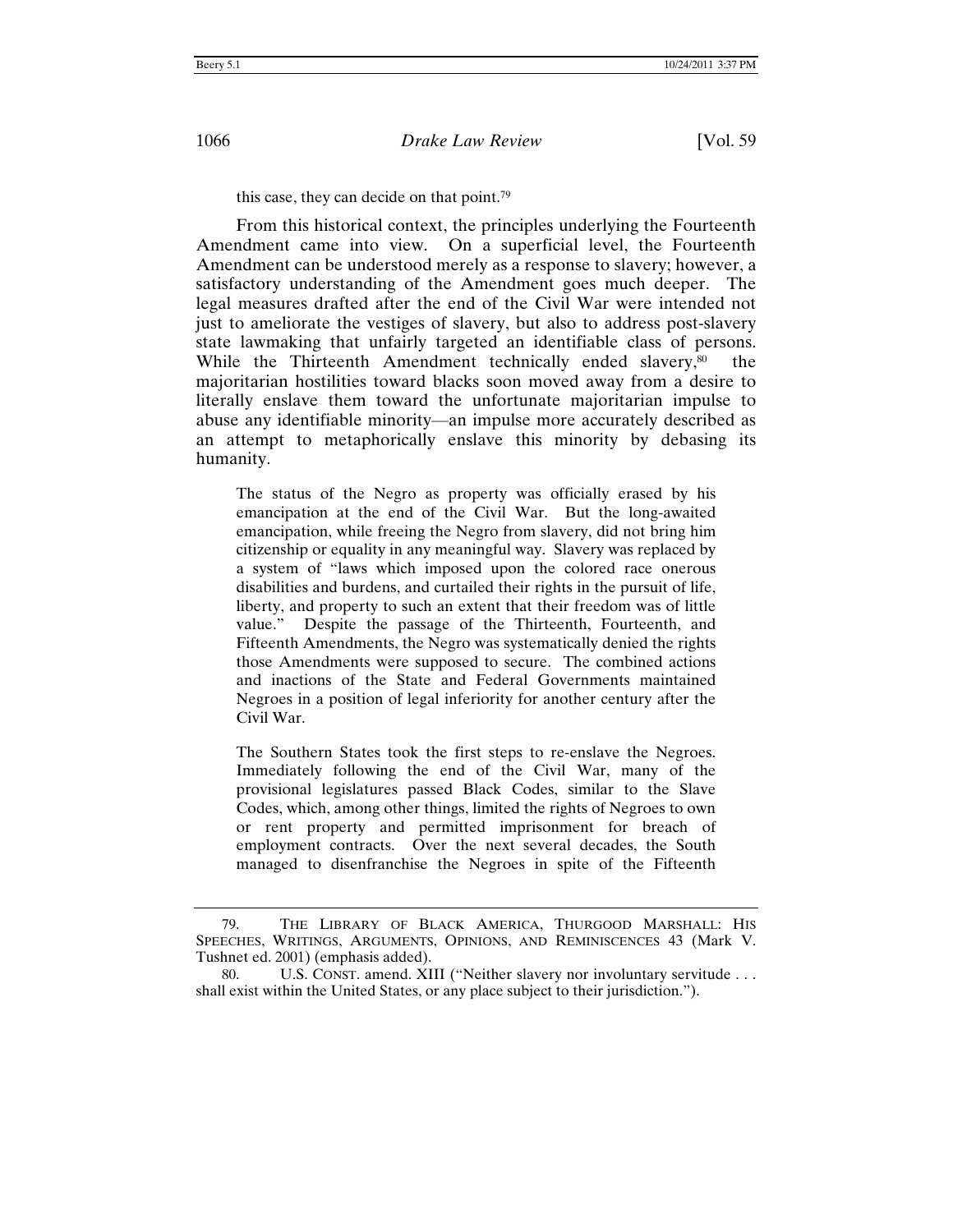Amendment by various techniques, including poll taxes, deliberately complicated balloting processes, property and literacy qualifications, and finally the white primary.

Congress responded to the legal disabilities being imposed in the Southern States by passing the Reconstruction Acts and the Civil Rights Acts. Congress also responded to the needs of the Negroes at the end of the Civil War by establishing the Bureau of Refugees, Freedmen, and Abandoned Lands, better known as the Freedmen's Bureau, to supply food, hospitals, land, and education to the newly freed slaves. Thus, for a time it seemed as if the Negro might be *protected* from the continued denial of his civil rights and might be relieved of the disabilities that prevented him from taking his place as a free and equal citizen.

That time, however, was short-lived. Reconstruction came to a close, and, with the assistance of this Court, the Negro was rapidly stripped of his new civil rights.81

So the Thirteenth Amendment technically ended slavery, but slavery's vestiges still survived the Civil War and the Thirteenth Amendment.<sup>82</sup> This survival occurred especially in the form of the Black Codes, which arguably sought to keep former slaves in a perpetual state of subservience.<sup>83</sup> Though progressives drafted civil rights provisions in an effort to protect former slaves from laws like the Black Codes, those efforts were not effective.84

Critically, the drafters of the Equal Protection Clause did not write that states must stop the unequal treatment of former slaves; they wrote that states must not deny any persons under their jurisdiction the equal protection of the laws.<sup>85</sup> Justice Scalia himself warned of the hazards usually when interpreting statutes—of any attempt to discern what was meant from what was actually written:

[I]f one accepts the principle that the object of judicial interpretation is to determine the intent of the [drafter], [then] being bound by genuine

<sup>81.</sup> Regents of Univ. of Cal. v. Bakke, 438 U.S. 265, 390–91 (1978) (Marshall, J., concurring in part and dissenting in part) (emphasis added) (citation omitted).

<sup>82.</sup> *See id.* at 390.

<sup>83.</sup> *See id.*

<sup>84.</sup> *See id.* at 390–91.

<sup>85.</sup> U.S. CONST. amend. XIV ("No state shall . . . deny to any person within its jurisdiction the equal protection of the laws.").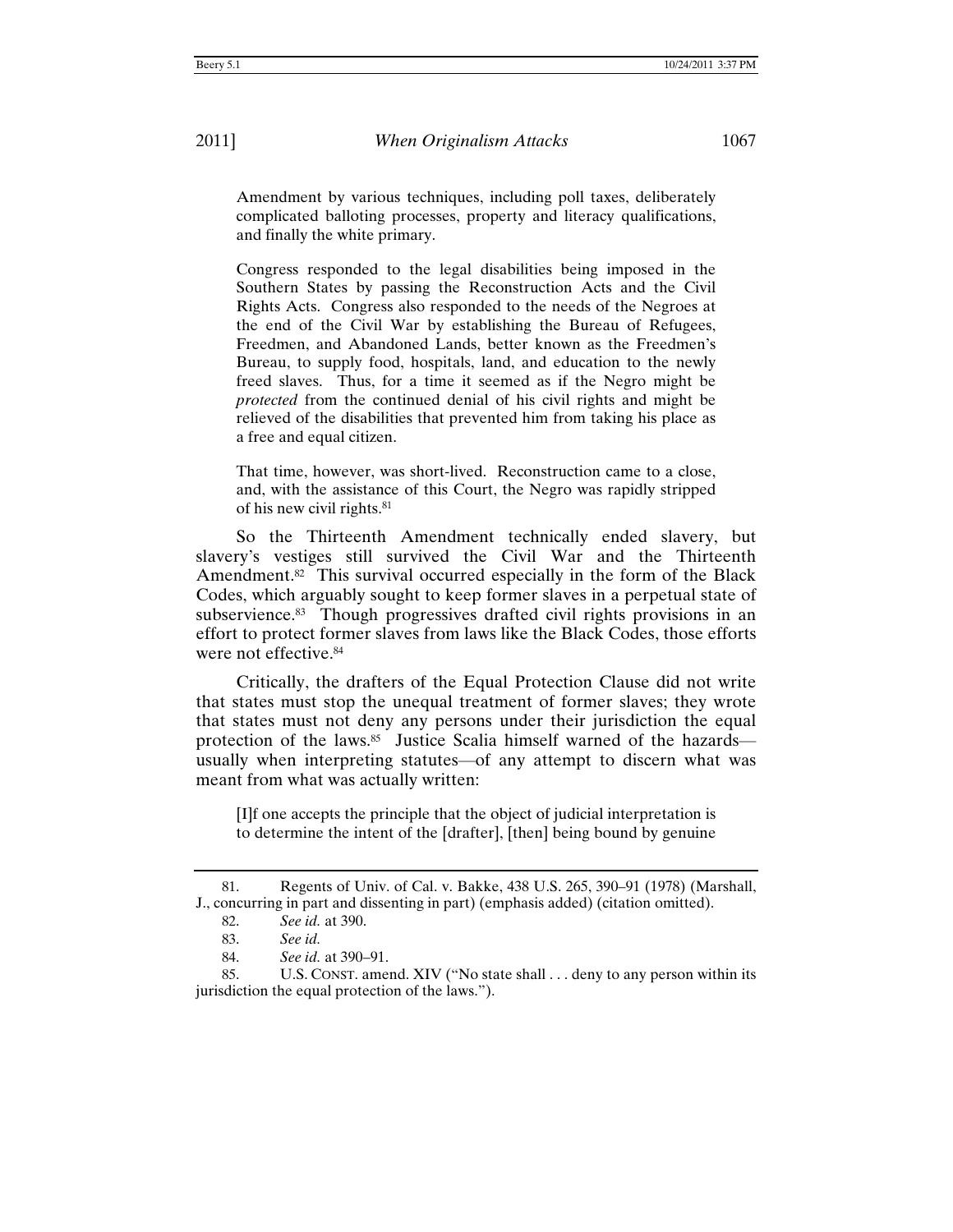but unexpressed . . . intent rather than the law is only the *theoretical* threat. The *practical* threat is that, under the guise or even the selfdelusion of pursuing unexpressed . . . intents, common-law judges will in fact pursue their own objectives and desires, extending their lawmaking proclivities from the common law to the statutory field. When you are told to decide, not on the basis of what the [drafter] said, but on the basis of what it *meant*, and are assured that there is no necessary connection between the two, your best shot at figuring out what the [drafter] meant is to ask yourself what a wise and intelligent person *should* have meant; and that will surely bring you to the conclusion that the law means what you think it *ought* to mean—which is precisely how judges decide things under the common law.86

This warning notwithstanding, Justice Scalia claims the Equal Protection Clause means ethnic groups, even though it says "persons."<sup>87</sup> Justice Scalia's position is that any contrary view ignores the context of the Equal Protection Clause, and as previously noted, he has stated "context is everything" in regard to the Constitution.<sup>88</sup>

But what context is needed to understand what "person" means? The "context" proffered by an originalist might be every bit as mischievous as whatever "evolving standards" might be proffered by a living constitutionalist. When Justice Scalia's views give him pause about the principles embedded in the text of the Constitution, he can simply say the text is ambiguous given context. Of course, the problem in such a circumstance is that ambiguity would not exist unless he created it by looking beyond the plain text. The problem Justice Scalia insists to avoid is now back—the text does not mean what it says, but rather what he thinks the wise drafter would have said. Ultimately, the text now says whatever Justice Scalia says the text ought to say.89

The great interpretive debate boils down to this: if one must look beyond the literal words of the Constitution to illuminate the Constitution's meaning, then where? And says who? Living constitutionalists—or what Justice Scalia calls "constitutional

<sup>86.</sup> Scalia, *supra* note 21, at 17–18.

<sup>87.</sup> *See* United States v. Virginia, 518 U.S. 515, 567–76 (1996) (Scalia, J., dissenting) (noting the Equal Protection test applied by the Court's majority should not extend to women, because they are hardly a "'discrete and insular minorit[y]'").

<sup>88.</sup> *See id.* (discussing the context of the Equal Protection clause in relation to the single-sex military education provided by the Virginia Military Institute); Scalia, *supra* note 21, at 37.

<sup>89.</sup> *See* Scalia, *supra* note 21, at 17–18.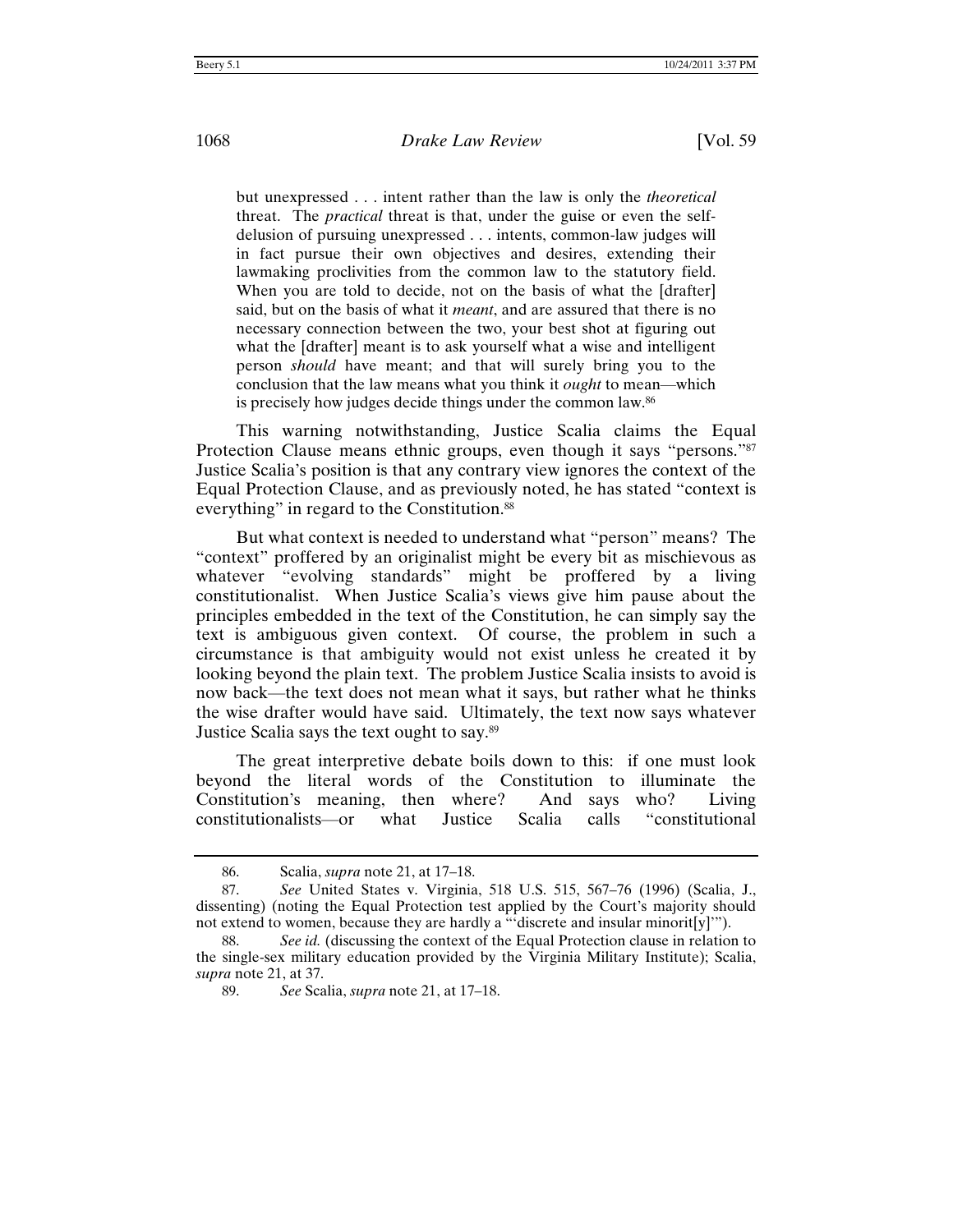evolutionists"—argue one should interpret the Constitution as a document that makes sense under evolving standards.90 Conservatives say the Constitution today means precisely what it meant when it was drafted.<sup>91</sup>

As suggested earlier, the most limited or restrictive historical, originalist, understanding of the Equal Protection Clause is that it was directed only at ending discrimination against former slaves even though the clause says equal protection cannot be denied to any person.92Surely the drafters of the Equal Protection Clause did not have in mind discrimination against Italian, Irish, or Asian cultures. It was certainly not the drafters' concern to simply address racism; they were only concerned with ethnicity to the extent it happened to be the characteristic associated with the humanitarian debasing perpetrated by the political majority—the inhumanity of slavery and the Black Codes.<sup>93</sup>

Since the most superficial original purpose behind the Equal Protection Clause was to ameliorate a system targeting former slaves—not African-Americans as such—it is important to note all former slaves are now dead, rendering the clause nothing more than a historic relic to any real originalist. Why then does Justice Scalia agree the Fourteenth Amendment still has any meaning at all?

In addition to protecting former slaves, does the Equal Protection Clause protect the progeny of former slaves against insidious discrimination? Interestingly, Justice Scalia answers this question in the affirmative, as the Equal Protection Clause protects all persons of African-American racial descent.<sup>94</sup> Equal protection also applies to people who are

93. *See* Regents of Univ. of Cal. v. Bakke, 438 U.S. 265, 390 (1978) (delineating the atrocities the Fourteenth Amendment attempted to remedy).

94. *See, e.g.*, Lawrence v. Texas, 539 U.S. 558, 600 (2003) (Scalia, J., dissenting) ("In *Loving*, however, we correctly applied heightened scrutiny, rather than the usual rational-basis review, because the Virginia statute was 'designed to maintain

<sup>90.</sup> *See id.* at 41–43 (discussing and criticizing the living constitution theory of interpretation).

<sup>91.</sup> *See id.* at 44–47.

<sup>92.</sup> *See* Strauder v. West Virginia, 100 U.S. 303, 306 (1879) ("[The Fourteenth Amendment] is one of a series of constitutional provisions having a common purpose; namely, securing to a race recently emancipated . . . all the civil rights that the superior race enjoy."); Slaughter-House Cases, 83 U.S. 36, 71 (1872) (stating "no one [could] fail to be impressed with the one pervading purpose found in [all of the Reconstruction amendments]," which was "the freedom of the slave race"); *but see* Parents Involved in Cmty. Sch. v. Seattle Sch. Dist. No. 1, 551 U.S. 701, 772 n.19 (2007) (Thomas, J., concurring) (arguing the Fourteenth Amendment does more than bring former slaves into society—it allows measures to remedy former state-based discrimination).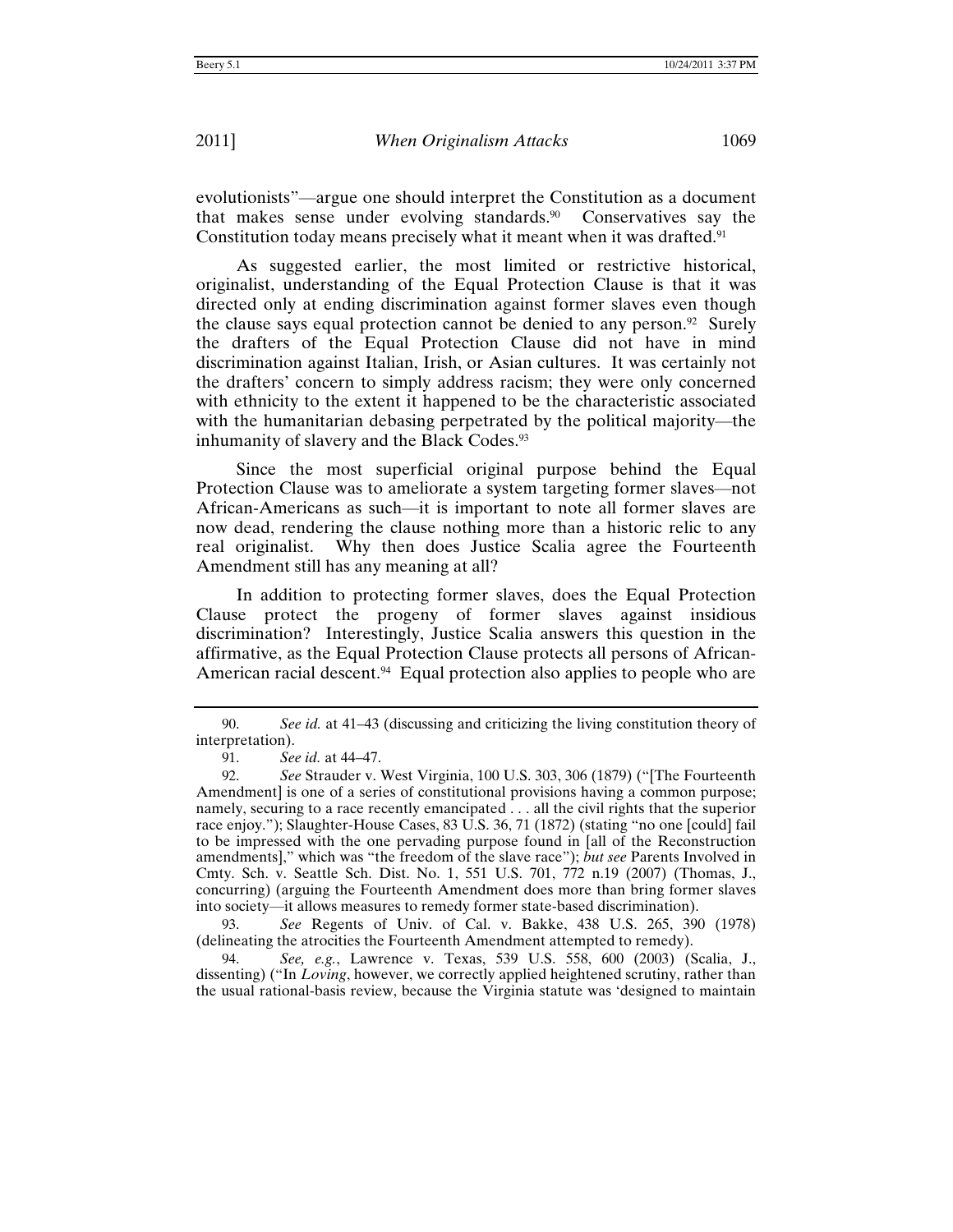Caucasian or only partly African-American.<sup>95</sup> What about women? Finally, and now famously, Justice Scalia says no. $\%$  But having already leapt from the originalist idea of former slaves and concluded the Equal Protection Clause also applies to all ethnic groups, why stop there? Of course, the only honest answer—and one no one will hear from Justice Scalia—is, "Because I said so."

The difficulty in this exercise is manifest; a workable standard is sought. The standard of ethnicity—the one proffered by Justice Scalia—is invented; it has to be because it goes beyond what is explicit. Since it is invented, it is necessary to decide whether it is the most reasonable of limitless possible inventions.

Surely the drafters of the Equal Protection Clause were concerned with the plight of former slaves,  $97$  and surely there is a link between the plight of former slaves and the ethnicity of former slaves. It seems, then, the invented standard of ethnicity is reasonable so far. But to stop there and say the clause is only about ethnicity is as arbitrary as stopping later and saying it is about all humanity. It ignores both the question why and a more pointed question for reasonable textualists which is, why did the drafters not simply say no state may discriminate against anyone on the basis of ethnicity. So what is it about ethnicity that leads all to agree the clause prohibits states from using the characteristic of ethnicity as a basis for discriminating? Indeed, this is a question Justice Scalia must have asked already to conclude the Equal Protection Clause applies to ethnicity in the first place.

For one thing, as noted, there is the history of the Fourteenth Amendment.<sup>98</sup> But again, history only directly links the Fourteenth Amendment to former slaves, not to ethnicity in general.<sup>99</sup> To get to ethnicity requires a leap. But the leap makes sense because it was African-Americans who were enslaved, and they were enslaved on the basis of their ethnicity. Now the analysis is getting somewhere. But now keep asking.

97. *See Bakke*, 438 U.S. at 390–91.

98. *See supra* notes 74–84 and accompanying text.

99. *See id.*

White Supremacy.' A racially discriminatory purpose is always sufficient to subject a law to strict scrutiny, even a facially neutral law that makes no mention of race." (citations omitted)).

<sup>95.</sup> *See, e.g.*, *Parents Involved*, 551 U.S. at 729–32, 745–46 (2007) (holding race-based classifications were impermissible in the context of high school admissions programs).

<sup>96.</sup> *See* CAL. LAW., *supra* note 1.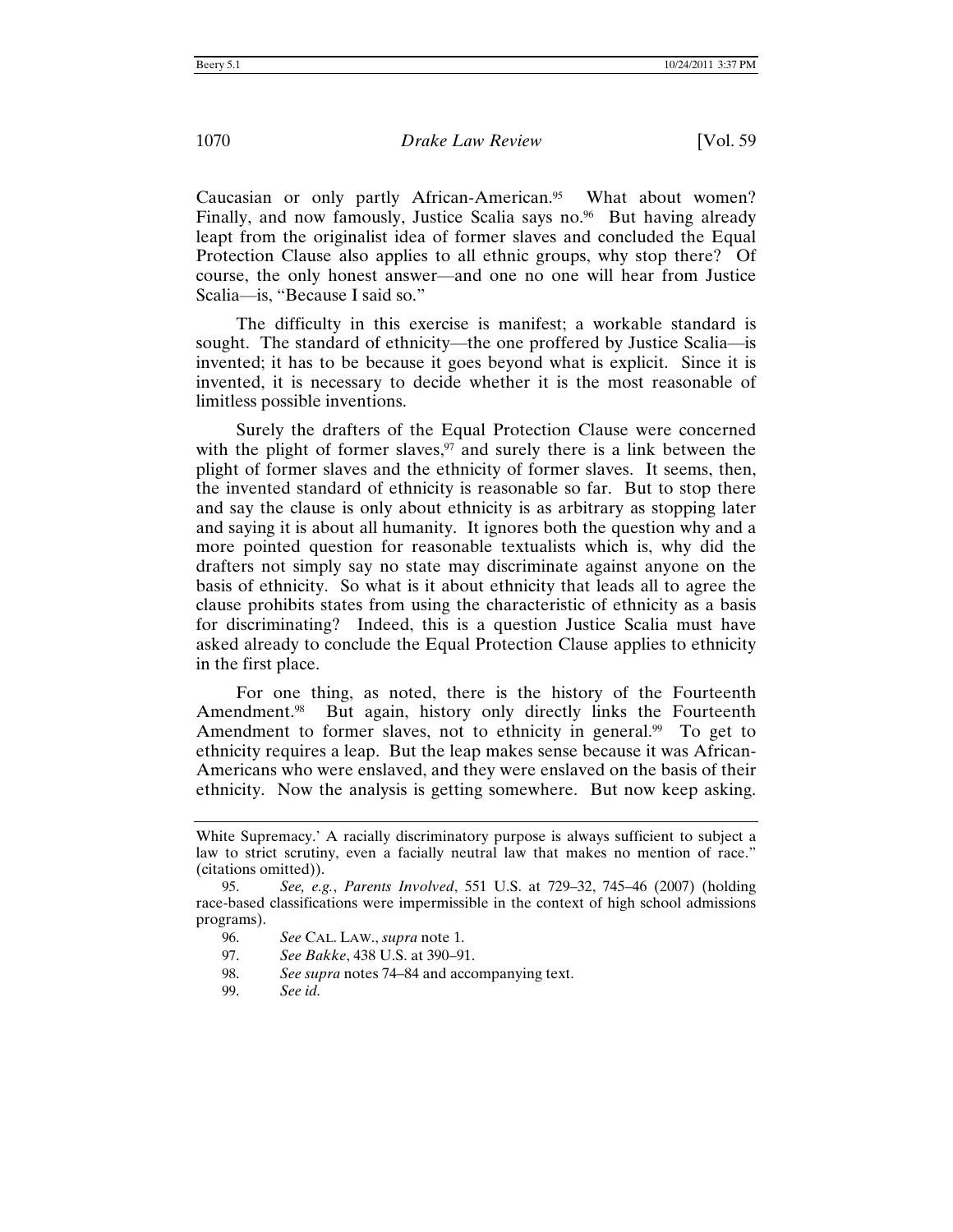So what? Who cares why former slaves were enslaved? Common sense provides that if one is looking to discover what the drafters of the Fourteenth Amendment were concerned about, it is crucial to get to why they were concerned about it.100 The authors were not just concerned people were enslaved; instead, they were concerned we would enslave people based on ethnicity.101

So the authors were concerned about ethnicity. Why? This is where Justice Scalia says the questions must stop. If questioning continues, one might get to the bottom of the matter. If the answer were to be discovered, the floodgates would open to every manner of justice. But again, once one starts asking why, there is no principled reason to stop at the first answer. Indeed, intellectual rigor requires continued questioning. So now press on: why did the idea of ethnicity-based discrimination bother the drafters of the Fourteenth Amendment so much they wrote a constitutional amendment forcing states to stop the unequal protection of persons under their jurisdiction?

The answer is that ethnicity is something each person is born with. It is not something chosen. It is not, as Dr. Martin Luther King Jr. ultimately said, the marker of a man's character,<sup>102</sup> and therefore cannot be used as a proxy for moral fault or uncleanness.103 There is also the issue of numbers. Since minorities are numerical minorities, they cannot protect themselves in a system built on majoritarian rule. The world is a Darwinian swamp where each person strives to out-evolve the other and is concerned

<sup>100.</sup> This approach seems to have the benefit of assuaging Justice Scalia's belief that there should be some connection between what the lawmaker meant and what the lawmaker wrote. Justice Scalia's point is what the lawmaker meant should be our primary concern when applying what the lawmaker wrote. *See* Smith v. United States, 508 U.S. 223, 242–46 (1993) (Scalia, J., dissenting) (providing examples of the majority's failure "to grasp the distinction between how a word *can* be used and how it *ordinarily is* used"). This is not judicial activism so much as it is, or should be, common sense.

<sup>101.</sup> *See* U.S. CONST. amend. XIV (providing a classification much broader than only those enslaved—"no state may deny *any* person" does not refer only to those enslaved) (emphasis added).

<sup>102.</sup> *See* Martin Luther King Jr., *I Have A Dream*, AMERICAN RHETORIC (Aug. 28, 1963), http://www.americanrhetoric.com/speeches/mlkihaveadream.htm ("[T]hey will not be judged by the color of their skin but by the content of their character.").

<sup>103.</sup> *See* Richard F. Duncan, *Who Wants to Stop the Church: Homosexual Rights Legislation, Public Policy, and Religious Freedom*, 69 NOTRE DAME L. REV. 393, 402–403 (1994) (stating race is a "morally neutral characteristic" but sexual orientation is "morally controversial").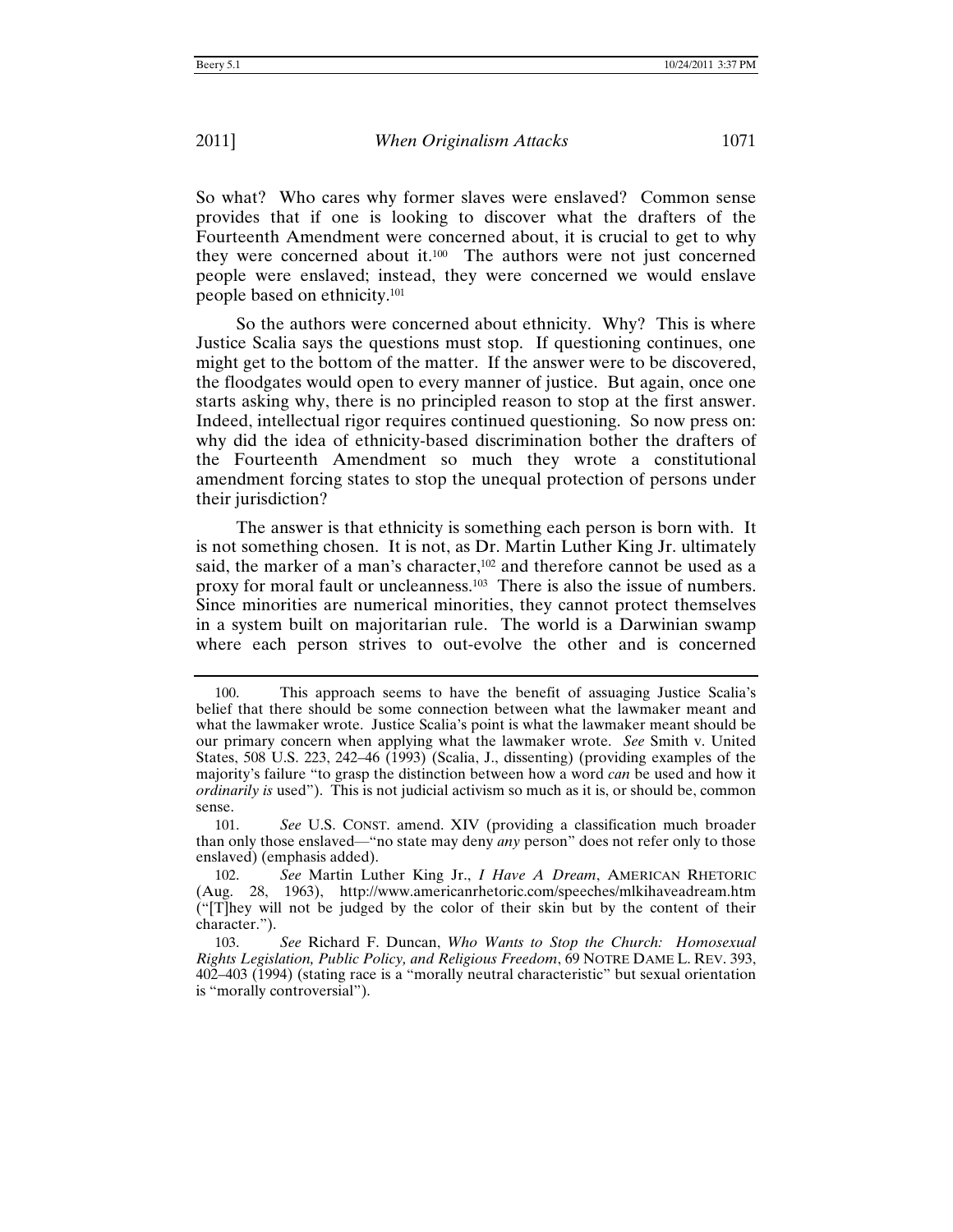primarily, if not exclusively, with his own. This is democracy's great weakness. Pick your secular poison: call it Nietzsche's "will to power"104 or Darwin's "survival of the fittest." In the majoritarian universe, morality does not "bend toward justice."<sup>105</sup> It bends toward dominance.<sup>106</sup>

To concern ourselves with something less base than this, people have been forced to create an ecosystem where minority rights matter. Such a system must be man-made if it is to exist at all, and those who drafted the Fourteenth Amendment knew it. This is not the stuff of laissez-faire morality. If minorities are not to be subsumed at the expense of the majority's own humanity, it must be written down on something regarded as a holy document that minority rights matter. So there it is: the Equal Protection Clause. It tells us not to target people who cannot protect themselves from majoritarian hostility just because we can and not to target characteristics that fail to reflect bad character. That is what the Equal Protection Clause means. It is no more about mere ethnicity than Christ's command to "love thy neighbor" was about sending greeting cards to the people next door.107

But to Justice Scalia, women, gays, or any other group besides ethnic groups are like little Timmy from Part I—they are not the persons to whom

106. *Cf*. JAMES FITZJAMES STEPHEN, LIBERTY, EQUALITY, FRATERNITY 252 (R.J. White ed., 1967).

[God] is an infinitely wise and powerful Legislator whose own nature is confessedly inscrutable to man, but who has made the world as it is for a prudent, steady, hardy, enduring race of people who are neither fools nor cowards, who have no particular love for those who are, who distinctly know what they want, and are determined to use all lawful means to get it. Some such religion as this is the unspoken deeply rooted conviction of the solid, established part of the English nation. They form an anvil which has worn out a good many hammers, and will wear out a good many more, enthusiasts and humanitarians notwithstanding.

*Id.*

107. *Matthew* 19:19.

<sup>104.</sup> *See generally* FRIEDRICH NIETZSCHE, TWILIGHT OF THE IDOLS AND THE ANTI-CHRIST 127–99 (R.J. Hollingdale trans., 1990) (providing the theory of the "will to power" and sharply criticizing Christianity).

<sup>105.</sup> The Author's reference here is to President Barack Obama, who purports to quote Dr. Martin Luther King Jr. as saying, "'[T]he arc of the moral universe is long, but it bends toward justice.'" Brent Staples, *Savoring the Undertones and Lingering Subtleties of Obama's Victory Speech*, N.Y. TIMES (Nov. 7, 2008), http://theboard.blogs .nytimes.com/2008/11/07/savoring-the-undertones-and-lingering-subtleties-of-obamasvictory-speech.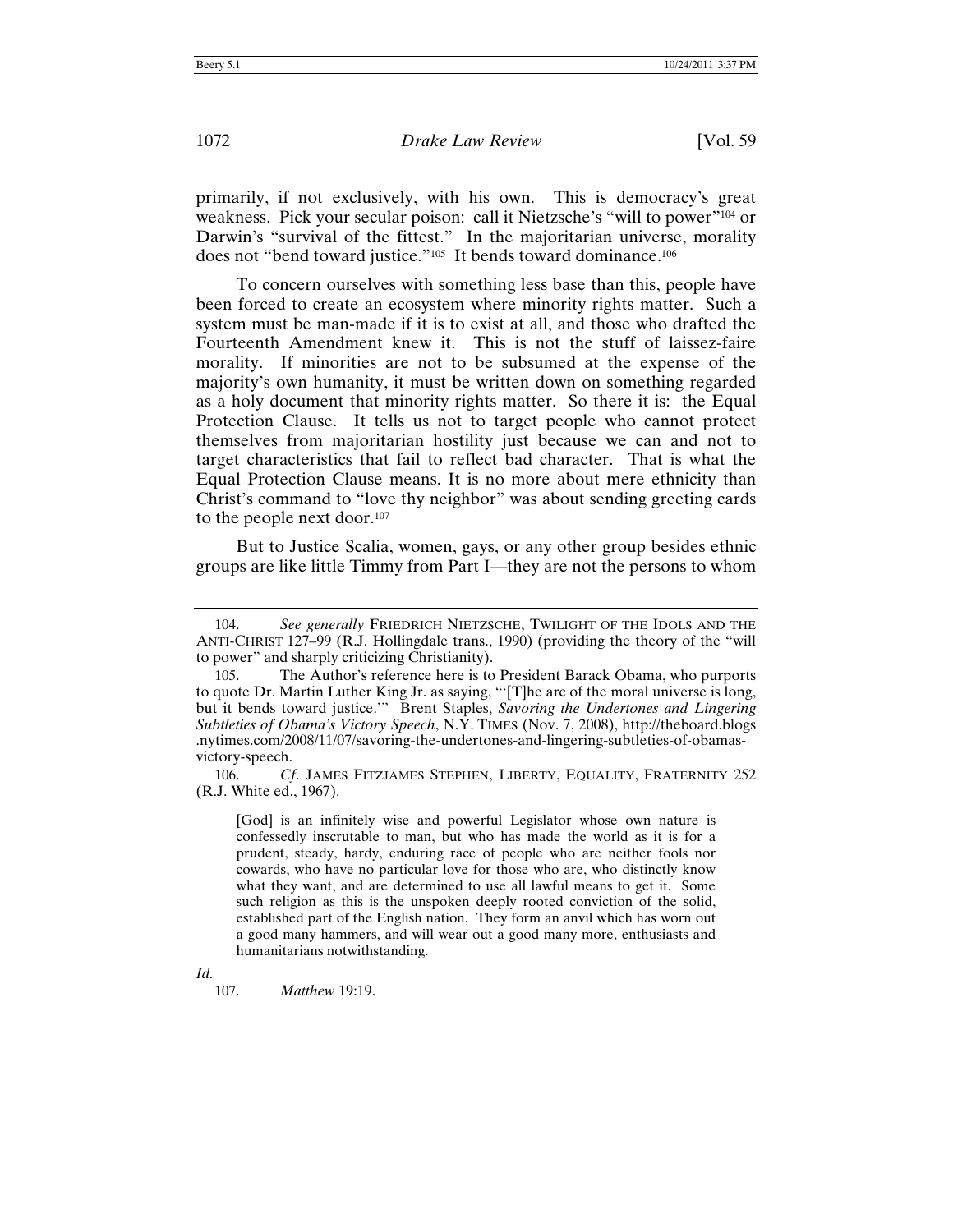the rule applied when it was originally drafted. And just as tricking a sibling into rolling in poison ivy is not the same as hitting him, discriminating against women is not the same as enslaving black people. All of this completely misses temporal progress and underlying principles. The point is that Justice Scalia wants to ignore progress and principles because to honor them would feed on his temporal and spatial anxieties. To Justice Scalia and like-minded conservatives, simplicity is the penultimate constitutional value. This brings us to the Confrontation Clause.

# IV. HOW ORIGINALISM INVITES JUDICIAL CONTORTIONISM

Justice Scalia's fondness for the original application of constitutional text has been especially crucial in the Supreme Court's recent approach to the Confrontation Clause.<sup>108</sup> In his 2004 opinion in *Crawford v*. In his 2004 opinion in *Crawford v. Washington*, Justice Scalia went beyond evaluating the historical context of the Confrontation Clause and effectively rewrote it.109

The purpose of the Confrontation Clause is to exclude evidence that is untested by adversarial methods and, therefore, is untrustworthy.110 Thus, pre-*Crawford* analysis focused on the reliability of evidence in the absence of any possible cross-examination when determining its admissibility.111 In *Crawford*, Justice Scalia, writing for the Court, held the unreliability of evidence not subject to cross-examination to be simply presumed.112 According to Justice Scalia, there is only one way to ensure testimonial evidence is meaningfully confronted: expose the evidence to cross examination.113

While it is true a mechanism other than cross-examination to ensure confrontation is hard to imagine, Justice Scalia went a step further and concluded it would be impossible.114 In this sense, Justice Scalia imposed

<sup>108.</sup> U.S. CONST. amend. VI.

<sup>109.</sup> *See* Crawford v. Washington, 541 U.S. 36, 68 (2004) (setting forth the requirements necessary to meet the Confrontation Clause safeguards when out-ofcourt statements are at issue).

<sup>110.</sup> *See* Ohio v. Roberts, 448 U.S. 56, 66 (1980).

<sup>111.</sup> *Id.*

<sup>112.</sup> *Crawford*, 541 U.S. at 66–69 (noting confrontation through crossexamination is the "only indicium of reliability sufficient to satisfy constitutional demands").

<sup>113.</sup> *Id.*

<sup>114.</sup> *See id.* at 66, 68 (explaining the common law required a prior opportunity for cross-examination, the only way to meet the Confrontation Clause test).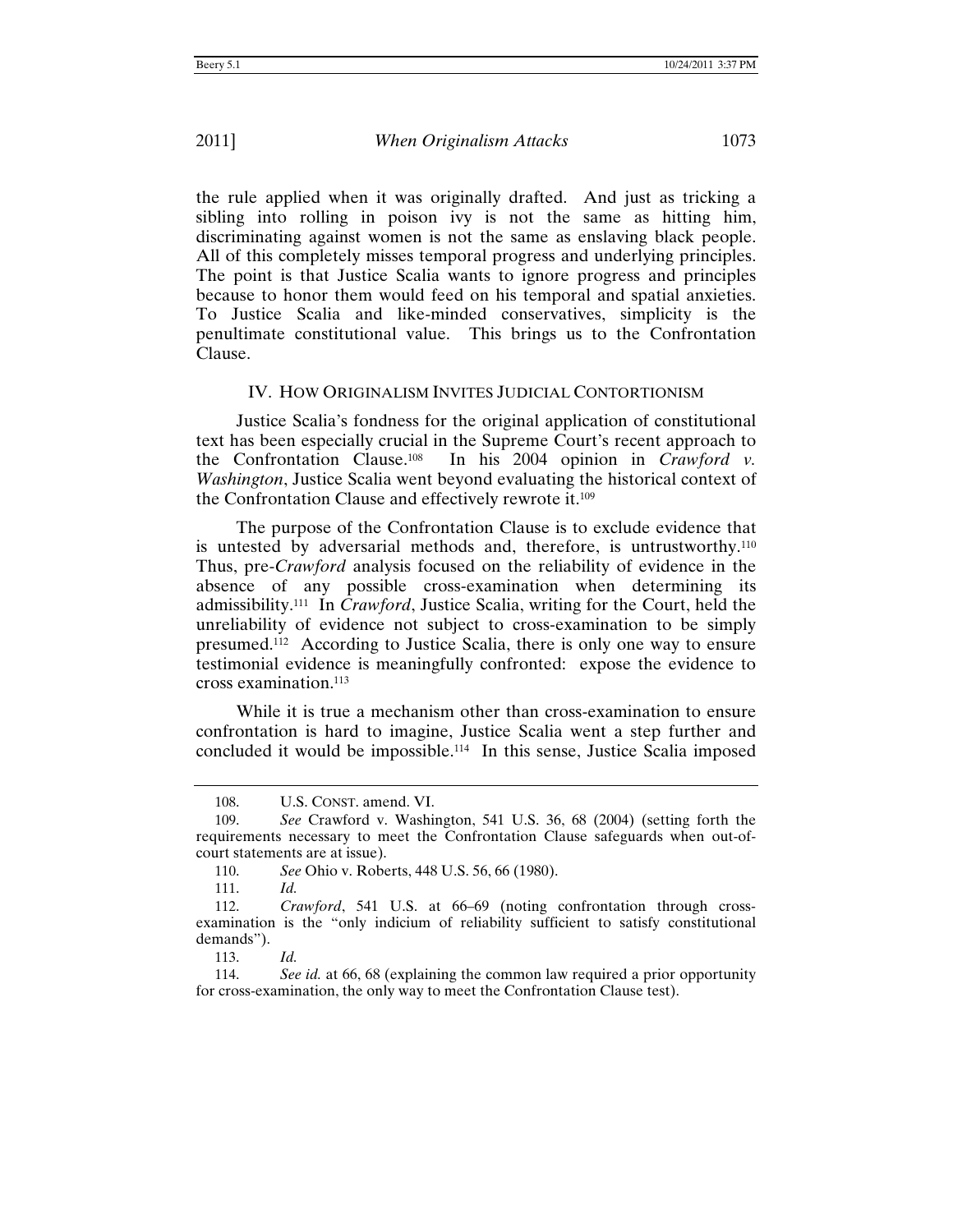the limit of his own imagination—because he cannot conceive of it, it does not exist. The upshot is that although the framers said confrontation, they meant cross-examination.

Under *Crawford*, then, uncross-examined testimony is never reliable enough to establish its admissibility, and the only remaining question about such testimony in a Confrontation Clause case is whether it was, in fact, testimony.115 If the evidence is uncrossed and testimonial, it must be excluded.116 The predictable result was *Michigan v. Bryant*, a case involving a dying declarant who, before he died, identified his killer by name and address in an uncross-examined statement.117 His statement was obviously testimonial—he was answering police questions about a crime that already happened—but somehow the Court held otherwise.118

Since Justice Scalia recast confrontation to mean cross-examination in *Crawford* and thereby removed the issue of evidentiary reliability from the Court's purview entirely when admitting testimonial evidence,<sup>119</sup> the Court peered through its result-oriented glasses in *Bryant* and saw how injustice might result. Without the uncrossed and uncrossable testimony of the dead declarant, it could not say any longer that the evidence should be admitted because it was sufficiently reliable; now the Court's only "out" was to conclude the evidence was not testimonial, even if it obviously was.<sup>120</sup> This is exactly what the Court did,121 chasing that lemming *Crawford* right off the cliff of intellectual honesty and into the river below—where cases like *Slaughter-House*122 send judges like Antonin Scalia to drown in the rapids called "substantive due process" and the like.123

In *Bryant*, the Court undertook a contortionist debate about whether the testimonial nature of one's statement should be adjudged from the perspective of the police or the declarant and, in any event, what factors might establish when a statement constitutes testimony.<sup>124</sup> And in dissent,

<sup>115.</sup> *Id.* at 68.

<sup>116.</sup> *Id*.

<sup>117.</sup> Michigan v. Bryant, 139 S. Ct. 1143, 1150 (2011).

<sup>118.</sup> *See id*. at 1166 (providing facts and analysis that would be assumed to result in the court holding the evidence to be testimonial).

<sup>119.</sup> *See Crawford*, 541 U.S. at 68–69 (providing testimonial evidence must be cross-examined in order to be admitted).

<sup>120.</sup> *See Bryant*, 139 S. Ct. at 1166–67.

<sup>121.</sup> *Id.*

<sup>122.</sup> Slaughter-House Cases, 83 U.S. 36 (1872).

<sup>123.</sup> *See* Scalia, *supra* note 21, at 24.

<sup>124.</sup> *See Bryant*, 139 S. Ct. at 1153–57.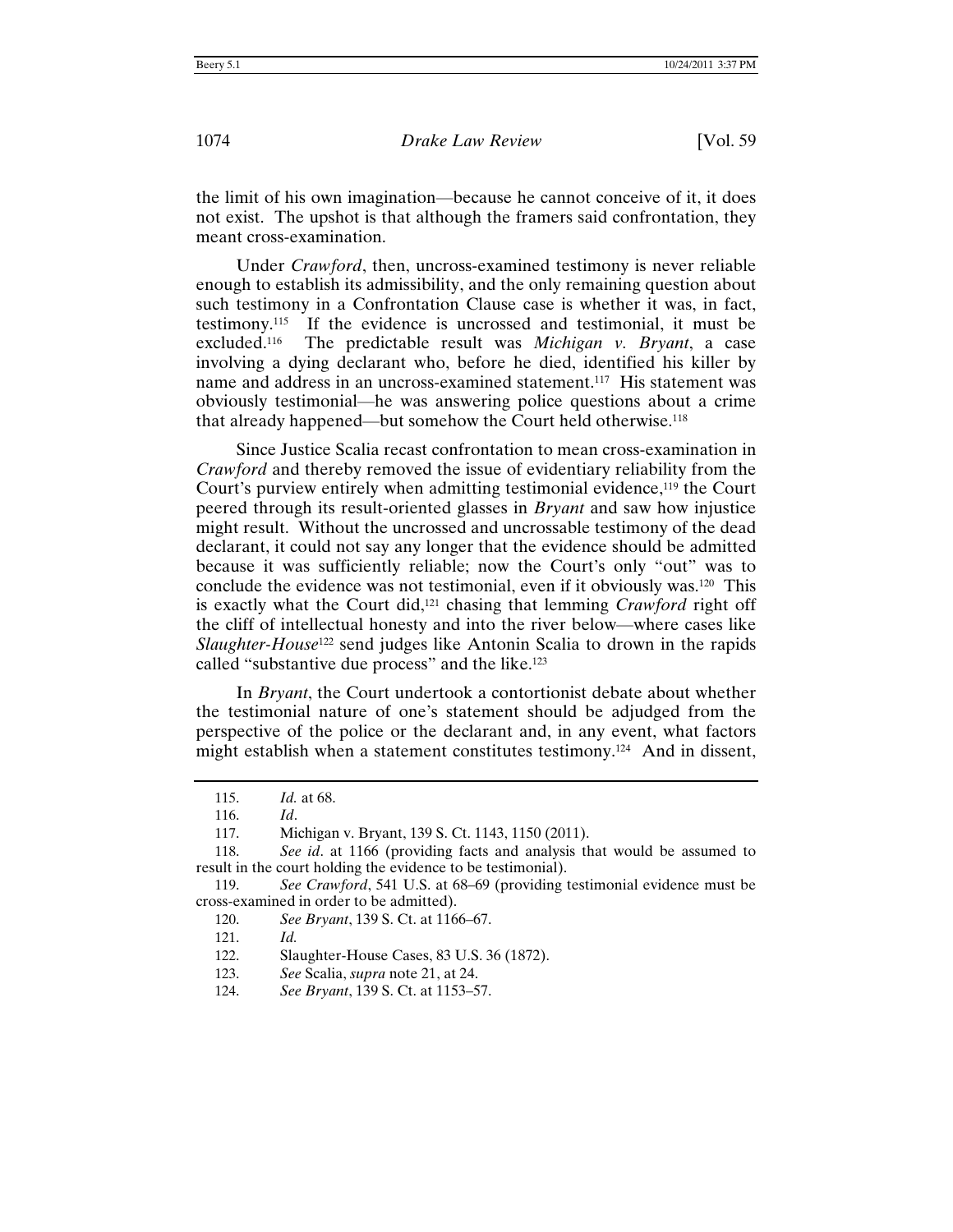Justice Scalia was right: the whole thing was a farce and an end-run around the issue of reliability.<sup>125</sup> But had Justice Scalia not rewritten a clause of the Constitution to his own liking, the Court would likely at least still have debated whether the evidence at issue was reliable enough to deem that it was, in some functional way, confronted.<sup>126</sup> Justice Scalia would probably still have said no and therefore dissented, but at least he would not be accusing the Court of inventing new ways around his own nontextual rules.

In *Crawford*, Justice Scalia said, "Dispensing with confrontation because testimony is obviously reliable is akin to dispensing with a jury trial because a defendant is obviously guilty. This is not what the Sixth Amendment prescribes."<sup>127</sup> This statement seems arguable. If it is correct, however, then the question should simply have changed from whether testimony was obviously reliable to whether testimony was obviously confronted.

What Justice Scalia should have said in *Crawford* was that he could not imagine how one might confront testimony without subjecting it to cross-examination. Instead, he said cross-examination is what the Framers meant when they said confrontation.<sup>128</sup> In doing so, Justice Scalia left the confines of textualism and tiptoed over to Eden, falling under the spell of an elitist serpent and nibbling from the apple of arrogance that goads one to seek the forbidden entitlement—one's own conception of what the text means even if that is not what it says. How could Justice Scalia surrender to nontextual temptation and cast himself into the depths of dissenting despair as in *Bryant*?129 Judicial original sin has its price.

Turning to the principles and historical context animating the Confrontation Clause, the following summary is helpful:

A literal reading of the Confrontation Clause suggests that it codifies a procedural protection: in every criminal trial, a defendant has the right to "confront[ ]," meaning (among other things) to cross-examine, each witness who testifies against her or him. The historical context surrounding this Clause lends further support to this reading. Prior to America's independence, dissatisfaction with the British practice of ex

<sup>125.</sup> *See id*. at 1168 (Scalia, J., dissenting) (describing the majority's approach as a "vain attempt to make the incredible plausible").

<sup>126.</sup> *See infra* notes 127–31 and accompanying text.

<sup>127.</sup> Crawford v. Washington, 541 U.S. 36, 62 (2004).

<sup>128.</sup> *Id.* at 67–68 (noting the use of reliability tests instead of straight crossexamination violates the Framers' design).

<sup>129.</sup> *Bryant*, 139 S. Ct. at 1168 (Scalia, J., dissenting).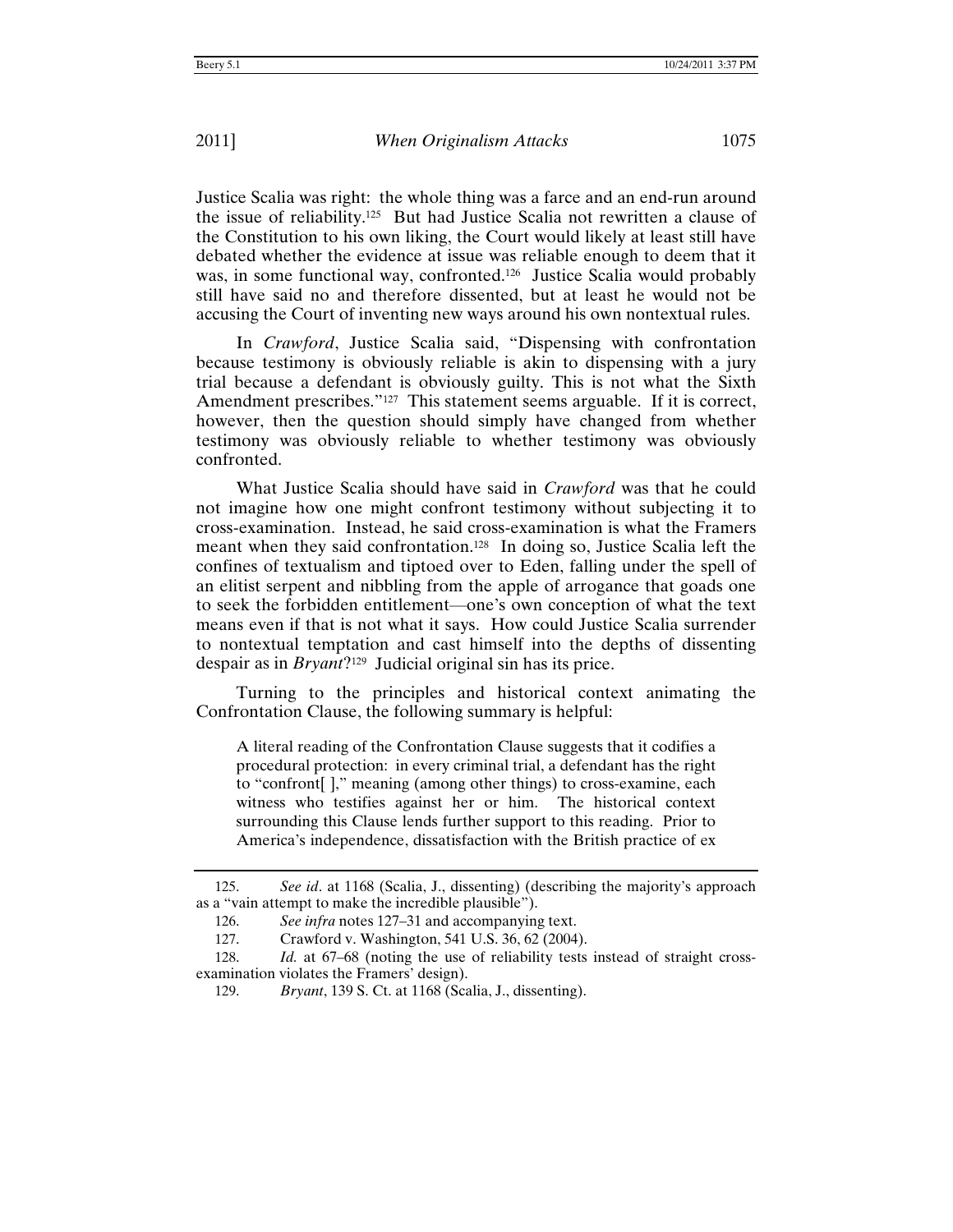parte prosecution—as seen in Sir Walter Raleigh's trial—was prevalent among the American colonists. . . . In reaction to such practices, many early decisions construed the right of confrontation quite strictly, some even going so far as to hold any out-of-court statements inadmissible even when the defendant was able to crossexamine the speaker at the time the statements were made.

During the twentieth century, the Supreme Court reframed Sixth Amendment jurisprudence in terms of what it perceived to be the ultimate goal of the Sixth Amendment: ensuring reliable outcomes at trial.<sup>130</sup>

Justice Scalia himself supplied a thoroughgoing historical narrative about the Confrontation Clause:

The right to confront one's accusers is a concept that dates back to Roman times. The founding generation's immediate source of the concept, however, was the common law. English common law has long differed from continental civil law in regard to the manner in which witnesses give testimony in criminal trials. The common-law tradition is one of live testimony in court subject to adversarial testing, while the civil law condones examination in private by judicial officers.

Nonetheless, England at times adopted elements of the civil-law practice. Justices of the peace or other officials examined suspects and witnesses before trial. These examinations were sometimes read in court in lieu of live testimony, a practice that "occasioned frequent demands by the prisoner to have his 'accusers,' *i.e.* the witnesses against him, brought before him face to face." In some cases, these demands were refused.

Pretrial examinations became routine under two statutes passed during the reign of Queen Mary in the 16th century. These Marian bail and committal statutes required justices of the peace to examine suspects and witnesses in felony cases and to certify the results to the court. It is doubtful that the original purpose of the examinations was to produce evidence admissible at trial. Whatever the original purpose, however, they came to be used as evidence in some cases ....

The most notorious instances of civil-law examination occurred in the great political trials of the 16th and 17th centuries. One such was the

130. David H. Kwasniewski, Note, *Confrontation Clause Violations as Structural Defects*, 96 CORNELL L. REV. 397, 407–08 (2011) (citations omitted).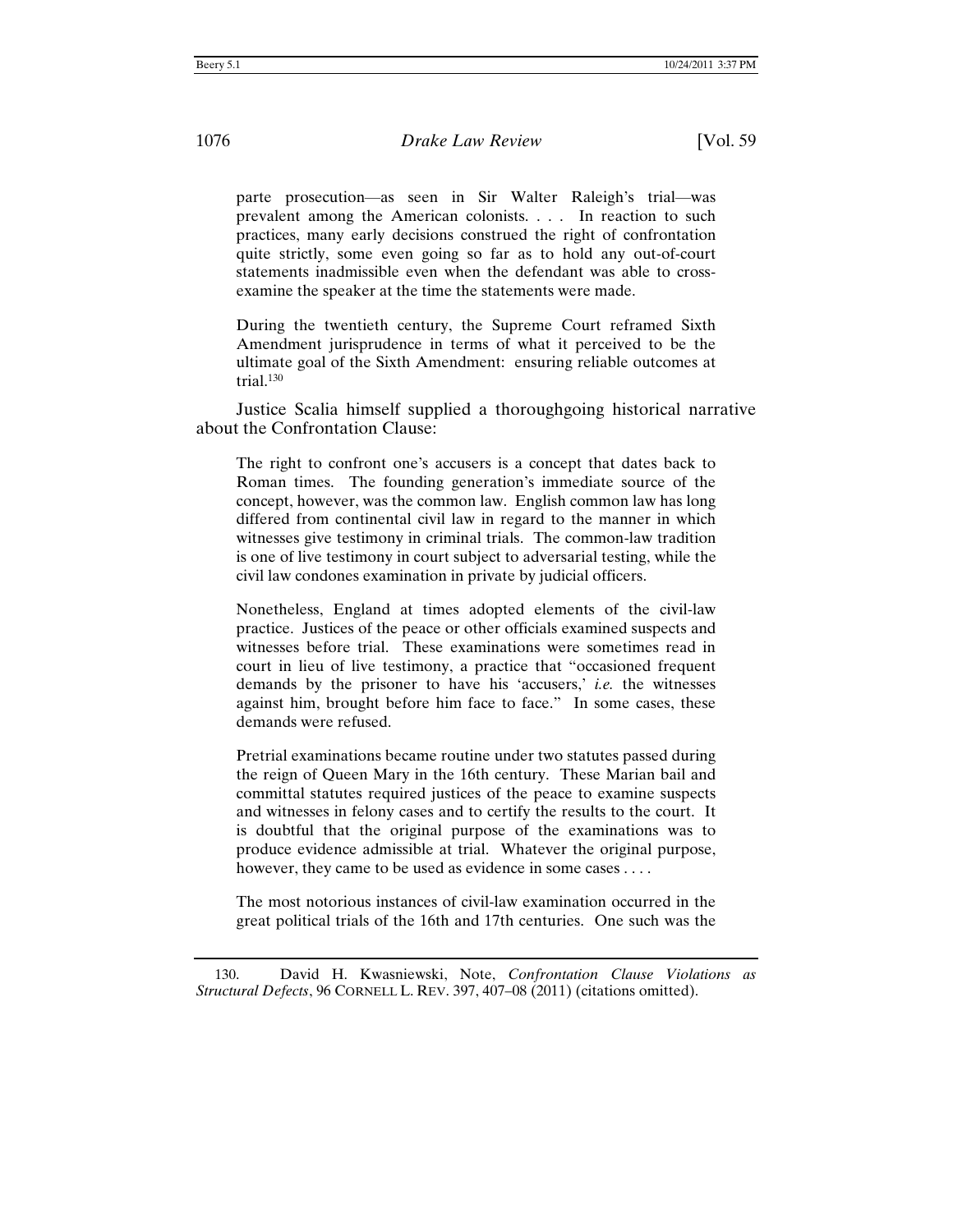1603 trial of Sir Walter Raleigh for treason. Lord Cobham, Raleigh's alleged accomplice, had implicated him in an examination before the Privy Council and in a letter. At Raleigh's trial, these were read to the jury. Raleigh argued that Cobham had lied to save himself: "Cobham is absolutely in the King's mercy; to excuse me cannot avail him; by accusing me he may hope for favour." Suspecting that Cobham would recant, Raleigh demanded that the judges call him to appear, arguing that "[t]he Proof of the Common Law is by witness and jury: let Cobham be here, let him speak it. Call my accuser before my face ...." The judges refused, and, despite Raleigh's protestations that he was being tried "by the Spanish Inquisition," the jury convicted, and Raleigh was sentenced to death.

One of Raleigh's trial judges later lamented that "'the justice of England has never been so degraded and injured as by the condemnation of Sir Walter Raleigh.'" Through a series of statutory and judicial reforms, English law developed a right of confrontation that limited these abuses. For example, treason statutes required witnesses to confront the accused "face to face" at his arraignment. Courts, meanwhile, developed relatively strict rules of unavailability, admitting examinations only if the witness was demonstrably unable to testify in person. Several authorities also stated that a suspect's confession could be admitted only against himself, and not against others he implicated.131

Early American courts seem to have been acutely sensitive to the concerns underlying the adoption of the Confrontation Clause. For example,

South Carolina's highest law court excluded a deposition taken by a coroner in the absence of the accused. It held: "[I]f we are to decide the question by the established rules of the common law, there could not be a dissenting voice. For, notwithstanding the death of the witness, and whatever the respectability of the court taking the depositions, the solemnity of the occasion and the weight of the testimony, such depositions are *ex parte*, and, therefore, utterly incompetent." The court said that one of the "indispensable conditions" implicitly guaranteed by the State Constitution was that "prosecutions be carried on to the conviction of the accused, by witnesses confronted by him, and subjected to his personal

<sup>131.</sup> *Crawford*, 541 U.S. at 43–45 (alteration in original) (citations omitted).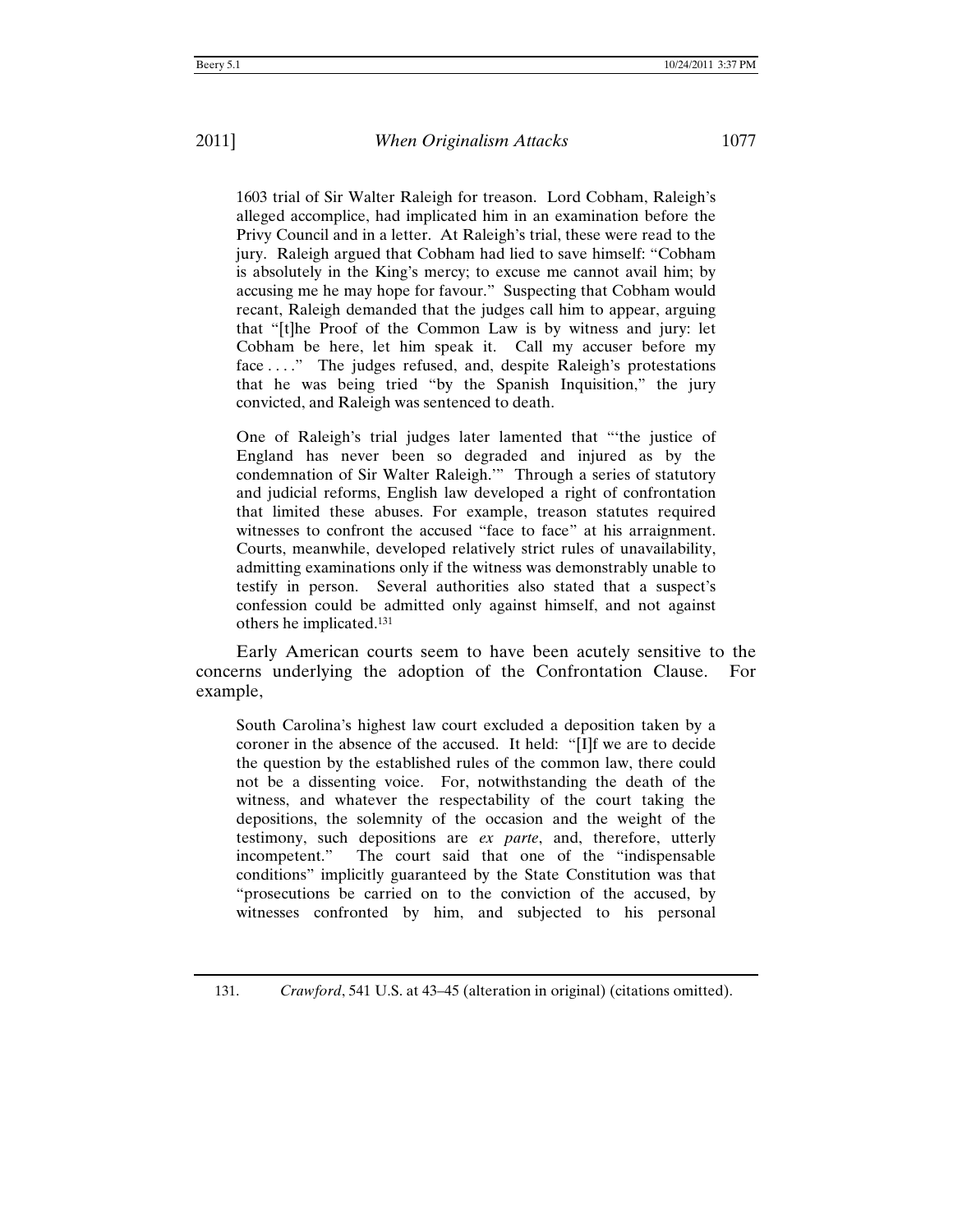examination."132

Given this historical background, the Court, per Justice Scalia, stated two inferences were to be drawn:

First, the principal evil at which the Confrontation Clause was directed was the civil-law mode of criminal procedure, and particularly its use of *ex parte* examinations as evidence against the accused. It was these practices that the Crown deployed in notorious treason cases like Raleigh's; that the Marian statutes invited; that English law's assertion of a right to confrontation was meant to prohibit; and that the founding-era rhetoric decried. The Sixth Amendment must be interpreted with this focus in mind.133

. . . .

. . . [Second,] the Framers would not have allowed admission of testimonial statements of a witness who did not appear at trial unless he was unavailable to testify, and the defendant had had a prior opportunity for cross-examination. The text of the Sixth Amendment does not suggest any open-ended exceptions from the confrontation requirement to be developed by the courts.134

With regard to the first inference, Justice Scalia seems on firm ground, but note his interpretive sleight of hand with regard to the second. Seeking to anchor constitutional meaning to the historical past, Justice Scalia identifies what he regards as the original expected application of the text—cross-examination alone satisfied the confrontation requirement in 1791—and embeds this application in the precedents of the Court by saying the Framers would not have applied it more broadly.135 Once Justice Scalia is done, the word "confront" has, for all intents and purposes, been excised and replaced with "cross-examine."136 Because Justice Scalia can envision only one way to satisfy the requirement, that way is now the only way.137 So note again how the temporal anchoring adopted by the Court has the effect of imposing on the entire nation the limits of one Justice's imagination.

<sup>132.</sup> *Id.* at 49–50 (alteration in original) (quoting State v. Campbell, 30 S.C.L. 124, 125 (App. L. 1844)).

<sup>133.</sup> *Id.* at 50.

<sup>134.</sup> *Id.* at 53–54.

<sup>135.</sup> *See id.* at 53–54, 57–59.

<sup>136.</sup> *See id.* at 68–69.

<sup>137.</sup> *See id.*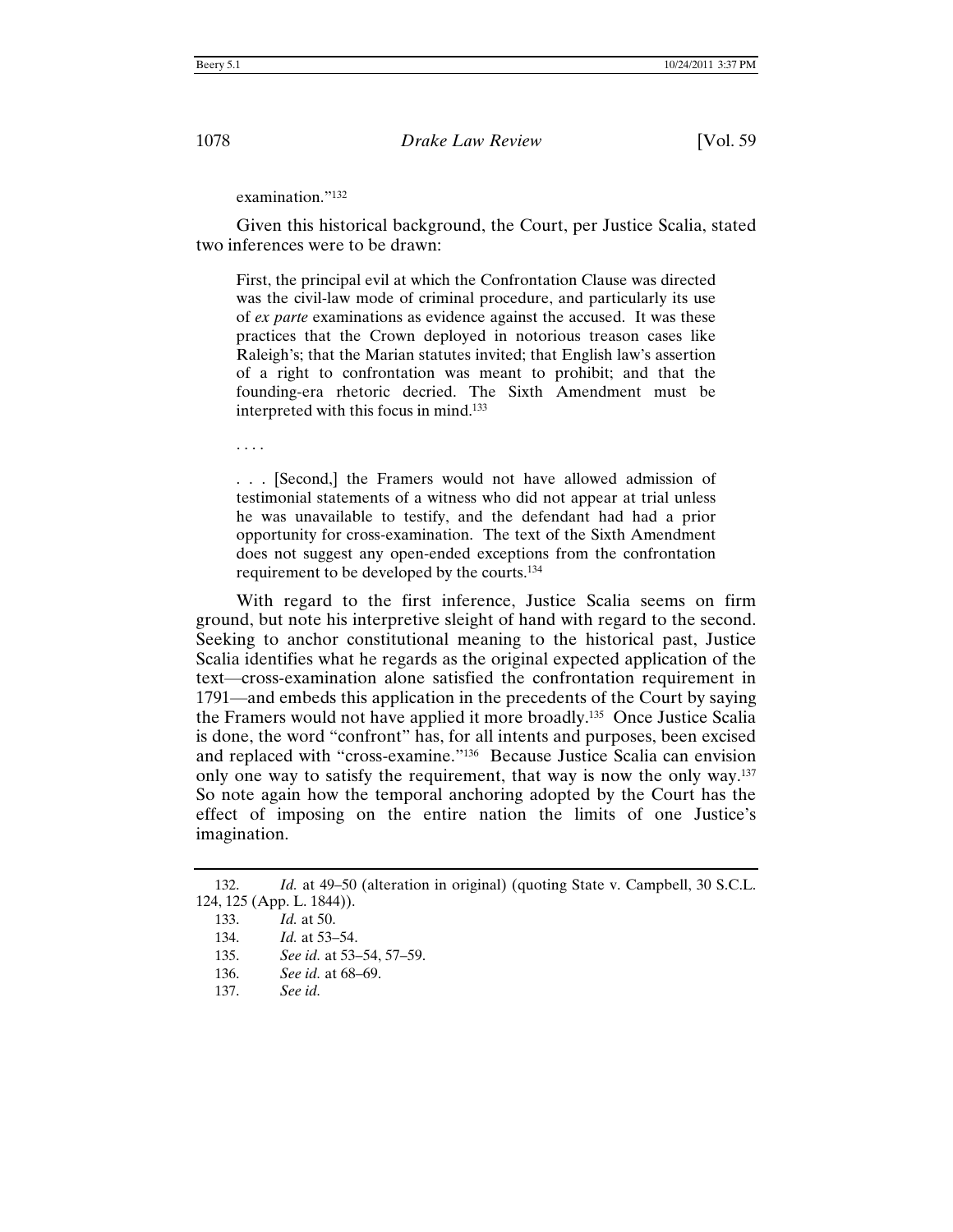This is not to say Justice Scalia was unwarranted in focusing on crossexamination. There is no better way to ensure the trustworthiness of evidence, which was the animating concern of the Confrontation Clause.138 For example,

The following are common goals of cross examination: a) Highlight inconsistencies with other witness' testimony; b) Demonstrate bias on the part of the witness; c) Attack the witness' credibility through impeachment or other means; d) Highlight errors or confusion in the witness' testimony (but be careful not to allow the witness to correct or clarify); e) Identify the portions of your own case that the witness can corroborate; f) Identify and highlight portions of the witness' testimony that bolster your own case or defense.139

As one commentator put it,

[W]itnesses do not speak all (or even part) of the truth all of the time in court any more than they do out of court. . . . Cross-examination lets us determine the ones who do. Presently there is no scientific device to substitute for cross-examination. The lie-detector and the various sedative drugs and hypnotic devices, psychological and psychiatric tools, may help in the courtroom search for the "whole truth." . . . But since their utility has yet to be proven, we are left only with cross-examination.<sup>140</sup>

If there is no better way for exposing truth today than the caustic acid of cross-examination, it would have been hard for the drafters of the Sixth Amendment to conceive of a more effective method when it was adopted. But this leaves the unsettling question, if the drafters knew crossexamination existed, as they surely did, and they meant testimonial evidence must always be cross-examined before being admitted against a defendant in a criminal trial, then why did they not just say, "In all criminal prosecutions, the accused shall enjoy the right to cross-examine the witnesses against him"?<sup>141</sup> Perhaps Justice Scalia has his history wrong after all:

<sup>138.</sup> *See* Michigan v. Bryant, 131 S. Ct. 1143, 1168 (2011) (Scalia, J., dissenting) (citing *Crawford*, 541 U.S. 36).

<sup>139.</sup> Gregory A. Hearing & Brian C. Ussery, *Guidelines for an Effective Cross-Examination: The Science Behind the Art*, 809 PLI/LIT 663, 666 (2009).

<sup>140.</sup> Melvin M. Belli, Book Note, 71 COLUM. L. REV. 370, 370–71 (1971) (reviewing J.W. EHRLICH, THE LOST ART OF CROSS-EXAMINATION (1970)).

<sup>141.</sup> *Cf.* U.S. CONST. amend. VI ("In all criminal prosecutions, the accused shall enjoy the right . . . to be confronted with the witnesses against him.").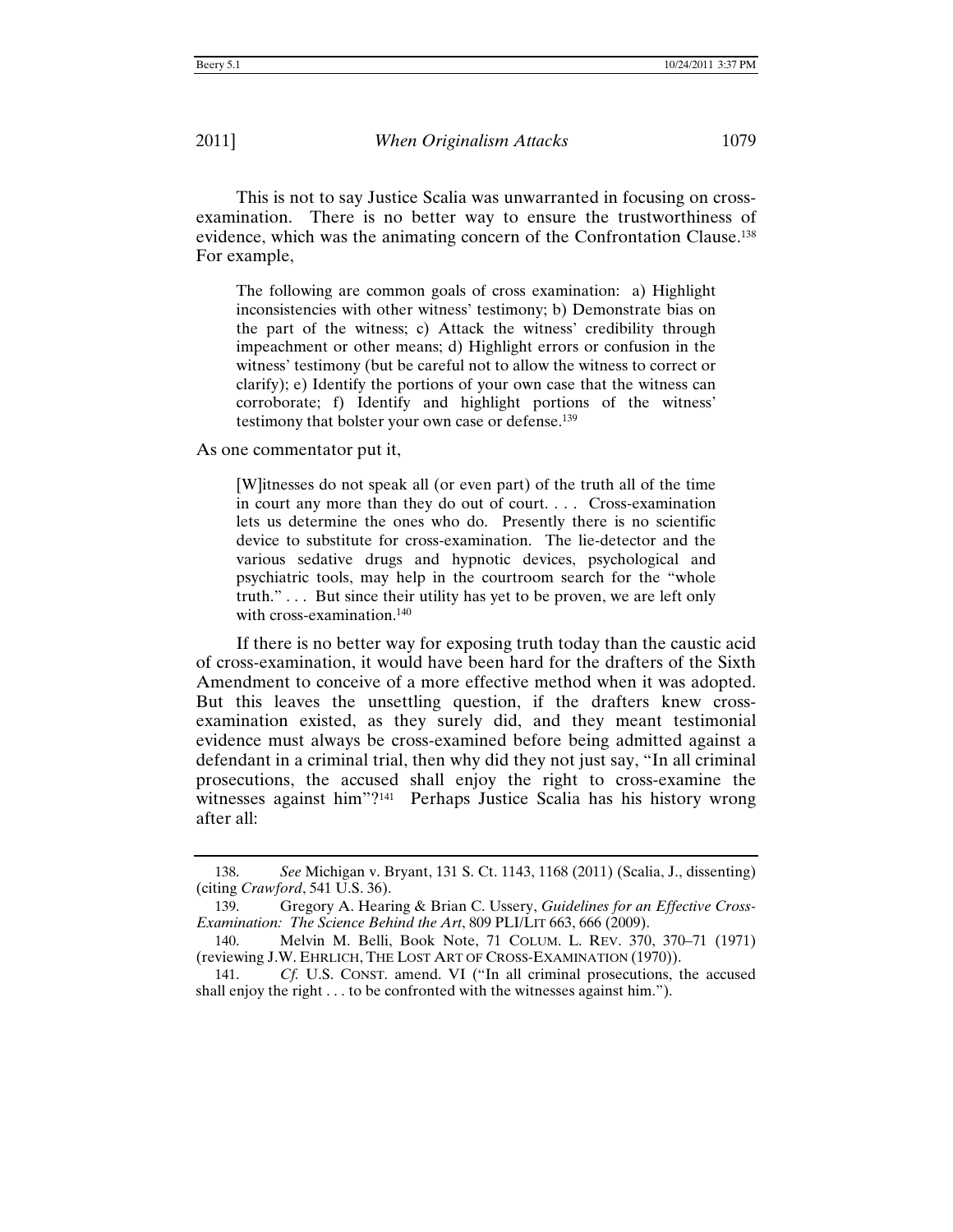In *Crawford*, Justice Scalia's opinion for the Court purported to find that the original meaning of the Confrontation Clause limited the scope of the confrontation right to "testimonial" statements comparable to framing-era depositions of witnesses to crimes. Additionally, Justice Scalia asserted that framing-era doctrine subjected the admission of an out-of-court statement of an unavailable witness in a criminal trial to a strict cross-examination rule: the statement was admissible if, but only if, the defendant had had a prior opportunity to cross-examine the unavailable witness. I argue . . . that neither of those claims was validly derived from history.

The former claim limiting the scope of the right to testimonial statements amounts to a political choice posing as a historical mandate. The more accurate historical statement is that the Framers did not address whether the Confrontation Clause should apply to nontestimonial hearsay evidence because they never anticipated that informal hearsay statements could come to be viewed as valid evidence in criminal trials—as they have.

The latter claim regarding a rigid cross-examination rule is simply erroneous history. Framing-era authorities did not articulate a general rule regarding the admissibility of depositions of unavailable witnesses. Rather, those authorities differentiated between misdemeanor and felony prosecutions. The authorities did not indicate that there was any legal authority for taking witness depositions at all in misdemeanor cases; hence, it is doubtful that depositions would have been admissible in misdemeanor trials even in the unlikely event that there had been a prior opportunity for cross-examination.

The situation was quite different in felony cases, in which more importance was accorded to obtaining a conviction. Two statutes enacted during the reign of Mary Tudor, the so-called Marian statutes, *required* that justices of the peace make written records of the sworn depositions of witnesses of a felony at the time an arrest was made and send those depositions on to the felony trial court. Moreover, these sworn Marian depositions, which were a standard aspect of felony prosecutions, were understood to be admissible in felony trials, without regard to whether there had been an opportunity for crossexamination, if a witness became unavailable prior to trial. Indeed, depositions were inadmissible in felony cases only in the odd instance when they were improperly taken outside of the statutory procedure. Thus, because Marian procedure was standard for felony prosecutions in framing-era America as well as in England, the use of Marian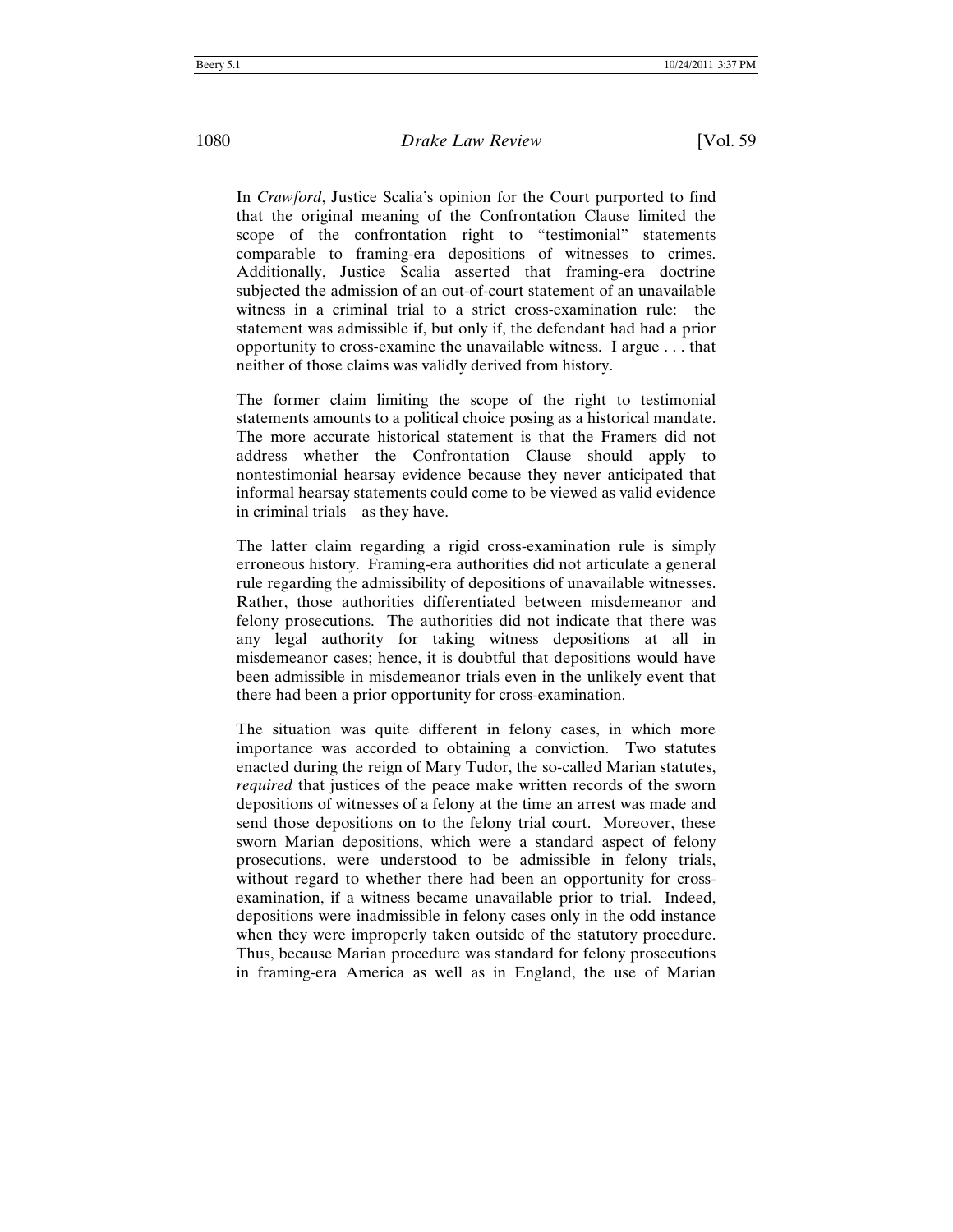witness depositions as evidence in framing-era felony trials disproves Scalia's claim that the original meaning of the Confrontation Clause included a rigid cross-examination rule. In contrast to Justice Scalia's claim, it does not appear that a prior opportunity for crossexamination had any effect on the admissibility or inadmissibility of the deposition of an unavailable witness in a framing-era criminal trial.142

Another commentator questioned the English common law roots from which Justice Scalia drew his conclusion:

Justice Scalia's opinion . . . gives no explanation why it can be concluded that the Confrontation Clause constitutionalized common law as stated in English decisions when other parts of the Sixth Amendment expressly rejected English common law. . . . English common law was not the source for much of the Sixth Amendment, and by assuming that it was for confrontation, *Crawford*'s reasoning undercuts longstanding Sixth Amendment jurisprudence.<sup>143</sup>

More interestingly, Chief Justice Rehnquist suggested the Framers chose the word "confrontation" deliberately to accommodate the possibility that appropriate alternatives to cross-examination did or would exist.

Between 1700 and 1800 the rules regarding the admissibility of out-ofcourt statements were still being developed. There were always exceptions to the general rule of exclusion, and it is not clear to me that the Framers categorically wanted to eliminate further ones. It is one thing to trace the right of confrontation back to the Roman Empire; it is quite another to conclude that such a right absolutely excludes a large category of evidence. It is an odd conclusion indeed to think that the Framers created a cut-and-dried rule with respect to the admissibility of testimonial statements when the law during their own time was not fully settled.

To find exceptions to exclusion under the Clause is not to denigrate it as the Court suggests. Chief Justice Marshall stated of the Confrontation Clause: "I know of no principle in the preservation of

<sup>142.</sup> Thomas Y. Davies, *What Did the Framers Know, and When Did They Know It? Fictional Originalism in* Crawford v. Washington, 71 BROOK. L. REV. 105, 107–08 (2005) (footnotes omitted).

<sup>143.</sup> Randolph N. Jonakait, *The Too-Easy Historical Assumptions of* Crawford v. Washington, 71 BROOK. L. REV. 219, 219–20 (2005).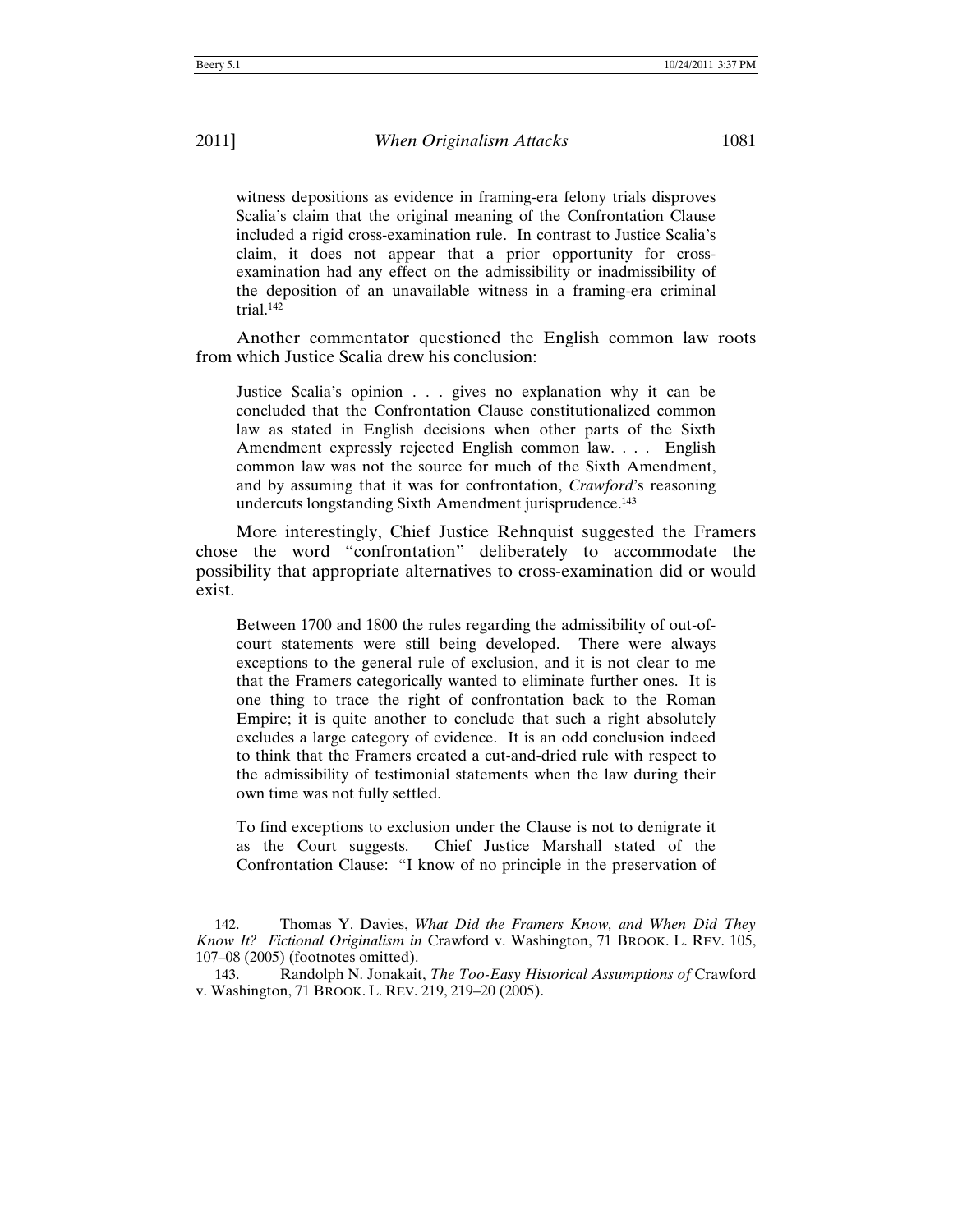which all are more concerned. I know none, by undermining which, life, liberty and property, might be more endangered. It is therefore incumbent on courts to be watchful of every inroad on a principle so truly important." Yet, he recognized that such a right was not absolute, acknowledging that exceptions to the exclusionary component of the hearsay rule, which he considered as an "inroad" on the right to confrontation, had been introduced.

Exceptions to confrontation have always been derived from the experience that some out-of-court statements are just as reliable as cross-examined in-court testimony due to the circumstances under which they were made. We have recognized, for example, that coconspirator statements simply "cannot be replicated, even if the declarant testifies to the same matters in court." Because the statements are made while the declarant and the accused are partners in an illegal enterprise, the statements are unlikely to be false and their admission "actually furthers the 'Confrontation Clause's very mission' which is to 'advance the accuracy of the truth-determining process in criminal trials.'" Similar reasons justify the introduction of spontaneous declarations, statements made in the course of procuring medical services, dying declarations, and countless other hearsay exceptions. That a statement might be testimonial does nothing to undermine the wisdom of one of these exceptions.

Indeed, cross-examination is a tool used to flesh out the truth, not an empty procedure. "[I]n a given instance [cross-examination may] be superfluous; it may be sufficiently clear, in that instance, that the statement offered is free enough from the risk of inaccuracy and untrustworthiness, so that the test of cross-examination would be a work of supererogation." In such a case, as we noted over 100 years ago, "The law in its wisdom declares that the rights of the public shall not be wholly sacrificed in order that an incidental benefit may be preserved to the accused." By creating an immutable category of excluded evidence, the Court adds little to a trial's truth-finding function and ignores this longstanding guidance.<sup>144</sup>

Aside from the possibility of Justice Scalia being wrong about history in this regard, there also exists the possibility that, as Chief Justice Rehnquist suggested, the drafters of the Sixth Amendment simply appreciated the limits of their own prescience—maybe someday new

<sup>144.</sup> Crawford v. Washington, 541 U.S. 36, 73–74 (2004) (Rehnquist, C.J., concurring) (alterations in original) (citations omitted).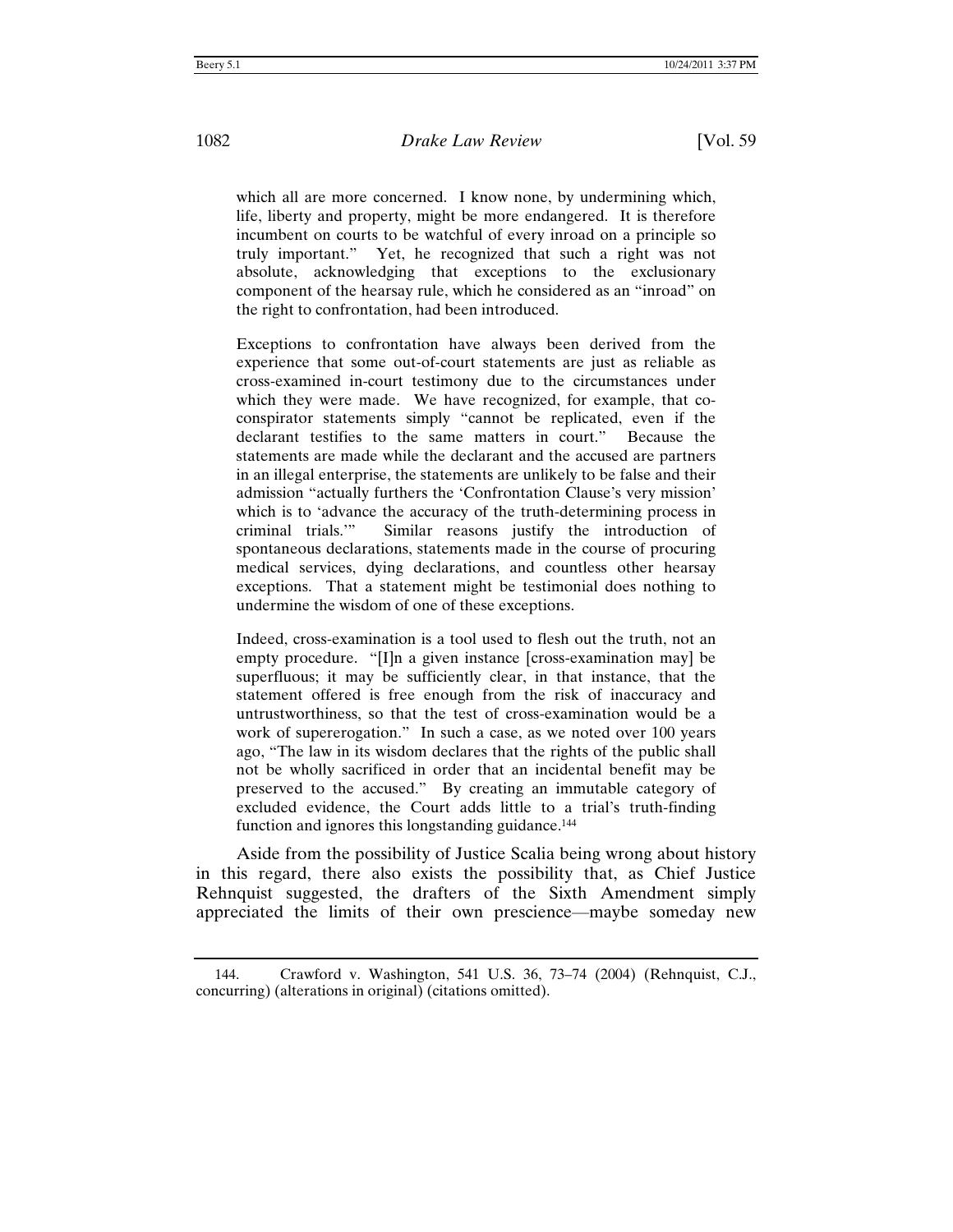techniques of confrontation would come into being, either equal to or surpassing the efficacy of cross-examination, or maybe they would not. Surely if such means were to be discovered, Justices' interpretation should not bar their use or, worse yet, foreclose their development with an inflexible rule, rendering cross-examination the only method for achieving confrontation.

One commentator foresaw a bright future for the streamlined Confrontation Clause spawned by *Crawford*:

*Crawford*'s originalism and formalism succeeded, in part, because pre-*Crawford* case law was an unprincipled, inconsistent, ad hoc, dismal failure. *Crawford* also had good soil in which to root its decision, because the Founding-era history clearly reveals the key purpose behind the Confrontation Clause. And while it will take time for common-law adjudication to map out *Crawford*'s contours, its broad outlines are clear, simple, and hard to evade.145

This optimism appears to have been premature. After all, *Crawford* ultimately spawned *Bryant*. 146 Dissenting in *Bryant*, Justice Scalia wrote,

Today's tale—a story of five officers conducting successive examinations of a dying man with the primary purpose, not of obtaining and preserving his testimony regarding his killer, but of protecting him, them, and others from a murderer somewhere on the loose—is so transparently false that professing to believe it demeans this institution. But reaching a patently incorrect conclusion on the facts is a relatively benign judicial mischief; it affects, after all, only the case at hand. In its vain attempt to make the incredible plausible, however—or perhaps as an intended second goal—today's opinion distorts our Confrontation Clause jurisprudence and leaves it in a shambles. Instead of clarifying the law, the Court makes itself the obfuscator of last resort. Because I continue to adhere to the Confrontation Clause that the People adopted, as described in *Crawford v. Washington*, I dissent.147

It would have been more accurate for Justice Scalia to say, "Because I

<sup>145.</sup> Stephanos Bibas, *Originalism and Formalism in Criminal Procedure: The Triumph of Justice Scalia, the Unlikely Friend of Criminal Defendants?* 94 GEO. L.J. 183, 185 (2005).

<sup>146.</sup> *See supra* notes 117–25 and accompanying text.

<sup>147.</sup> Michigan v. Bryant, 131 S. Ct. 1143, 1168 (2011) (Scalia, J., dissenting) (citing *Crawford*, 541 U.S. 36).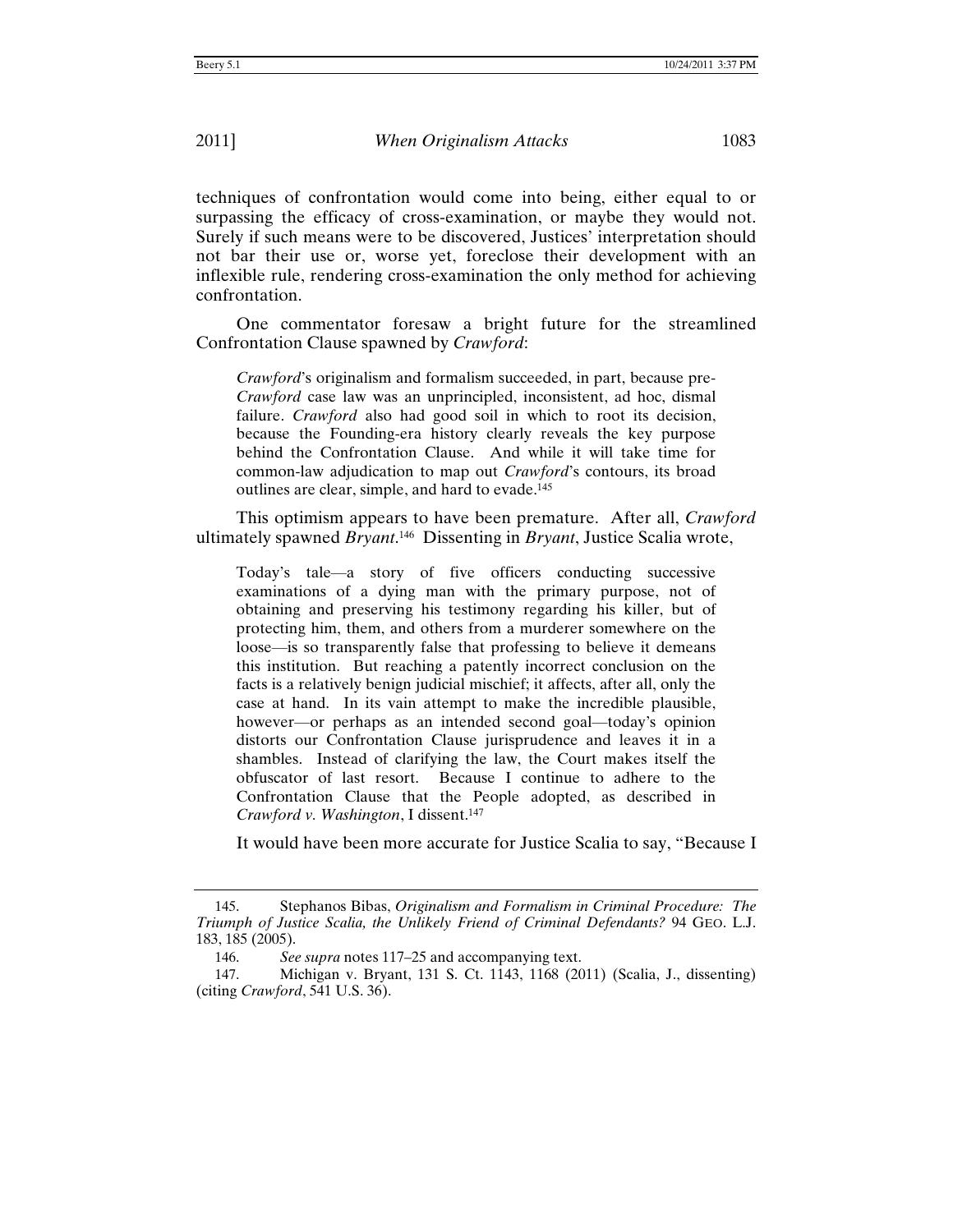continue to adhere to the Confrontation Clause that I redrafted." At any rate, as I noted earlier, Justice Scalia was largely correct in his assessment of the majority's reasoning. One can see what happened in *Bryant*: the Court wanted to hold that the statement was admissible because it was made by a dying man who had no known motive to lie, meaning he was likely telling the truth.<sup>148</sup> Put another way, to the majority, the statement seemed to be reliable. Because the issue of reliability was resolved by Justice Scalia in *Crawford*, which held reliability can only be established by cross-examination, the Court could only reach the result it wanted in *Bryant* by saying the statement was not testimonial.149 As Justice Scalia intimated, this reasoning is absurd.150 However, Justice Scalia failed to atone for his own part in all this mischief. Had he not anchored the Court to an unworkable, narrow, original expected application of the Confrontation Clause, the Court would not have had to resort to such unseemly contortions to reach its preferred result.

Taken together, *Crawford* and *Bryant* show the following: Justice Scalia and other conservative jurists value simplicity. To achieve that simplicity, Justice Scalia anchors the Court to the past by embedding what he deems to be the original expected application of the text in the Court's precedent. So regardless of how broad the text in question, the narrower interpretation he has given is now governing law. There is an emotive component here as well. Once original expected application is embedded, disturbing it will come at the cost of a judicial dressing down by Justice Scalia. Further, one can see how embedding original expected application in precedent—especially when Justice Scalia thinks there is only one application of the text originally expected—leads to interpretations so narrow they invite judicial mischief in future cases.

Finally, one can see Justice Scalia ignores underlying principles by failing to ask why constitutional text exists in the first place. Had he sought out the purpose for requiring confrontation by probing for deeper meaning rather than limiting his analysis to a historical inquiry into the original meaning of the clause, he would have seen the Court's prior focus on reliability was the most reasonable approach. In his effort to craft a simpler and easier rule than pre-*Crawford* cases applied, he merely planted the originalist ink bomb in *Crawford* that exploded in *Bryant*. So

<sup>148.</sup> *See supra* notes 118–21 and accompanying text.

<sup>149.</sup> *See Bryant*, 131 S. Ct. at 1166; *Crawford*, 541 U.S. at 68–69 (allowing consideration of indicia of reliability when admitting nontestimonial evidence).

<sup>150.</sup> *See Bryant*, 131 S. Ct. at 1168.